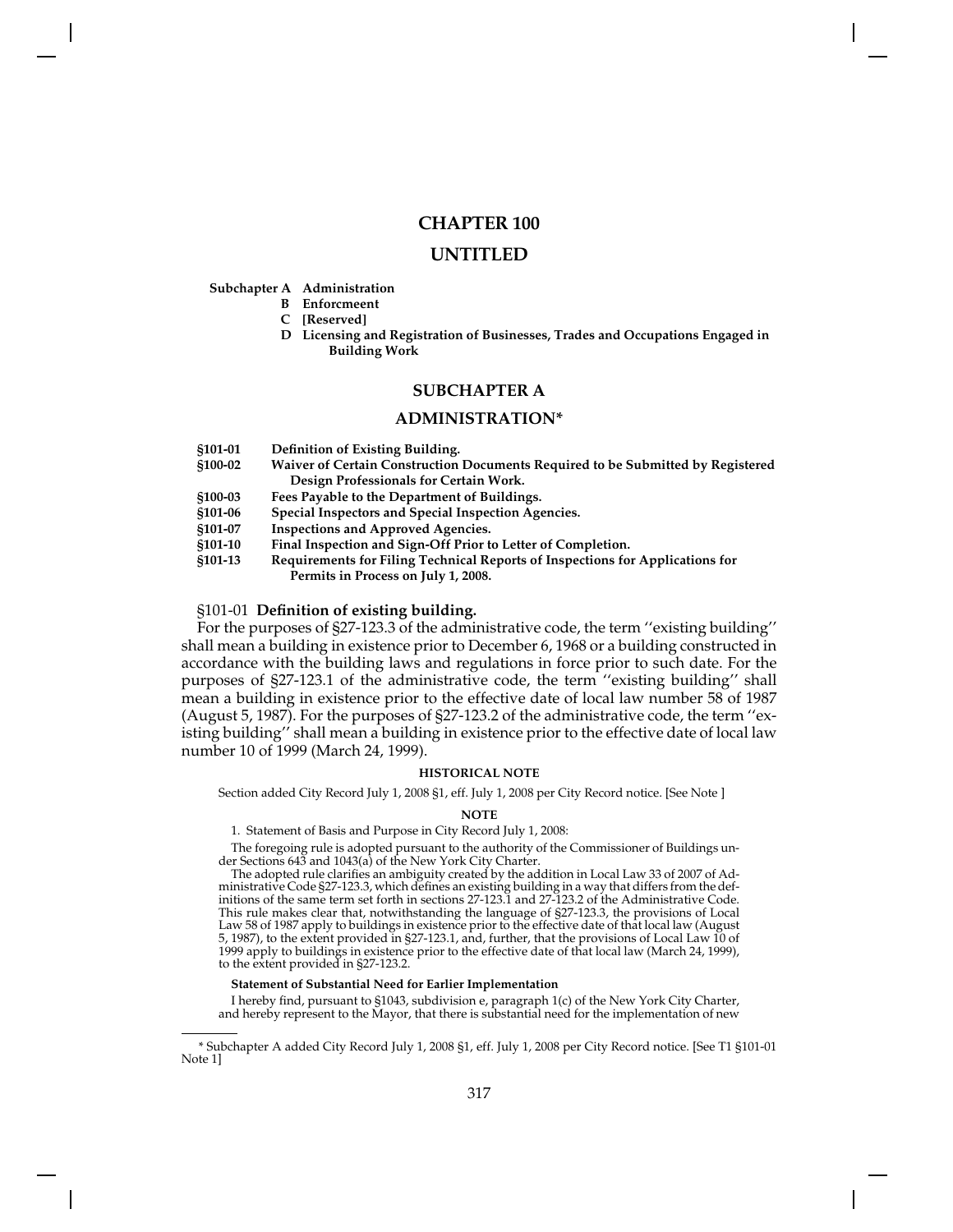§101-01 of Title 1 of the Rules of the City of New York, governing the definition of existing building, upon the publication in the City Record of its Notice of Adoption.

This is one of the rules needed to implement the City's new Construction Codes. The rule clarifies an ambiguity created by the addition in Local Law 33 of 2007 of Administration Code §27- 123.3, which defines an existing building in a way that differs from the definitions of the same term set forth in §§27-123.1 and 27-123.2 of the Administrative Code. By making the rule effective upon publication, the City will more quickly clarify any potential ambiguity regarding the definition of existing building and promote efficient administration of the new Construction Codes.

# §100-02\* **Waiver of Certain Construction Documents Required to be Submitted by Registered Design Professionals for Certain Work.**

(a) Pursuant to section 28-104.6.4 of the administrative code, the commissioner is authorized to allow persons other than registered design professionals to be the applicant for the approval of construction documents. Pursuant to section 28-104.7.12 of the administrative code, the commissioner is authorized to waive the submission of any of the required construction documents and other data if review of such documents is not necessary to ascertain compliance with this code or not required for the phase of work for which a permit is sought. Notwithstanding the following provisions, the commissioner reserves the right to require the filing of narratives or sketches showing compliance with the provisions of this code for the categories of work described below.

(1) *Selected plumbing work.* In connection with the filing of applications for construction document approval, the applicant need not be a registered design professional and required plans need not be submitted for temporary exhibits, defined for purposes of this rule as plumbing for temporary installations used for exhibition purposes when not designed for sanitary use and not directly connected to a sewerage, water supply, or water distribution system.

(2) *Selected mechanical work.* In connection with the filing of applications for construction document approval, the applicant need not be a registered design professional and required plans need not be submitted for the following types of mechanical applications:

(i) *Fuel-oil burning equipment.* Replacement of or alteration to existing fuel-oil burning equipment, provided that the applicant is a licensed oil burner-installer, the aggregate capacity of the equipment does not exceed 600,000 BTU per hour and the number of fuel-oil burning devices does not increase or decrease by more than one unit.

(ii) *Fuel-oil storage tanks.* Replacement of existing fuel-oil storage tanks, provided the applicant is a licensed oil burner-installer, the capacity of each replacement tank does not exceed 330 gallons and each such replacement tank meets the alternate tank design and construction standards contained in Section MC 1305.14.

(b) Work shall comply with all requirements of the applicable codes and other applicable laws and rules, including, where applicable, those imposed by other governmental agencies.

(c) Nothing in this rule is intended to alter or diminish any obligation otherwise imposed by law on others, including but not limited to, the owner, construction manager, general contractor, contractor, materialman, architect, engineer, site safety manager, land surveyor, or other party involved in a construction project to engage in sound engineering, design, and construction practices, and to act in a reasonable and responsible manner to maintain a safe construction site.

### **HISTORICAL NOTE**

Section added City Record Sept. 2, 2008 §1, eff. Sept. 2, 2008 per City Record notice. [See Note 1]

<sup>\*</sup> Probably should be "§101-02".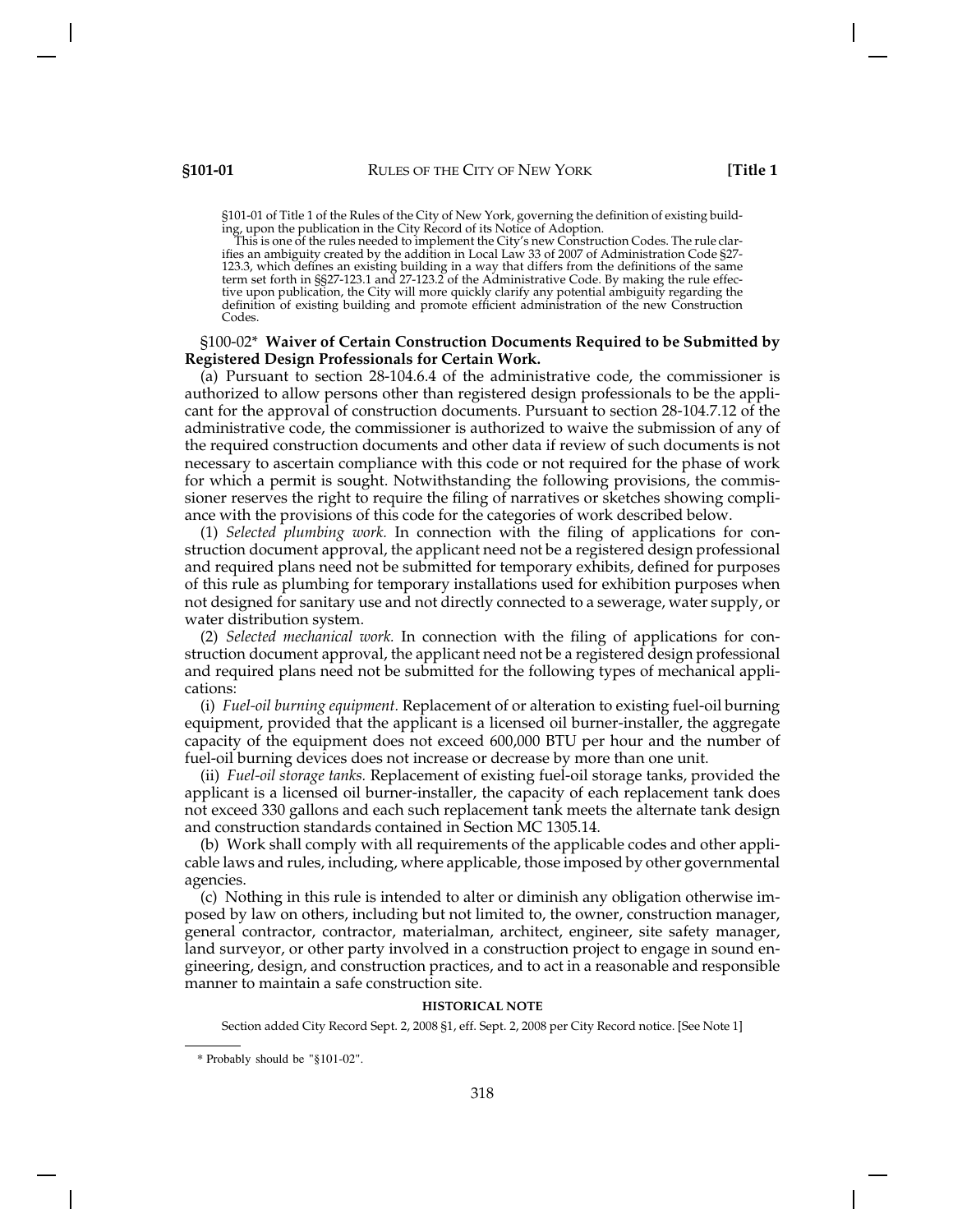### **NOTE**

1. Statement of Basis and Purpose in City Record Sept. 2, 2008:

The foregoing rule is promulgated pursuant to the authority of the Commissioner of Buildings under Sections 643 and 1043(a) of the New York City Charter.

The rule promotes efficiency at no expense to public safety by continuing under the new con-struction codes the practice under Title 27 of the Administrative Code of dispensing with certain filing requirements for selected plumbing and mechanical work. Plumbing for temporary installations used in connection with construction operations has been omitted from the exception. The adopted rule benefits the public by decreasing unnecessary bureaucracy as well as the construction industry by advancing efficiency.

### **Statement of Substantial Need for Earlier Implementation**

I hereby find, pursuant to §1043, subdivision e, paragraph 1(c) of the New York City Charter, and hereby represent to the Mayor, that there is substantial need for the implementation of new §100-02 of Title 1 of the Rules of the City of New York, governing the waiver of certain construction documents required to be submitted by registered design professionals for certain work, upon the publication in the City Record of its Notice of Adoption.

This is one of the Rules needed to implement the City's new Construction Codes, including the Building Code, which became effective on July 1, 2008. Pursuant to §28-104.6.4 of the Administrative Code, the Commissioner is authorized to allow persons other than registered design professionals to be the applicant for the approval of construction documents. Pursuant to §28- 104.7.12 of the Administrative Code, the Commissioner is authorized to waive the submission of any of the required construction documents and other data if review of such documents is not necessary to ascertain compliance with this code or not required for the phase of work for which a permit is sought. The rule dispenses with certain filing requirements for selected plumbing and mechanical work, but changes the practice under the 1968 Building Code by requiring full filings for plumbing for temporary installations used in connection with construction operations. The new codes are in effect already and thus this rule must be in effect as soon as possible.

### §100-03\* **Fees Payable to the Department of Buildings.**

The department shall charge the following fees:

| Equipment inspection fee:                                                                                                                                                                                                                            |                                                                                                                                              |
|------------------------------------------------------------------------------------------------------------------------------------------------------------------------------------------------------------------------------------------------------|----------------------------------------------------------------------------------------------------------------------------------------------|
| $\Box$ High-pressure boiler periodically<br>inspected as provided by §28-303.10                                                                                                                                                                      | \$65 for each inspection, for each boiler.                                                                                                   |
| Reinspection fee following a violation.                                                                                                                                                                                                              | \$65                                                                                                                                         |
| Acknowledgement.                                                                                                                                                                                                                                     | \$2 each                                                                                                                                     |
| Certificate of occupancy.                                                                                                                                                                                                                            | \$5 per copy                                                                                                                                 |
| Certificate of pending violation: Multiple<br>and private dwellings.                                                                                                                                                                                 | \$30 per copy                                                                                                                                |
| Certified copy of license.                                                                                                                                                                                                                           | \$5 per copy                                                                                                                                 |
| Microfilming of applications for new<br>buildings and alterations and associated<br>documentation for certificates of<br>occupancy, temporary certificates of<br>occupancy and/or letters of completion,<br>as required by rule of the commissioner. | \$35                                                                                                                                         |
| Preparing only or preparing and<br>certifying a copy of a record or document<br>filed in the department, other than a plan,<br>certificate of occupancy or certificate of<br>pending violation.                                                      | \$8.00 for the first page and \$5.00 for each<br>additional page or part thereof (a page consists<br>of one face of a card or other record). |

<sup>\*</sup> Probably should be "§101-03".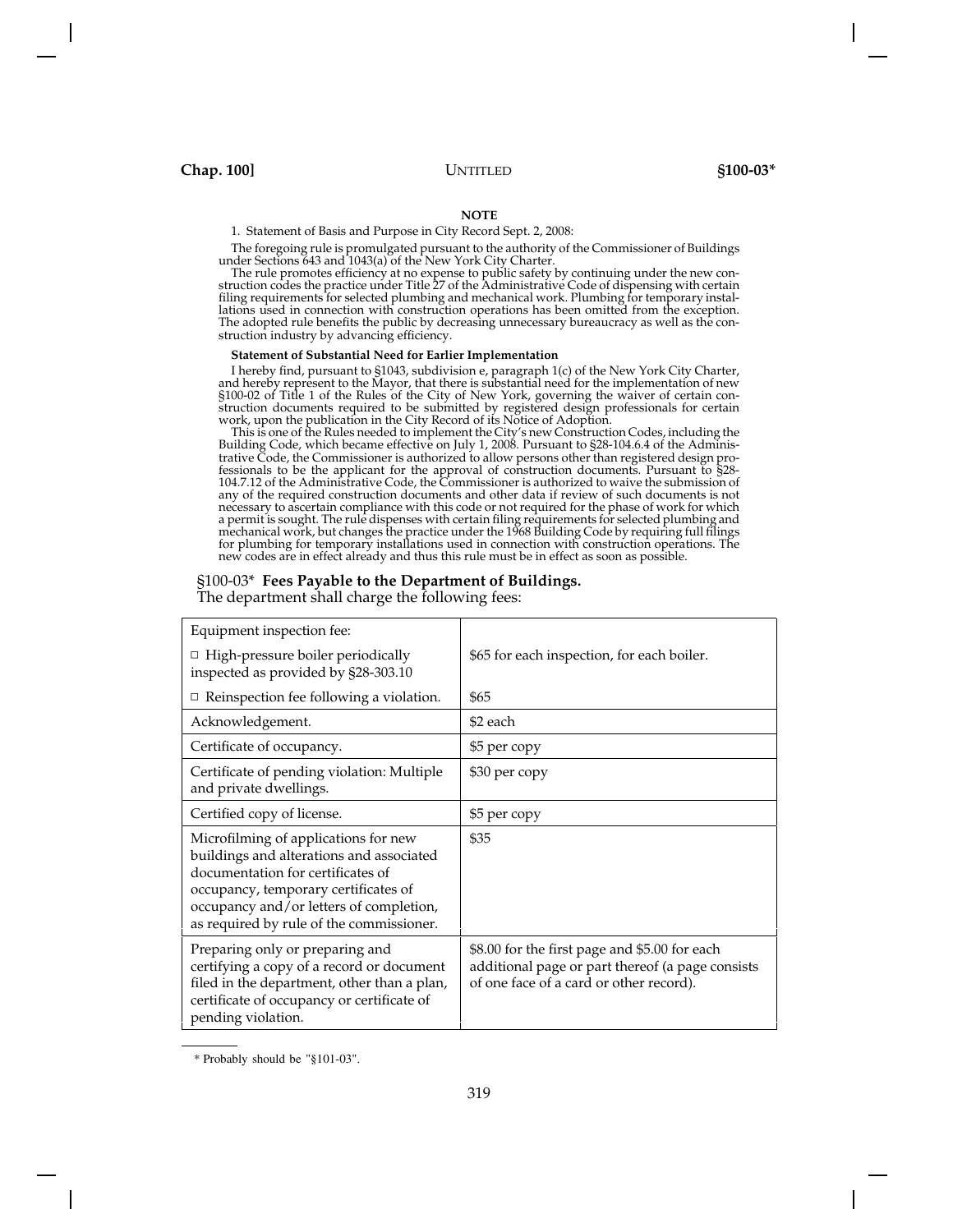| Half-size print from microfilm of a plan<br>thirty-six by forty-eight inches or less.   | $$8.00$ per copy                     |  | \$5.00 per additional<br>copy        |                  |
|-----------------------------------------------------------------------------------------|--------------------------------------|--|--------------------------------------|------------------|
| Half-size print from microfilm of a plan<br>exceeding thirty-six by forty-eight inches. | $$16.00$ per copy                    |  | \$5.00 per additional<br>copy        |                  |
| Electrician's license.                                                                  | Renewal<br>Original<br>\$310<br>\$90 |  | Late<br>Renewal<br>$\$310 +$<br>\$90 | Reissue<br>\$310 |
| License examination fee:                                                                |                                      |  |                                      |                  |
| $\Box$ Elevator agency director certificate of<br>approval.                             | \$350                                |  |                                      |                  |
| $\Box$ Elevator agency inspector certificate of<br>approval.                            | \$350                                |  |                                      |                  |

### **HISTORICAL NOTE**

Section added City Record May 23, 2008 §1, eff. July 1, 2008 per City Record notice. [See Note 1]

### **NOTE**

1. Statement of Basis and Purpose in City Record May 23, 2008:

The foregoing rule is proposed pursuant to the authority of the Commissioner of Buildings under §§643 and 1043(a) of the New York City Charter.

The proposed rule implements the fee structure provided for in §§28-112.1, 28-112.7.2, 28- 112.8 and 28-401.15 of the NYC Administrative Code by setting forth the fees which may be charged by rule of the Department of Buildings pursuant to those sections. This rule also repeals Chapter 14 of Title 1 of the Official Compilation of the Rules of the City of New York, which set forth fees charged by rule of the Department of Buildings under the 1968 Building Code.

### §101-06 **Special Inspectors and Special Inspection Agencies.**

(a) *Definitions.* For the purposes of this chapter, the following terms shall have the following meanings:

(1) *Accreditation.* Evaluation of agencies, including testing and calibration laboratories, fabricators and inspection bodies, against internationally acceptable standards to demonstrate their performance capability. Such accreditation is required to be conducted by a nationally recognized accreditation agency accrediting to ASTM E329-07 international standard, the requirements of this rule, and approved by the department.

(2) *Approved Construction Documents.* For the purpose of this rule approved construction documents shall include any and all documents that set forth the location and entire nature and extent of the "work" proposed with sufficient clarity and detail to show that the proposed work conforms to the provisions of this code and other applicable laws and rules. Such documents shall include but not be limited to shop drawings, specifications, manufacturer's instructions and standards that have been accepted by the design professional of record or such other design professional retained by the owner for this purpose.

(3) *Certification.* Documented acknowledgment by a nationally recognized organization of a technician's competency to perform certain functions.

(4) *Commissioner.* The commissioner of buildings or his or her designee.

(5) *Department.* The department of buildings.

(6) *Initial acceptable qualifications.* With respect to supplemental special inspectors for which Appendix A of this rule requires a certification, such technician shall be deemed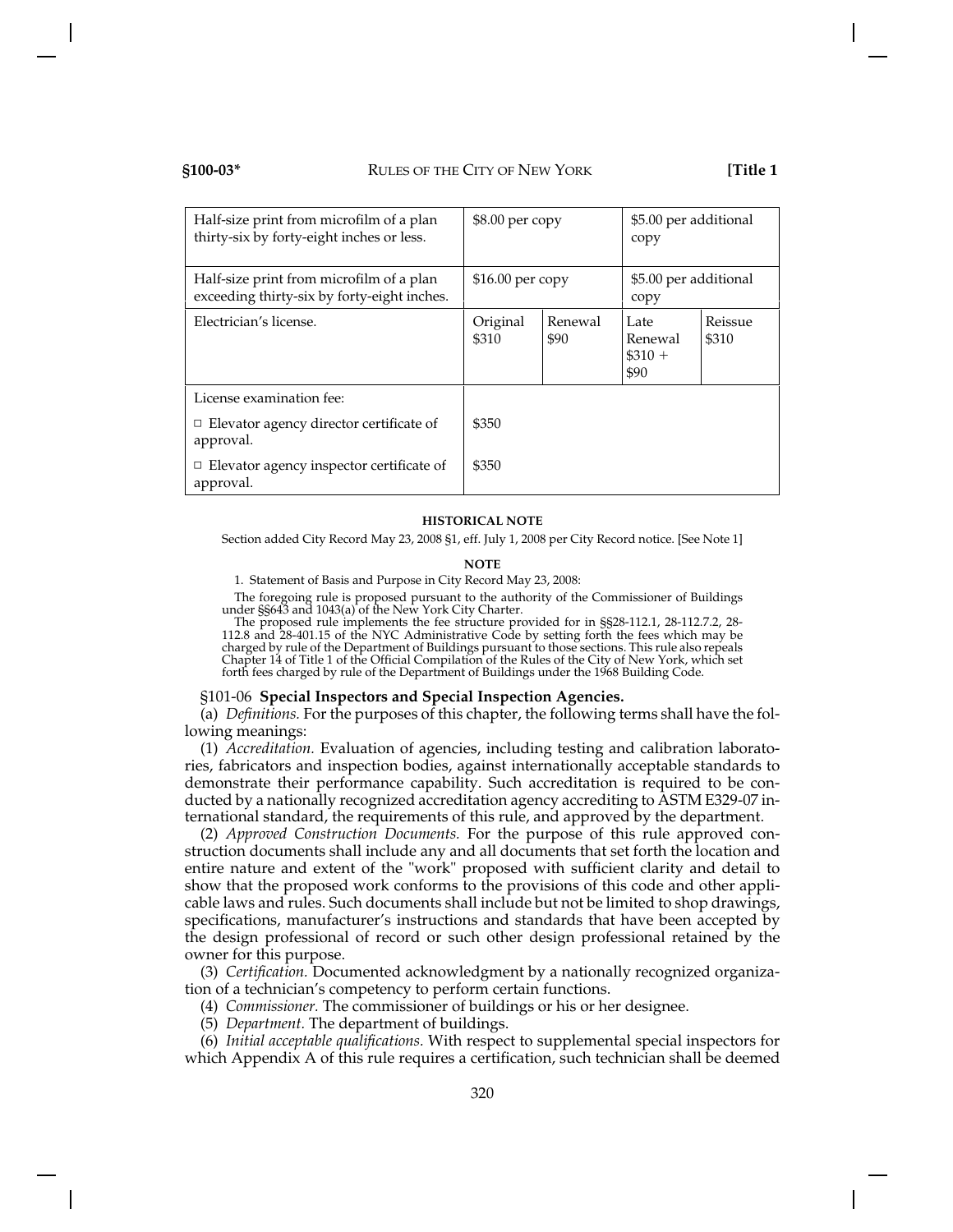qualified without such certification provided that such individual has the underlying skills, education and training for which such certification would provide validation, and the relevant experience prescribed by Appendix A of this rule or by the certifying body.

(7) *Job.* A construction project that is the subject of one (1) or more department-issued permits.

(8) *Materials.* Materials, assemblies, appliances, equipment, devices, systems, products and methods of construction regulated in their use by this code or regulated in their use by the 1968 building code.

(9) *New York City Construction Codes.* The New York City Plumbing Code, the New York City Building Code, the New York City Mechanical Code, the New York City Fuel Gas Code, and Title 28, chapters 1 through 5 of the Administrative Code. Any reference to "this code" or "the code" shall be deemed a reference to the New York City Construction Codes as here defined.

(10) *Registered Design Professional.* A New York State licensed and registered architect (RA) or a New York State licensed and registered professional engineer (PE).

(11) *Registered Design Professional of Record.* The registered design professional who prepared or supervised the preparation of applicable construction documents filed with the department.

(12) *Relevant Experience.* Direct participation and practice related to the underlying construction activities that are the subject of the special inspection where such participation has led to accumulation of knowledge and skill required for the proper execution of such inspection.

(13) *Special Inspection.* Inspection of selected materials, equipment, installation, methods of construction, fabrication, erection or placement of components and connections, to ensure compliance with the code.

(14) *Special Inspection Agency.* An agency employing one (1) or more persons who are special inspectors and that has met all requirements of this rule.

(15) *Special Inspector.* An individual employed by a special inspection agency, who has the required qualifications, set forth in this rule to perform or witness particular special inspections required by the code or by the rules of the department, including but not limited to a qualified registered design professional.

(16) *Supervise/Supervision.* With respect to a designated Primary Inspector or Inspection Supervisor as indicated in Appendix A, supervision shall mean oversight and responsible control by a registered design professional having the necessary qualifications and relevant experience to perform responsibilities associated with the special inspection. Such supervision shall include ensuring training and/or education necessary to qualify the special inspector for his or her duties, including continued training and education necessary to keep pace with developing technology. Field supervision shall include responsibility for determining competence of special inspectors for the work they are authorized to inspect and on-site monitoring of the special inspection activities at the job site to assure that the qualified special inspector is performing his or her duties when work requiring inspection is in progress. With respect to a Director of a Special Inspection Agency, supervision shall mean oversight and responsible control by a registered design professional who shall ensure that qualified inspectors are dispatched for special inspections, that such special inspectors properly document their activities, and that reports and logs are prepared in accordance with section 28-114.2 of the Administrative Code. Such supervision shall include ensuring training and/or education necessary to qualify the special inspector for his or her duties, including continued training and education necessary to keep pace with developing technology.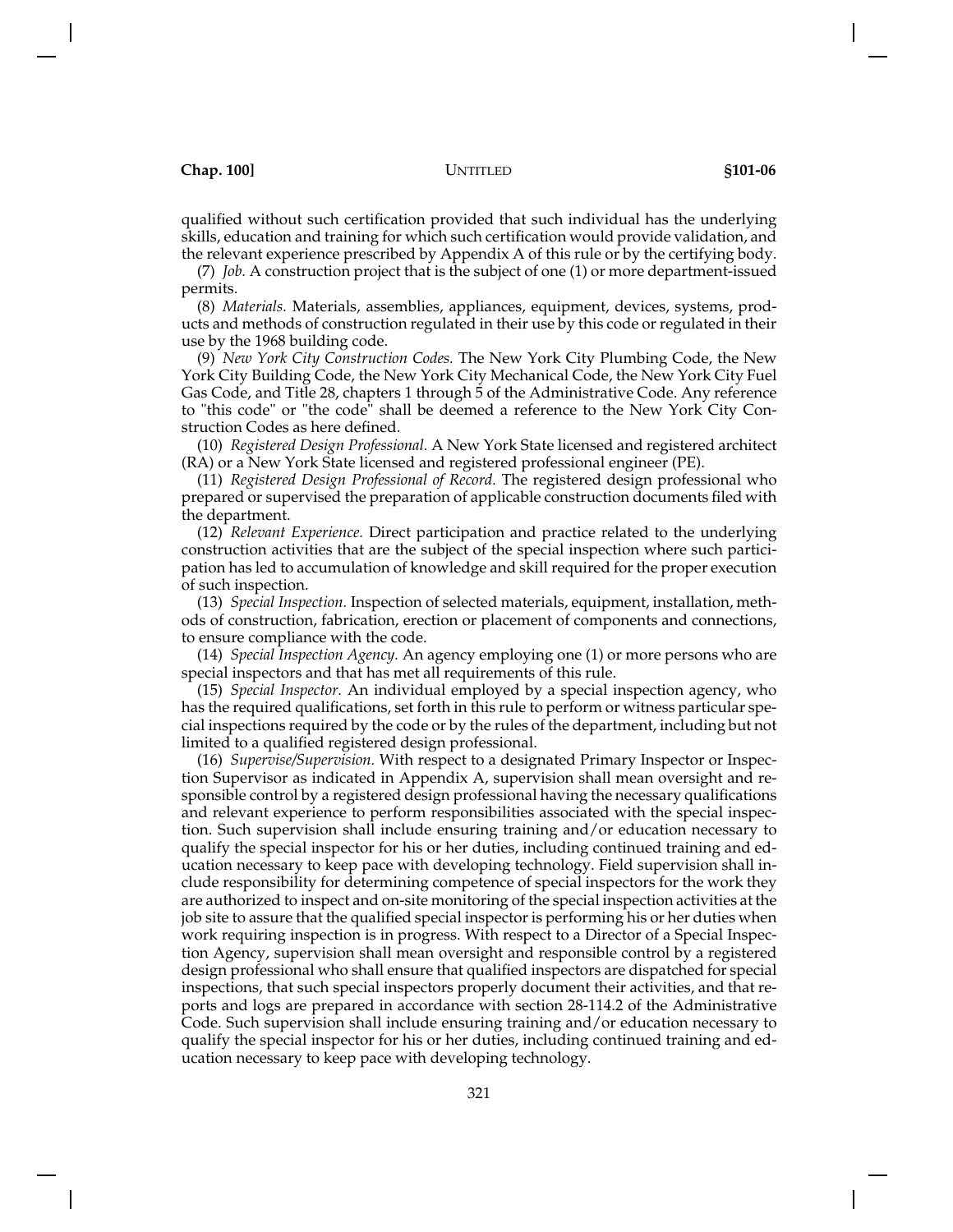(17) *Technician.* An employee of the inspection or testing agency assigned to perform the actual operations of inspection or testing. See ASTM E 329-07, paragraph 3.1.17.

(18) *Work.* The construction activity including techniques, tests, materials and equipment that is subject to special inspection.

(b) *Duties.*

(1) *Availability and Compliance.* A special inspector and/or special inspection agency shall have responsibilities as set forth in chapter 17 of the New York City Building Code and elsewhere in the codes where special inspections are required. The responsibilities of the special inspector or special inspection agency at a special inspection shall include those tasks and standards set forth in chapter 17 of the code, the reference standards and elsewhere in the code, this rule or any rule of any agency in connection with the work that is the subject of such special inspection.

(2) *Obligation to Avoid Conflict of Interest.* A special inspector and/or a special inspection agency shall not engage in any activities that may conflict with their objective judgment and integrity, including but not limited to having a financial and/or other interest in the construction, installation, manufacture or maintenance of structures or components that they inspect.

(3) *Approved Construction Documents.* The special inspector and/or special inspection agency shall:

(i) Examine all approved construction documents that relate to the work that is the subject of the special inspections.

(ii) Confirm that the documents are sufficient to enable the proper performance of the special inspection.

(iii) Confirm that the documents are acceptable to the registered design professional of record or another design professional retained by the owner and who prepared the documents for the construction of the job. Acceptance shall be demonstrated in writing by the design professional on the documents.

(iv) Confirm that the work that is the subject of the special inspection is in compliance with all relevant approved construction documents and with chapter 17 of the code or elsewhere in the construction codes or their referenced standards.

(4) *Documentation.* A special inspection agency shall maintain records of special inspections on a job-by-job basis for at least six (6) years or for such period as the commissioner shall determine, and shall make such records available to the department upon request. Such records shall include field logs, test results, laboratory reports, notes, noted deficiencies and dates of cures of such deficiencies, photographs and such other information as may be appropriate to establish the sufficiency of the special inspection.

(i) The supervisor shall review special inspection progress reports and final reports for conformance with the approved plans, specifications and workmanship provisions of chapter 17 of the code or elsewhere in the construction codes or their referenced standards. Such supervision and control shall be evidenced by the supervisor's signature and seal upon any required statements, applications and/or reports.

(ii) The principal of the special inspection agency shall file with the department within ten (10) days of satisfactory completion of any special inspection, notice of such completion on the forms and in the manner required by the department.

(5) *Obligation to Cooperate with Inquiries.* All special inspectors and/or special inspection agencies shall cooperate in any investigation by the department, or other city or law enforcement agency, into the activities at any job site or fabricating/manufacturing facility for which they have been designated a special inspector or special inspection agency and shall provide prompt, accurate and complete responses to reasonable in-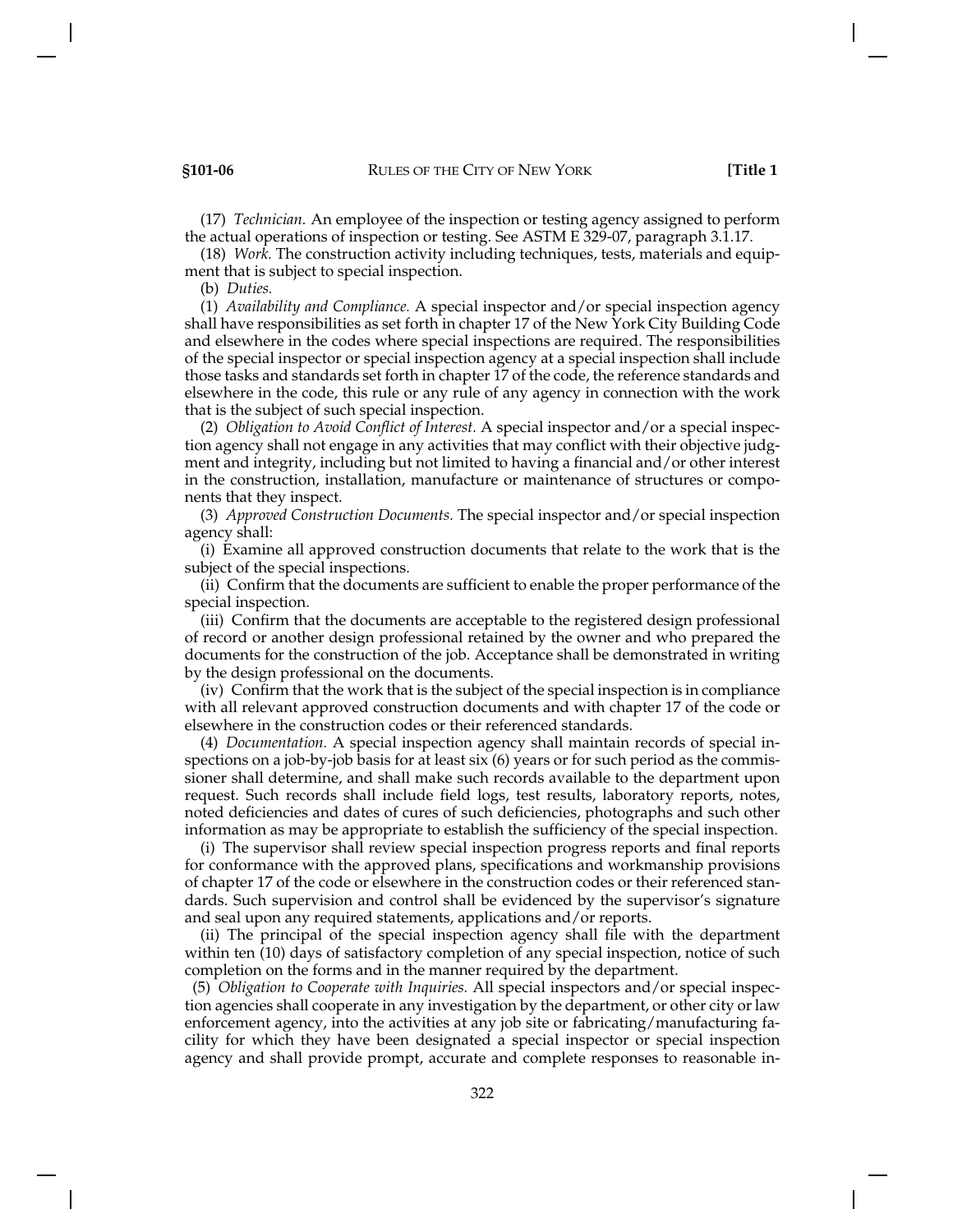quiries by the department and other appropriate agencies about the conduct of such business.

(6) *Limitation of Duties.* Activities as a special inspection agency are specifically limited to those special inspections for which the special inspection agency has been registered and for which it has satisfied the requirements set forth in this rule and chapter 17 of the code. No special inspector or special inspection agency shall conduct any special inspection that such inspector or inspection agency is not qualified or registered to perform in accordance with the requirements of this rule and chapter 17.

(7) *Obligation to Comply with an Order of the Commissioner.* All special inspectors and/or special inspection agencies shall comply with an order of the commissioner.

(8) *Equipment and Tools.* The special inspection agency shall possess and maintain tools and equipment required to perform the specific special inspection. Such tools and equipment shall be maintained and calibrated periodically in accordance with applicable nationally accepted standards governing that equipment or tool.

(9) *Reporting.* The special inspection agency shall report any discrepancies noted during the inspection to the contractor and when applicable to the superintendent of construction, as well as to the site safety coordinator or site safety manager, for correction. If the discrepancies are not corrected, the discrepancies shall be brought to the attention of the owner, and the registered design professional of record prior to the completion of that phase of the work. The special inspector/special inspection agency shall immediately report conditions noted as hazardous to life, safety or health, to the attention of the commissioner.

(c) *Registration of Special Inspection Agencies.*

(1) *Effective Date.* On or after the effective date of this rule, all agencies including single person agencies performing special inspections must comply with the requirements of this section. All such agencies performing special inspections must be registered with the department as special inspection agencies by January 1, 2009 unless otherwise extended by the commissioner, as provided in paragraph (c)(9) of this rule.

(2) *Form and Manner of Registration.* An application for registration shall be submitted in a form and manner determined by the commissioner, including electronically, and shall provide such information as the commissioner may require. Such registration shall be deemed an acknowledgement by the special inspection agency of its obligations hereunder.

(3) *Qualifications.* Special inspection agencies shall be required to demonstrate accreditation by International Accreditation Service, Inc. or an equivalent accreditation agency accrediting to the standards set forth in this rule and ASTM E329-07 or a federal agency. Accrediting agencies, other than federal agencies must be members of an internationally recognized cooperation of laboratory and inspection accreditation bodies subject to a mutual recognition agreement. Agencies must insure that the special inspectors employed by the agency meet the qualification requirements set forth in Appendix A of this rule and perform special inspections only within the area of expertise for which such special inspector is qualified. A Professional Engineer who is listed in Appendix A as requiring qualification in civil, structural, mechanical, electrical, fire protection, geotechnical or such other designation shall have had the education, training and experience, including having passed the Principles and Practice of Engineering examination offered by the National Council of Examiners for Engineering and Surveying (NCEES) in the specific discipline or having obtained a bachelors degree in the specific field, that has led to an accumulation of knowledge and skill required for the Professional Engineer to hold himself/herself out as a professional practicing in that field.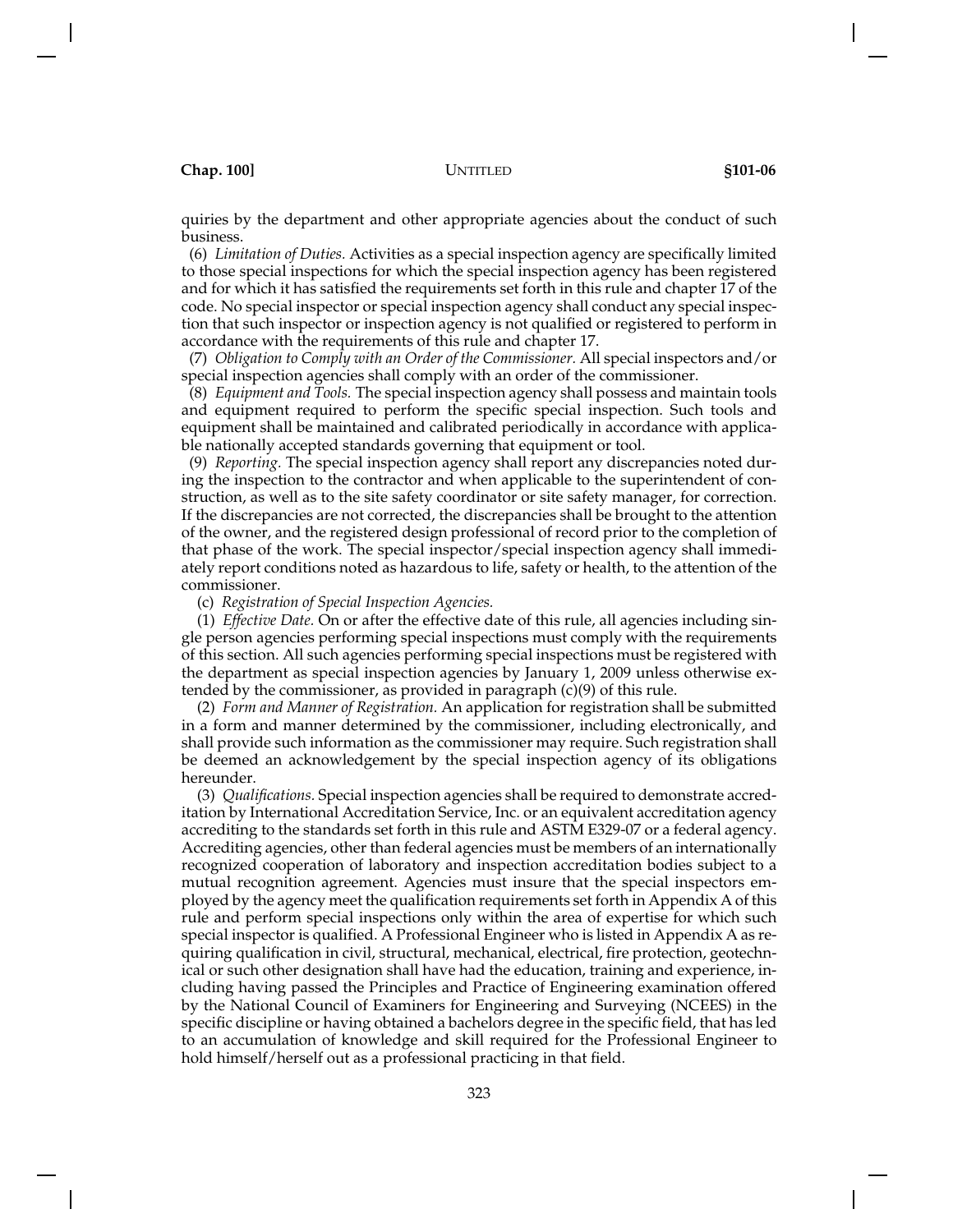(4) *Insurance.* A special inspection agency must have the following insurance coverage:

(i) Professional liability/errors and omissions insurance policy, for the minimum amount of five hundred thousand dollars (\$500,000.00), occurrence based, for the term of the registration,

(ii) General liability insurance policy for the minimum amount of one million dollars (\$1,000,000.00) and

(iii) Insurance required by the provisions of the New York State disability benefits law and other applicable provisions of the workers' compensation law.

(5) *Agency Structure.* The special inspection agency shall have a full-time director who is a registered design professional in responsible charge and all special inspections shall be performed under his or her direct supervision. The director shall not be retained by any other agency that provides special inspection or testing services. The director shall possess relevant experience in the inspection and testing industry and hold a management position in the agency. The agency structure shall comply with all relevant New York State and Federal laws. Notwithstanding anything to the contrary set forth in this paragraph, an agency that is limited to conducting fuel-oil storage and fuel-oil piping inspections (BC1704.16), fire alarm tests, sprinkler systems (BC1704.21), standpipe systems (BC1704.22), emergency power systems or site storm drainage disposal and detention (BC1704.20) may have a director who satisfies the requirements of inspection supervisor for such tests and inspections as set forth in Appendix A of this rule.

(6) *Small Building Exception.* Notwithstanding anything to the contrary set forth in the provisions of this rule and its appendix, with respect to jobs in connection with the construction or alteration of Occupancy Group R-3 buildings, 3 stories or less in height, a registered design professional with relevant experience shall be qualified to perform special inspections other than inspections involving soils investigations, pier and pile installation, underpinning of structures, and protection of the sides of excavations greater than 10 feet in depth.

(7) *Audits.* The operations of special inspectors and special inspection agencies shall be subject to audit by the department at any time. Audits may examine applications for registration as well as the performance and documentation of special inspections. Audits may also be conducted upon receipt of complaints or evidence of falsification, negligence or incompetence.

(8) *Interim Status and Application Deadlines.* An agency employing special inspector(s) with initial acceptable qualifications shall be entitled until July 1, 2010 to perform those special inspections for which it is qualified, subject to the following requirements:

(i) The agency must certify compliance with this rule.

(ii) The agency must diligently pursue accreditation as a special inspection agency pursuant to the provisions of section (c)(3) of this rule.

(iii) Notwithstanding anything to the contrary set forth in this rule and Appendix A, an individual who satisfies all requirements set forth in Appendix A to qualify as a special inspector except for the required certification shall be deemed a special inspector until July 1, 2009 provided that such individual meets the initial acceptable qualifications. In order to continue as a special inspector beyond July 1, 2009, such individual shall obtain the certification required in Appendix A.

(iv) The agency shall certify such initial acceptable qualifications on such form as the department may require and shall file such certification with the department prior to performing any special inspections after the effective date of this rule

(9) *Additional Powers of the Commissioner.* Notwithstanding anything to the contrary set forth in the provisions of this rule, the commissioner may upon a determination of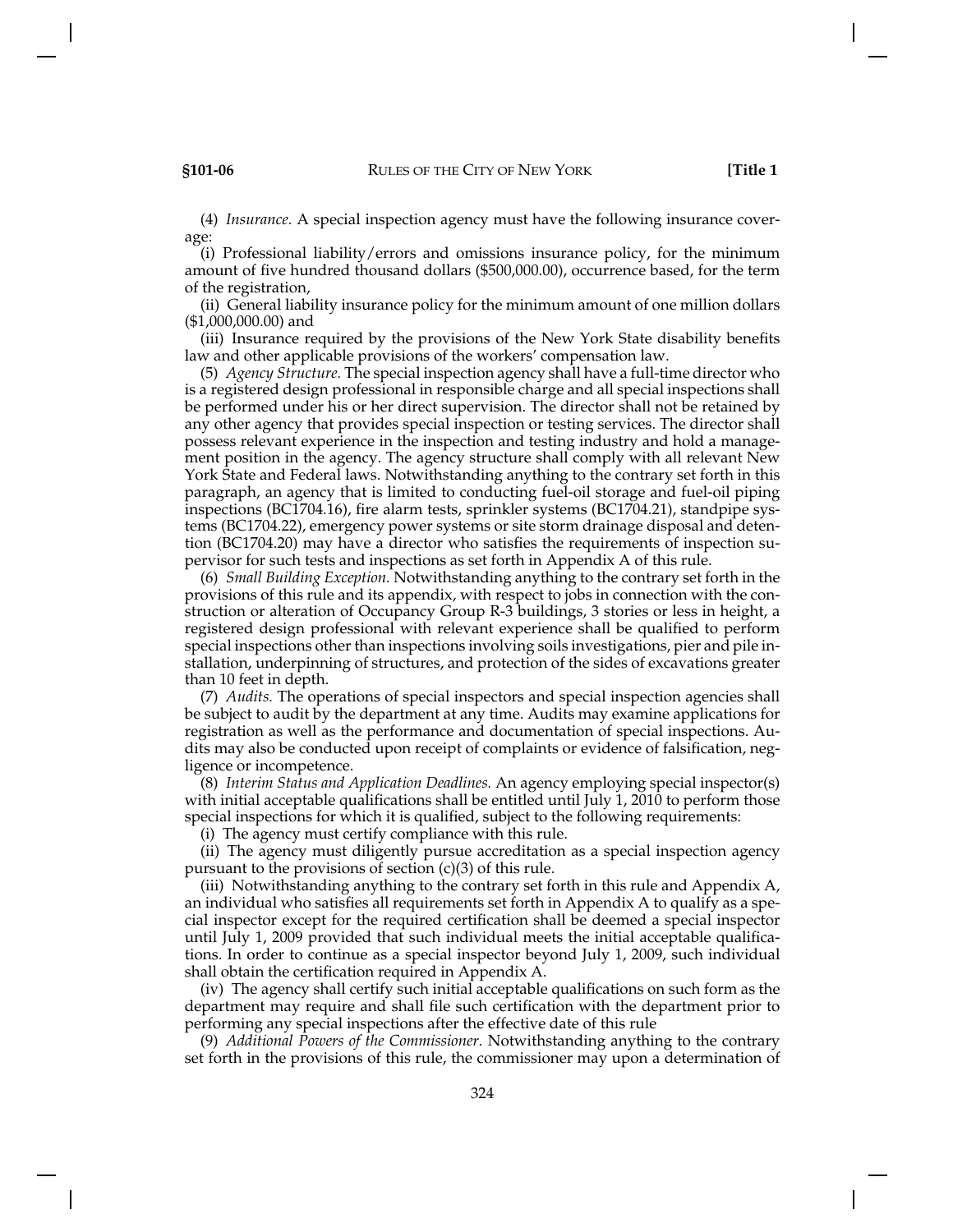good cause extend the interim status of qualifications for any specific special inspection agency to a date beyond July 1, 2010 but in no event later than July 1, 2011.

(i) In the event the agency has failed by January 1, 2010 to receive the accreditation required by section  $(c)(8)(i)$  of this rule, the agency may apply to the commissioner who may, upon the showing of good cause by the agency, grant an extension of time and allow the continuance of the interim status of such agency, but in no event later than January 1, 2011.

(ii) The requirements and standards prescribed in this rule shall be subject to variation in specific cases by the commissioner, or by the Board of Standards and Appeals, under and pursuant to the provisions of paragraph two of subdivision (b) of section six hundred forty-five and section six hundred sixty-six of the New York City Charter, as amended.

(10) *Registration Term.* An initial registration issued under this rule is valid until July 1, 2010 unless otherwise extended by the commissioner in accordance with section  $(c)(9)$ of this rule. A renewal or initial registration issued after July 1, 2010 is valid for three years from the date of issuance.

(11) *Registration Fees.* The department shall charge the following registration fees:

(i) A one (1) year initial fee of \$35;

(ii) A triennial renewal fee of \$35; and

(iii) A later renewal surcharge of \$35.

(12) *Renewals.* A renewal application shall be submitted between thirty (30) and sixty (60) days prior to the expiration date of the registration and shall be accompanied by proof that the agency has, during the one (1) year period immediately preceding renewal, maintained all certifications/accreditations and other requirements set forth in this rule and its Appendix.

(i) Renewal shall be precluded where there has been a finding by the commissioner that any special inspection or test conducted by the special inspector or special inspection agency has not been performed in accordance with the requirements set forth in the code, applicable reference standards or the rules of the department, or where there has been a finding by the commissioner of fraud or misrepresentation on any document or report submitted to the department by the special inspector or special inspection agency.

(ii) No special inspector or special inspection agency shall perform an inspection or test with an expired or lapsed registration.

(d) *Disciplinary Actions.*

(1) *Suspension or revocation of registration and refusal to accept filings.* The commissioner may, in accordance with the rules of the department, suspend or revoke a special inspection agency registration, with or without the imposition of penalties, for violation of any provision of the code or the rules of the department, or any other applicable laws or rules. The commissioner may refuse to accept any application or other document submitted pursuant to or in satisfaction of any requirement of this rule or of chapter 17 of the code or any rule or regulation of any agency that bears the signature of any special inspector who has been found, after an opportunity to be heard to have knowingly or negligently made a false statement or to have knowingly or negligently falsified or allowed to be falsified any certificate, form, signed statement, application, report or certification of the correction of a violation required under the provisions of this chapter, the code or any rule or regulation of any agency.

(2) *Stop work and Suspension of Permits.* Upon any suspension or

revocation of registration pursuant to paragraph (d)(1) of this rule, unless replaced by another registered special inspector and/or special inspection agency within five (5)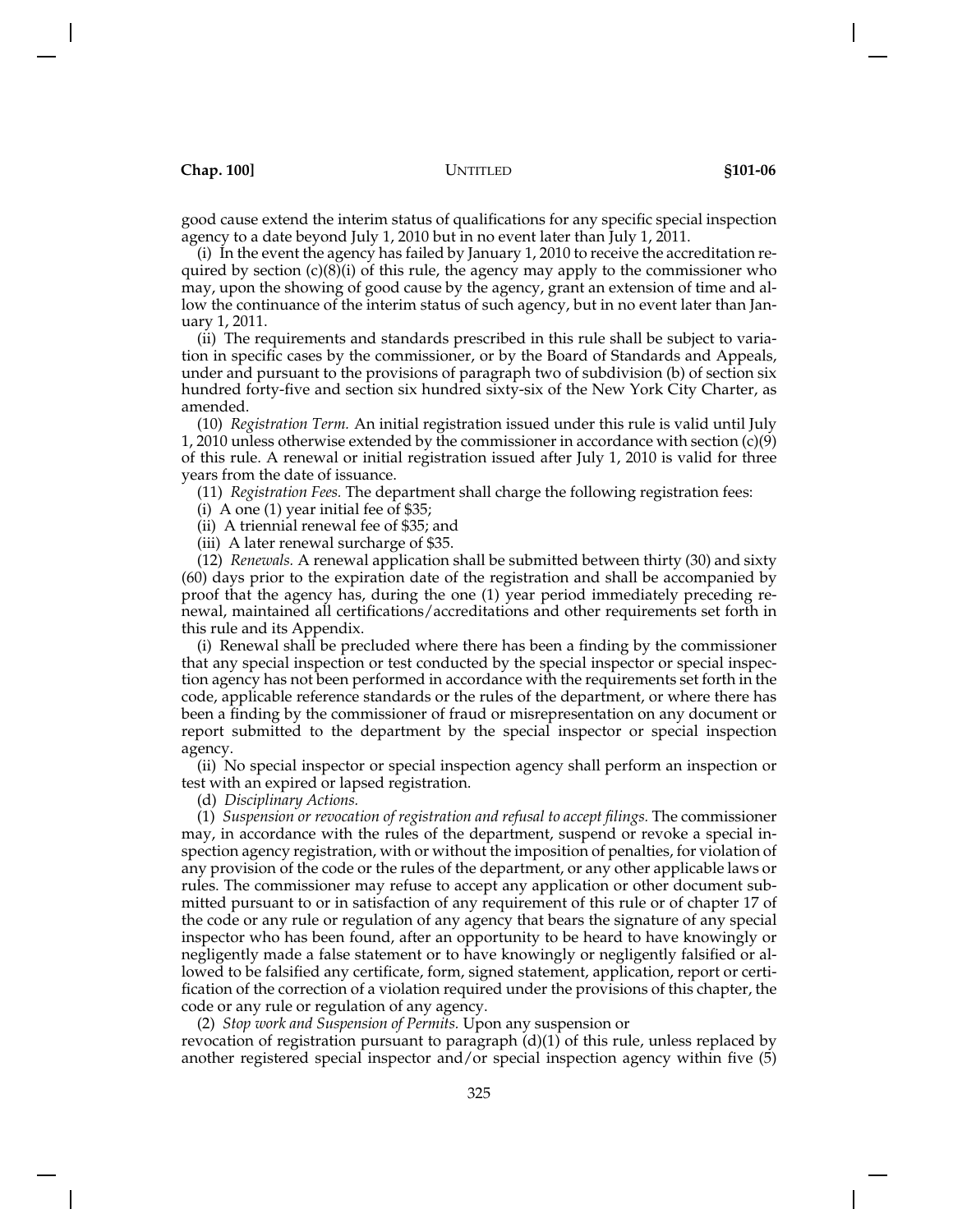business days of such suspension or revocation, all jobs on which the special inspector and/or special inspection agency whose registration was suspended or revoked is designated, shall be stopped and the permits shall be suspended until such time as a duly registered special inspector and/or special inspection agency is designated to re-inspect such tests or such inspections performed by the disciplined special inspection agency, or until such permits expire.

(e) *Obligations of Others.* Nothing in this rule is intended to alter or diminish any obligation otherwise imposed by law, including but not limited to the obligation of an owner, construction manager, general contractor, contractor, materialman, architect, engineer, site safety manager, land surveyor, superintendent of construction or other party involved in a construction project to engage in sound engineering, design, and construction practices, and to act in a reasonable and responsible manner to maintain a safe construction site.

|                                                                                            |                                           | Qualifications <sup>1,2</sup>                                                            |                                                                                                                                         |                                                                                                                                                 |
|--------------------------------------------------------------------------------------------|-------------------------------------------|------------------------------------------------------------------------------------------|-----------------------------------------------------------------------------------------------------------------------------------------|-------------------------------------------------------------------------------------------------------------------------------------------------|
| <b>Special Inspection</b><br>Category                                                      | 2008 Code<br><b>Section</b>               | <b>Primary Inspector</b><br>or Inspection<br>Supervisor                                  | Supplemental<br>Inspector<br>(Alternative 1)-<br>under direct<br>supervision of<br><b>Inspection Supervisor</b>                         | Supplemental<br>Inspector<br>(Alternative 2)–<br>under direct<br>supervision of<br><b>Inspection Supervisor</b>                                 |
| 1. General Building Construction                                                           |                                           |                                                                                          |                                                                                                                                         |                                                                                                                                                 |
| Wall Panels, Curtain<br>Walls, and Veneers                                                 | BC 1704.10                                | • RA or PE-Civil or<br>Structural<br>Engineering; and<br>• 1 Year relevant<br>experience | • Bachelor's degree in<br>Architecture or Civil<br>Engineering or<br>Structural<br>Engineering; and<br>• 2 years relevant<br>experience | • Technician with 3<br>years relevant<br>experience                                                                                             |
| <b>Exterior Insulation</b><br>Finish Systems (EIFS)                                        | BC 1704.12                                | • PE or RA; and<br>• 1 year relevant<br>experience                                       | N/A                                                                                                                                     | • Technician with 2<br>years relevant<br>experience                                                                                             |
| Chimneys                                                                                   | BC 1704.24                                | • PE or RA; and<br>• 1 year relevant<br>experience                                       | • Bachelor's degree in<br>Architecture or<br>Engineering; and<br>• 2 years relevant<br>experience                                       | • Technician with ICC<br>Certification as a<br>Residential or<br>Commercial<br>Mechanical<br>Inspector; and<br>• 5 years relevant<br>experience |
| Flood Hazard<br>Mitigation                                                                 | <b>BC G105</b>                            | • PE or RA; and<br>• 1 year relevant<br>experience                                       | N/A                                                                                                                                     | N/A                                                                                                                                             |
| Photoluminescent Exit<br>Path Markings                                                     | 1 RCNY 1026-<br>01 (formerly<br>$RS 6-1)$ | • PE or RA; and<br>• relevant experience                                                 | N/A                                                                                                                                     | • Technician with<br>relevant experience                                                                                                        |
| Small Building Special<br>Inspections (Group R-<br>3, 3 stories or less in<br>height $)^3$ |                                           | • PE or RA; and<br>• relevant experience                                                 | N/A                                                                                                                                     | • Technician with relevant<br>experience                                                                                                        |
| 2. Fire Protection Systems & Fire-Resistant Construction                                   |                                           |                                                                                          |                                                                                                                                         |                                                                                                                                                 |

# **APPENDIX A**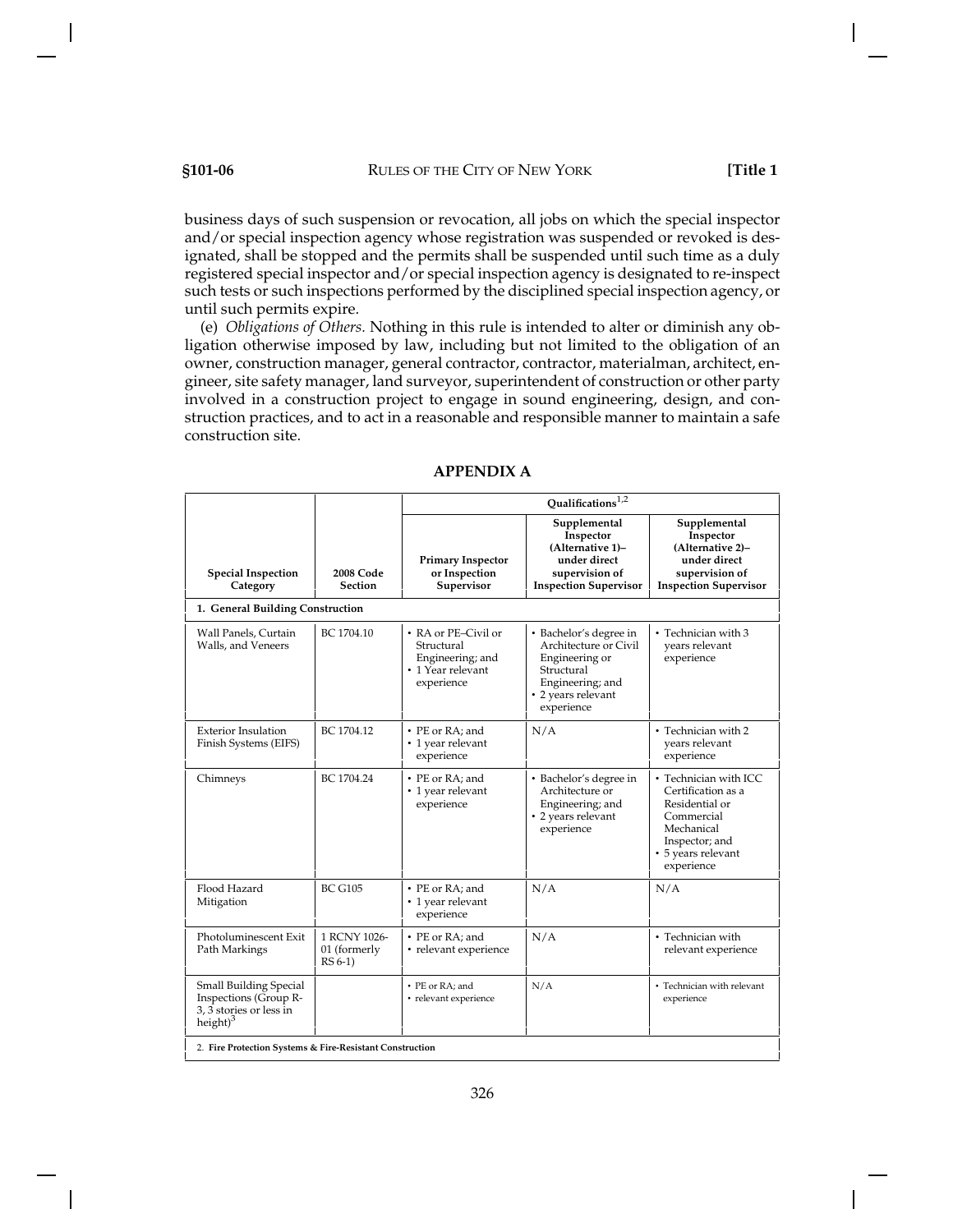|                                                           |                                    | Qualifications <sup>1,2</sup>                                                                                                                                                                                   |                                                                                                                                                                                                          |                                                                                                                                          |
|-----------------------------------------------------------|------------------------------------|-----------------------------------------------------------------------------------------------------------------------------------------------------------------------------------------------------------------|----------------------------------------------------------------------------------------------------------------------------------------------------------------------------------------------------------|------------------------------------------------------------------------------------------------------------------------------------------|
| <b>Special Inspection</b><br>Category                     | <b>2008 Code</b><br><b>Section</b> | <b>Primary Inspector</b><br>or Inspection<br>Supervisor                                                                                                                                                         | Supplemental<br>Inspector<br>(Alternative 1)-<br>under direct<br>supervision of<br><b>Inspection Supervisor</b>                                                                                          | Supplemental<br>Inspector<br>(Alternative 2)–<br>under direct<br>supervision of<br><b>Inspection Supervisor</b>                          |
| Sprayed Fire-resistant<br>Materials                       | BC 1704.11                         | • PE or RA; and<br>• 1 year relevant<br>experience                                                                                                                                                              | • Bachelor's degree in<br>Architecture or<br>Engineering; and (a or b)<br>a. 1 year relevant<br>experience; or<br>b. ICC Certification as a<br>Spray-applied<br><b>Fireproofing Special</b><br>Inspector | • Technician with ICC<br>Certification as a Spray-<br>applied Fireproofing<br>Special Inspector; and<br>• 3 years relevant<br>experience |
| Smoke Control Systems                                     | BC 1704.14                         | • PE or RA; and<br>• 1 year relevant<br>experience (mechanical<br>and/or fire protection)                                                                                                                       | N/A                                                                                                                                                                                                      | • Technician with NEBB<br>Air Balancer<br>Certification; and<br>• 3 years relevant<br>experience                                         |
| Standpipe Systems and<br>Sprinkler Systems                | BC 1704.21<br>BC 1704.22           | • PE-Mechanical<br>Engineering; and<br>• 1 year relevant<br>experience<br>OR<br>• NYC Licensed Class A or<br>Class B Master Fire<br>Suppression Piping<br>Contractor License; and<br>• Independent of installer | • Bachelor's degree in<br>Mechanical Engineering;<br>and<br>• 3 years relevant<br>experience                                                                                                             | Technician with NICET<br>Level II Certification in<br>Fire Protection-Inspection<br>and Testing of Water-<br>based Systems               |
| Firestop, Draftstop, and<br>Fireblock Systems             | BC 1704.25                         | • PE or RA: and<br>• 1 year relevant<br>experience                                                                                                                                                              | • Bachelor's degree in<br>Architecture or<br>Engineering; and<br>• 2 years relevant<br>experience                                                                                                        | • Technician with 3 years<br>relevant experience                                                                                         |
| Fire Alarm Test (When<br>FDNY inspection not<br>required) |                                    | • PE-Electrical or Fire<br>Protection; and<br>• 1 year relevant<br>experience<br>OR<br>• Licensed electrician<br>independent of installer;<br>and<br>• 3 years relevant<br>experience                           | N/A                                                                                                                                                                                                      | Technician with NICET<br>Level II Certification in<br>Fire Alarm Systems.                                                                |
| <b>Emergency Power Systems</b><br>(Generators)            |                                    | • PE-Mechanical,<br>Electrical, or Fire<br>Protection; and<br>• 1 year relevant<br>experience<br>OR<br>• Licensed electrician<br>independent of installer;<br>and<br>• 3 years relevant<br>experience           | • Technician with 5 years<br>relevant experience                                                                                                                                                         | N/A                                                                                                                                      |
| 3. Plumbing & Mechanical Systems                          |                                    |                                                                                                                                                                                                                 |                                                                                                                                                                                                          |                                                                                                                                          |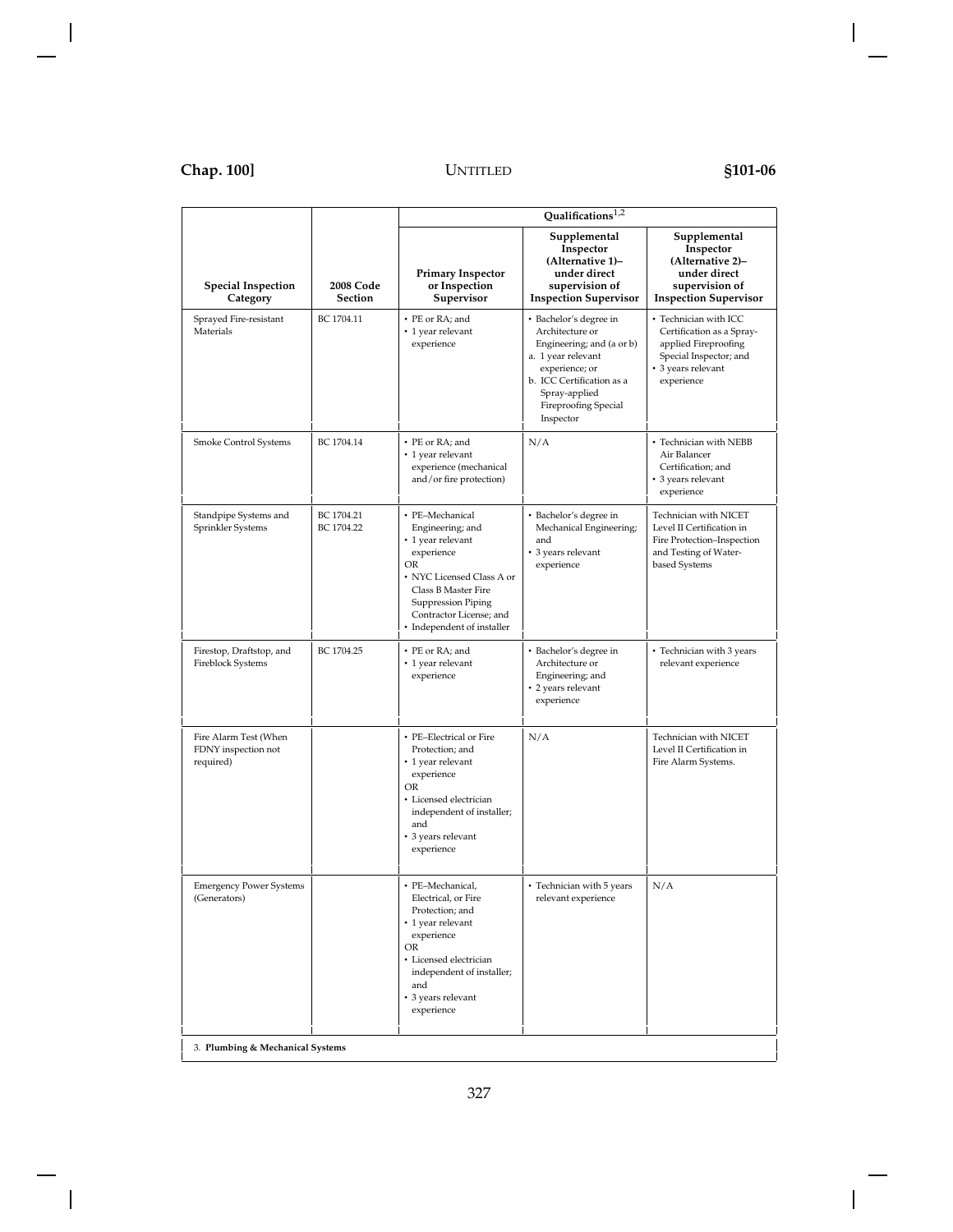# **§101-06** RULES OF THE CITY OF NEW YORK **[Title 1**

|                                                                                                                                               |                                                       |                                                                                                                                                                                                                                                        | Qualifications <sup>1,2</sup>                                                                                                                                                                                      |                                                                                                                                                                     |
|-----------------------------------------------------------------------------------------------------------------------------------------------|-------------------------------------------------------|--------------------------------------------------------------------------------------------------------------------------------------------------------------------------------------------------------------------------------------------------------|--------------------------------------------------------------------------------------------------------------------------------------------------------------------------------------------------------------------|---------------------------------------------------------------------------------------------------------------------------------------------------------------------|
| <b>Special Inspection</b><br>Category                                                                                                         | 2008 Code<br>Section                                  | <b>Primary Inspector</b><br>or Inspection<br>Supervisor                                                                                                                                                                                                | Supplemental<br>Inspector<br>(Alternative 1)–<br>under direct<br>supervision of<br><b>Inspection Supervisor</b>                                                                                                    | Supplemental<br>Inspector<br>(Alternative 2)-<br>under direct<br>supervision of<br><b>Inspection Supervisor</b>                                                     |
| Mechanical Systems                                                                                                                            | BC 1704.15                                            | • PE or RA; and<br>• 1 year relevant<br>experience; or<br>• ICC Certification<br>as a Residential or<br>Commercial<br>Mechanical Inspector                                                                                                             | • Bachelor's Degree in<br>Architecture, or<br>Engineering; and<br>• 2 years relevant<br>experience; and<br>· ICC Certification as a<br>Residential or<br>Commercial Mechanical<br>Inspector                        | • Technician with ICC<br>Certification as a<br>Residential or<br>Commercial Mechanical<br>Inspector; and<br>• 3 years relevant<br>experience                        |
| Fuel-Oil Storage and Fuel-<br>Oil Piping Systems                                                                                              | BC 1704.16                                            | • PE or RA; and<br>• 1 year relevant<br>experience<br>OR<br>• Licensed New York City<br>Class A and B Oil Burner<br>Equipment Installer; and<br>• 1 year experience in the<br>inspection of heating<br>systems, Fuel burning-<br>Fuel storage systems. | • Bachelors degree in<br>Architecture, or<br>Mechanical, Marine or<br>Civil Engineering; and<br>3 years relevant<br>experience                                                                                     | • Technician with ICC<br>Certification as a<br>Residential or<br>Commercial Mechanical<br>Inspector; and<br>• 5 years relevant<br>experience                        |
| Site Storm Drainage<br>Disposal and Detention<br><b>Facilities</b>                                                                            | BC 1704.20                                            | • PE or RA; and<br>• 1 year relevant<br>experience<br>OR<br>• NYC Licensed Master<br>Plumber; and<br>• 3 years relevant<br>experience                                                                                                                  | • Bachelor's Degree in<br>Architecture, Civil or<br>Mechanical Engineering;<br>and<br>• 3 years relevant<br>experience                                                                                             | N/A                                                                                                                                                                 |
| <b>Heating Systems</b>                                                                                                                        | BC 1704.23                                            | • PE or RA-Civil or<br>Mechanical Engineering;<br>and<br>• 1 year relevant<br>experience                                                                                                                                                               | • Bachelor's Degree in<br>Architecture, or Civil or<br>Mechanical Engineering;<br>and<br>• 3 years relevant<br>experience; and<br>• ICC Certification as a<br>Residential or<br>Commercial Mechanical<br>Inspector | • Technician with ICC<br>Certification as a<br>Residential or<br>Commercial Mechanical<br>Inspector; and<br>• 5 years relevant<br>experience                        |
| 4. Structural Materials & Construction Operations                                                                                             |                                                       |                                                                                                                                                                                                                                                        |                                                                                                                                                                                                                    |                                                                                                                                                                     |
| Welding:<br>Steel<br>Highpressure Steam<br>Piping<br>High pressure Gas Piping<br>Aluminum<br>(2 RNCY 25-BSA<br>RULE)                          | BC 1704.3.1<br>BC 1704.17<br>BC 1704.18<br>BC 1704.26 | • PE or RA; and<br>• AWS Certified Welding<br>Inspector (AWS-CWI);<br>OR<br>• PE or RA; and<br>• ICC Certification as a<br><b>Structural Welding</b><br>Inspector (ICC-SWI); and<br>• 1 year relevant<br>experience                                    | • AWS Certified Welding<br>Inspector (AWS-CWI)<br>OR<br>• ICC Certification as a<br>Structural Welding<br>Inspector (ICC-SWI)<br>3 years relevant<br>experience                                                    | • AWS Certified Associate<br>Welding Inspector<br>(AWS-CAWI)<br>Note: AWS-CAWI only<br>permitted to inspect when<br>an AWS-CWI or ICC-SWI<br>is on site supervising |
| Structural Steel-Erection &<br>High-Strength Bolting<br>Note: Inspection can also<br>be performed by agency<br>approved to inspect<br>welding | BC 1704.3.2, BC<br>1704.3.3                           | · PE-Civil/Structural; and<br>• ICC Certification as a<br>Structural Steel and<br>Bolting Inspector; and<br>• 1 year relevant<br>experience                                                                                                            | N/A                                                                                                                                                                                                                | • Technician with ICC<br>Certification as a<br>Structural Steel and<br>Bolting Inspector; and<br>• 3 years relevant<br>experience                                   |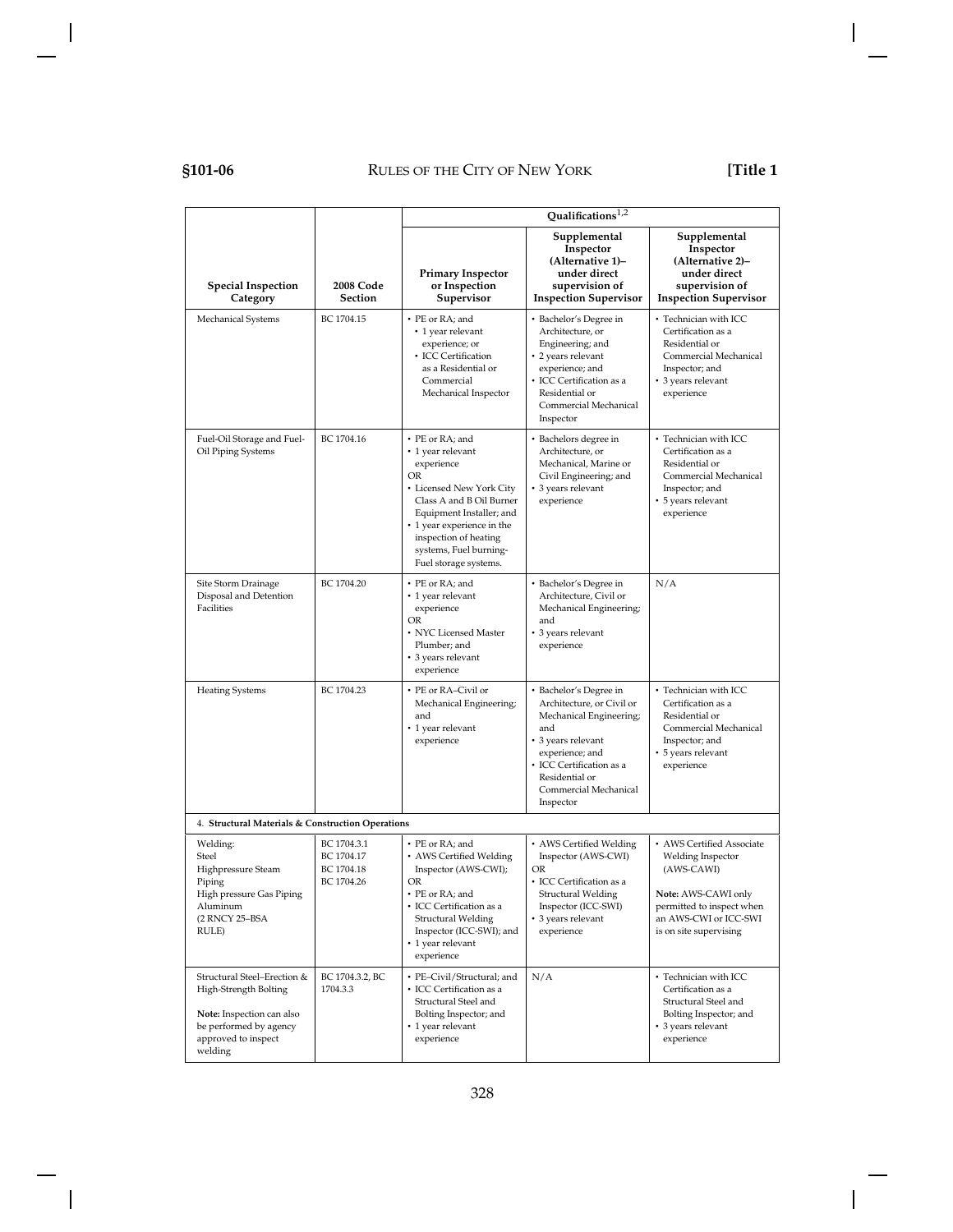|                                                                                                                                  |                                             | Qualifications $1,2$                                                               |                                                                                                                                                                              |                                                                                                                                                                                                                                       |
|----------------------------------------------------------------------------------------------------------------------------------|---------------------------------------------|------------------------------------------------------------------------------------|------------------------------------------------------------------------------------------------------------------------------------------------------------------------------|---------------------------------------------------------------------------------------------------------------------------------------------------------------------------------------------------------------------------------------|
| <b>Special Inspection</b><br>Category                                                                                            | <b>2008 Code</b><br><b>Section</b>          | <b>Primary Inspector</b><br>or Inspection<br>Supervisor                            | Supplemental<br>Inspector<br>(Alternative 1)-<br>under direct<br>supervision of<br><b>Inspection Supervisor</b>                                                              | Supplemental<br>Inspector<br>(Alternative 2)-<br>under direct<br>supervision of<br><b>Inspection Supervisor</b>                                                                                                                       |
| Structural Cold-formed<br>Steel                                                                                                  | BC 1704.3.2.4                               | • PE or RA: and<br>• 1 year relevant<br>experience                                 | • Bachelor's degree in<br>engineering or<br>architecture; and<br>• 2 years relevant<br>experience                                                                            | • Technician with ICC<br>Certification as a<br>Structural Steel and<br>Bolting Special Inspector;<br>and<br>• 3 years relevant<br>experience                                                                                          |
| Concrete-Cast-in-place &<br>Precast<br>Note: Licensed concrete<br>testing lab to perform<br>sampling and testing of<br>cylinders | BC 1704.4                                   | • PE or RA; and<br>• 1 year relevant<br>experience                                 | • ACI Certification as<br>Concrete Construction<br>Special Inspector (ACI-<br>CCSI)<br>OR<br>• ICC Certification as<br>Concrete Special<br>Inspector (ICC-CSI)               | • ACI Certification as an<br>Associate Concrete<br><b>Construction Special</b><br>Inspector (ACI-ACCSI)<br>Note: ACI-ACCSI only<br>permitted to perform<br>inspection under on-site<br>supervision by PE, RA,<br>ACI-CCSI, or ICC-CSI |
| <b>Prestressed Concrete</b>                                                                                                      | BC 1704.4                                   | • PE-Civil/Structural; and<br>• 1 year relevant<br>experience                      | • Bachelor's degree in<br>engineering; and<br>• ICC Certification as<br><b>Prestressed Concrete</b><br>Special Inspector; and<br>• 1 year relevant<br>experience             | • ICC Certification as<br><b>Prestressed Concrete</b><br>Special Inspector; and<br>• 3 years relevant<br>experience                                                                                                                   |
| Masonry                                                                                                                          | BC 1704.5                                   | • PE or RA; and<br>• 1 year relevant<br>experience                                 | • Bachelor's degree in<br>engineering or<br>architecture; and<br>• ICC Certification as a<br>Structural Masonry<br>Special Inspector; and<br>• 1 year relevant<br>experience | • ICC Certification as a<br>Structural Masonry<br>Special Inspector; and<br>• 2 years relevant<br>experience                                                                                                                          |
| Wood construction-<br>Prefabricated wood I-joists<br>and metal-plate-connected<br>wood trusses                                   | BC 1704.6                                   | • PE or RA; and<br>• 1 year relevant<br>experience                                 | N/A                                                                                                                                                                          | • ICC Certification as a<br>Commercial or<br>Residential Building<br>Inspector; and<br>• 2 years relevant<br>experience                                                                                                               |
| Soils-Site Preparation                                                                                                           | BC 1704.7.1, BC<br>1704.7.2, BC<br>1704.7.3 | · PE-Geotechnical, Civil,<br>or Structural; and<br>• 1 year relevant<br>experience | N/A                                                                                                                                                                          | N/A                                                                                                                                                                                                                                   |
| Soils- Fill Placement, In-<br>place Density                                                                                      | BC 1704.7.1, BC<br>1704.7.2, BC<br>1704.7.3 | • PE-Geotechnical, Civil,<br>or Structural; and<br>• 1 year relevant<br>experience | • Bachelor's degree in<br>Geotechnical, Civil, or<br>Structural engineering;<br>and<br>• 1 year relevant<br>experience                                                       | • Technician with NICET<br>Level I Geotechnical<br>Certification; and<br>• 2 years relevant<br>experience<br>OR<br>• Technician with ICC<br>Certification Soils Special<br>Inspector<br>• 1 year relevant<br>experience               |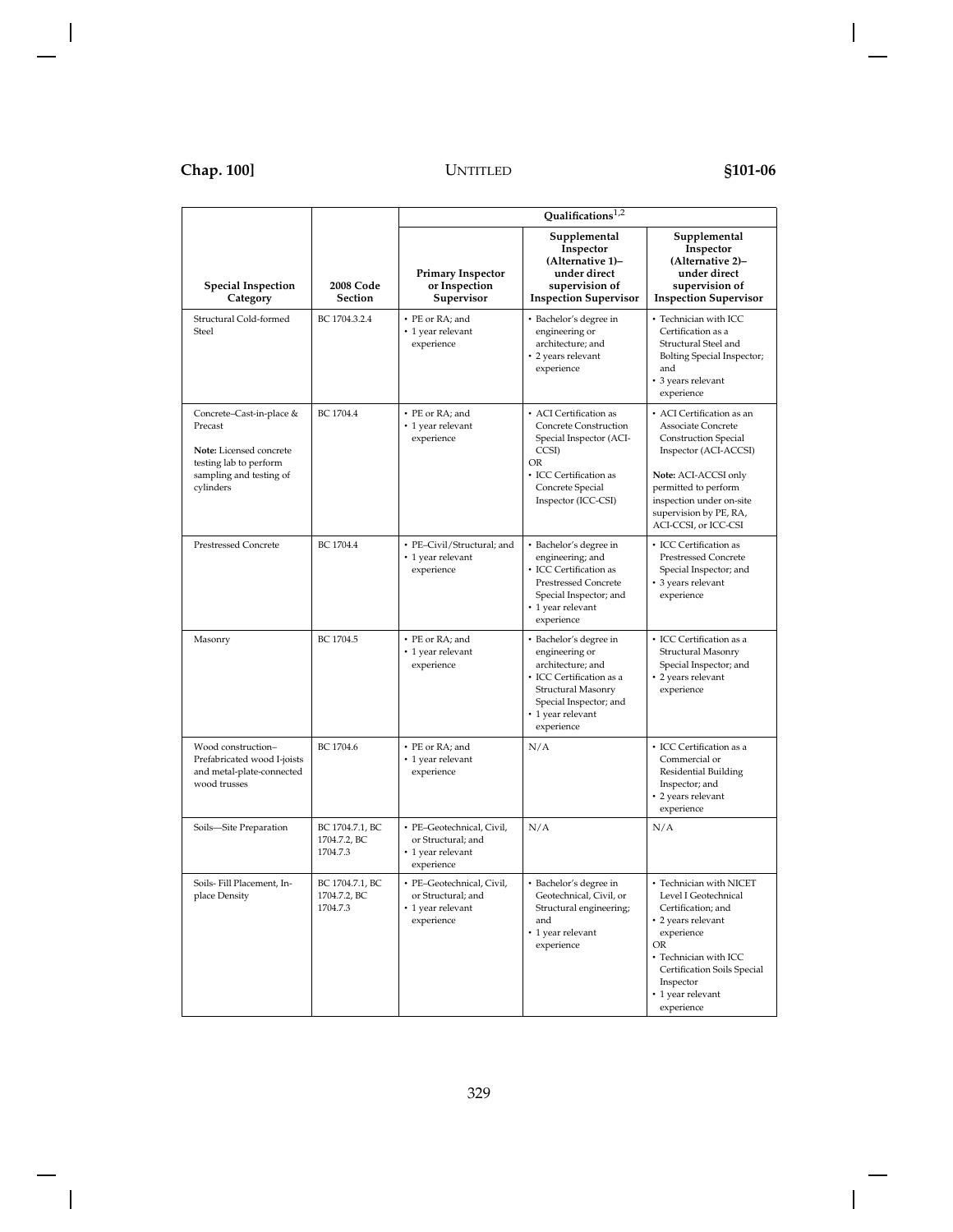# **§101-06** RULES OF THE CITY OF NEW YORK **[Title 1**

|                                                               |                                    | Qualifications <sup>1,2</sup>                                                      |                                                                                                                                                                                                                                                                                                       |                                                                                                                                                                                                                                                  |
|---------------------------------------------------------------|------------------------------------|------------------------------------------------------------------------------------|-------------------------------------------------------------------------------------------------------------------------------------------------------------------------------------------------------------------------------------------------------------------------------------------------------|--------------------------------------------------------------------------------------------------------------------------------------------------------------------------------------------------------------------------------------------------|
| <b>Special Inspection</b><br>Category                         | <b>2008 Code</b><br><b>Section</b> | <b>Primary Inspector</b><br>or Inspection<br>Supervisor                            | Supplemental<br>Inspector<br>(Alternative 1)-<br>under direct<br>supervision of<br><b>Inspection Supervisor</b>                                                                                                                                                                                       | Supplemental<br>Inspector<br>(Alternative 2)-<br>under direct<br>supervision of<br><b>Inspection Supervisor</b>                                                                                                                                  |
| Soils Investigations                                          | BC 1704.7.4                        | · PE-Geotechnical, Civil,<br>or Structural; and<br>• 1 year relevant<br>experience | · Bachelor's degree in<br>Geotechnical, Civil, or<br>Structural engineering;<br>and<br>• 1 year relevant<br>experience                                                                                                                                                                                | • Technician with NICET<br>Level II Geotechnical<br>Certification; and<br>• Must take and pass Soils<br>classification sections of<br>NICET certification                                                                                        |
| Pile Foundations and<br>Drilled Pier Installation             | BC 1704.8<br>BC 1808.2.2           | · PE-Geotechnical, Civil,<br>or Structural; and<br>• 1 year relevant<br>experience | • Bachelor's degree in<br>Geotechnical, Civil, or<br>Structural engineering;<br>and<br>• 3 years relevant<br>experience<br>Note: Supplemental<br>Inspector only permitted<br>to inspect when multiple<br>driving rigs are used on<br>the same site and Primary<br>Inspector is on site<br>supervising | • Technician with NICET<br>Level III Geotechnical<br>Certification<br>Note: Supplemental<br>Inspector only permitted<br>to inspect when multiple<br>driving rigs are used on<br>the same site and Primary<br>Inspector is on site<br>supervising |
| Pier Foundations                                              | BC 1704.9                          | · PE-Geotechnical, Civil,<br>or Structural; and<br>• 1 year relevant<br>experience | • Bachelor's degree in<br>Geotechnical, Civil or<br>Structural; and<br>• 3 years relevant<br>experience                                                                                                                                                                                               | N/A                                                                                                                                                                                                                                              |
| Underpinning                                                  | BC 1704.9.1                        | · PE-Geotechnical, Civil,<br>or Structural; and<br>• 1 year relevant<br>experience | • Bachelor's degree in<br>Geotechnical. Civil or<br>Structural; and<br>• 3 years relevant<br>experience                                                                                                                                                                                               | N/A                                                                                                                                                                                                                                              |
| Structural safety-<br>Stability, and Mechanical<br>Demolition | BC 1704.19                         | • PE-Civil/Structural;<br>and<br>• 1 year relevant<br>experience                   | • Bachelor's Degree in<br>Civil or Structural<br>Engineering; and<br>• 3 years relevant<br>experience                                                                                                                                                                                                 | N/A                                                                                                                                                                                                                                              |
| Excavation-Sheeting,<br>Shoring, and Bracing                  | BC 1704.19,<br>3304.4.1            | · PE-Geotechnical, Civil,<br>or Structural; and<br>• 1 year relevant<br>experience | • Bachelor's degree in<br>Geotechnical, Civil or<br>Structural; and<br>• 3 years relevant<br>experience                                                                                                                                                                                               | • Technician with 5 years<br>relevant experience                                                                                                                                                                                                 |
| Seismic Isolation Systems                                     | BC 1707.8                          | • PE; and<br>• 2 years relevant<br>experience                                      | • Bachelor's degree in<br>Geotechnical, Civil, or<br>Structural engineering;<br>and<br>• 5 years relevant<br>experience                                                                                                                                                                               | $\cdot$ N/A                                                                                                                                                                                                                                      |

Notes:

1. Abbreviations in the qualifications descriptions:

ACI—American Concrete Institute

AWS—American Welding Society

ICC—International Code Council

NEBB—National Environmental Balancing Bureau

NICET—National Institute for Certification in Engineering Technologies

PE—A New York State Licensed and Registered Professional Engineer

RA—A New York State Licensed and Registered Architect

2. Bachelor's Degrees must be from an accredited institution or equivalent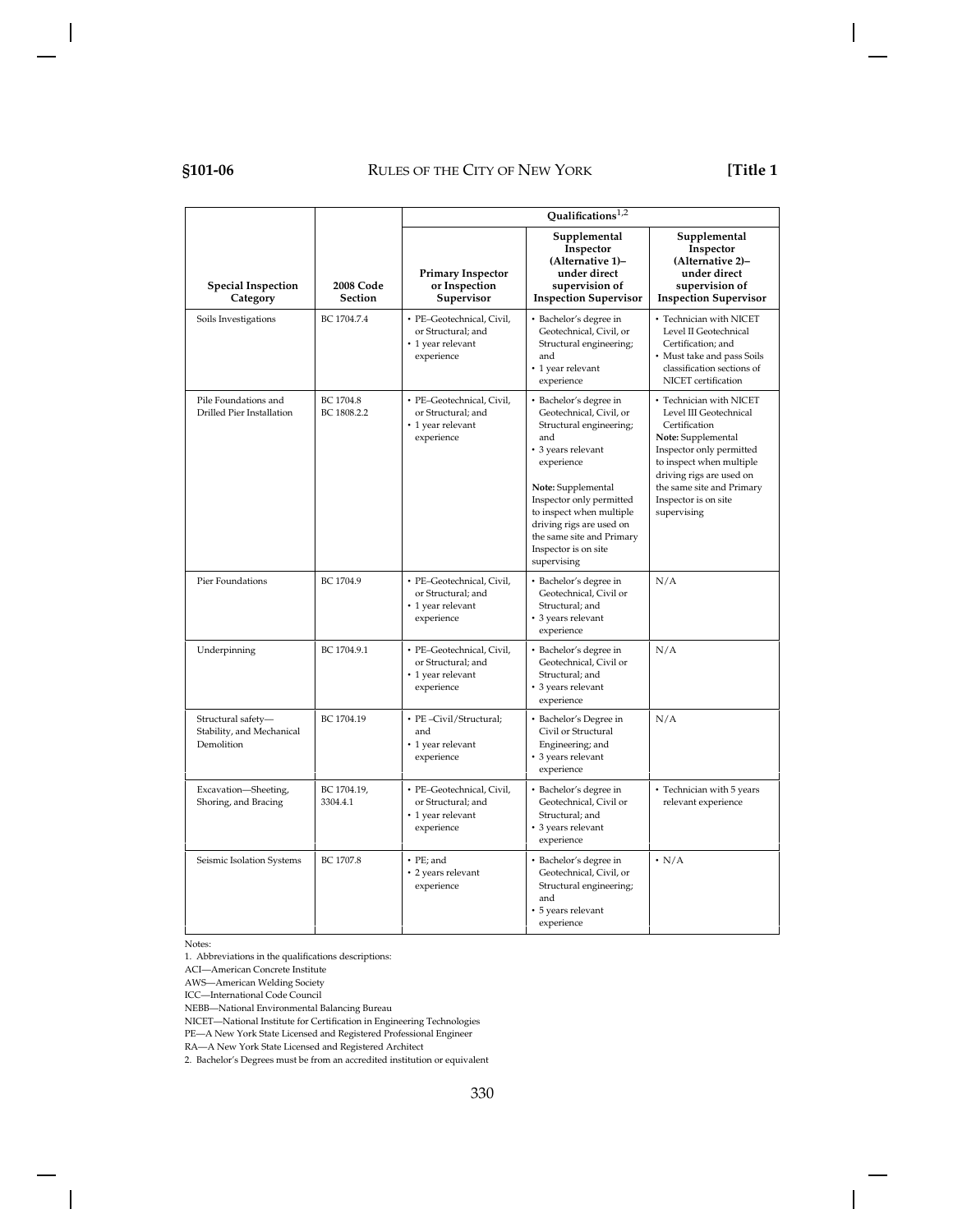|                                       |                                    | Qualifications $^{1,2}$                                 |                                                                                                                 |                                                                                                                 |
|---------------------------------------|------------------------------------|---------------------------------------------------------|-----------------------------------------------------------------------------------------------------------------|-----------------------------------------------------------------------------------------------------------------|
| <b>Special Inspection</b><br>Category | <b>2008 Code</b><br><b>Section</b> | <b>Primary Inspector</b><br>or Inspection<br>Supervisor | Supplemental<br>Inspector<br>(Alternative 1)-<br>under direct<br>supervision of<br><b>Inspection Supervisor</b> | Supplemental<br>Inspector<br>(Alternative 2)-<br>under direct<br>supervision of<br><b>Inspection Supervisor</b> |

3. Small Building Inspections - For Group R-3 buildings, 3 stories or less in height, all special inspections may be performed by a qualified PE or RA or a qualified person under their direct supervision without the need for certification by the department, with the exception of the special inspection of the following operations:

a. Soils Investigations

b. Pier and Pile installation

c. Underpinning of structures

d. Protection of the sides of excavations greater than 10 feet in depth

### **HISTORICAL NOTE**

Section added City Record July 1, 2008 §1, eff. July 1, 2008 per City Record notice. [See Note 1]

#### **NOTE**

### 1. Statement of Basis and Purpose in City Record July 1, 2008:

The foregoing rule is promulgated pursuant to the authority of the commissioner of Buildings under Sections 643 and 1043(a) of the New York City Charter. The rule implements section 28- 115.1 of the Administrative Code by specifying the qualifications of special inspectors and the processes through which the department will regulate their activities.

Under current law, registered design professionals are the only people authorized to conduct "controlled inspections," inspections performed during the progress of work at certain critical junctures and on certain critical components of a structure. In fact, many of such inspections are performed by technicians working under the supervision of a registered design professional and there are no required qualifications for such technicians. This void has enabled inspections and tests to be performed by those who may not necessarily have the appropriate knowledge to evaluate the installation or material in light of technical standards.

The rule addresses that problem. It will require that people with prescribed qualifications perform the required inspections and tests. And by prescribing qualifications beyond those possessed by registered design professionals, it will expand the supply of such trained personnel.

By setting consistent standards for the qualification of special inspectors, the rule will enhance the safety and integrity of construction inspections and tests.

### **Statement of Substantial Need for Earlier Implementation**

I hereby find, pursuant to §1043, subdivision e, paragraph 1(c) of the New York City Charter, and hereby represent to the Mayor, that there is substantial need for the implementation of new §101-06 of Title 1 of the Rules of the City of New York, regarding qualification and approval of special inspection agancies, upon the publication in the City Record of its Notice of Adoption.

This is one of the rules needed to implement the City's new Construction Codes. Under current law, registered design professionals are the only people authorized to conduct "controlled inspections," inspections performed during the progress of work at certain critical junctures and on certain critical components of a structure. In fact, many of such inspections are performed by technicians working under the supervision of a registered design professional and there are no required qualifications for such technicians. This has enabled inspections and tests to be performed by those who may not necessarily have the appropriate knowledge to evaluate the installation or material in light of technical standards.

The rule addresses that problem. It will require that people with prescribed qualifications perform the required inspections and tests. And by prescribing qualifications beyond those possessed by registered design professionals, it will expand the supply of such trained personnel. Finally, by setting consistent standards for the qualification of special inspectors, the rule will enhance the safety and integrity of construction inspections and tests.

### §101-07 **Inspections and approved agencies.**

(a) *Definitions.* For the purposes of this section, all terms used herein shall have the same meanings as set forth in the building code. In addition, the following terms shall have the following meanings:

(1) *Approved construction documents.* Any and all documents that set forth the location and entire nature and extent of the work proposed with sufficient clarity and detail to show that the proposed work conforms to the provisions of the building code and other applicable laws and rules. Such documents shall include shop drawings, specifications,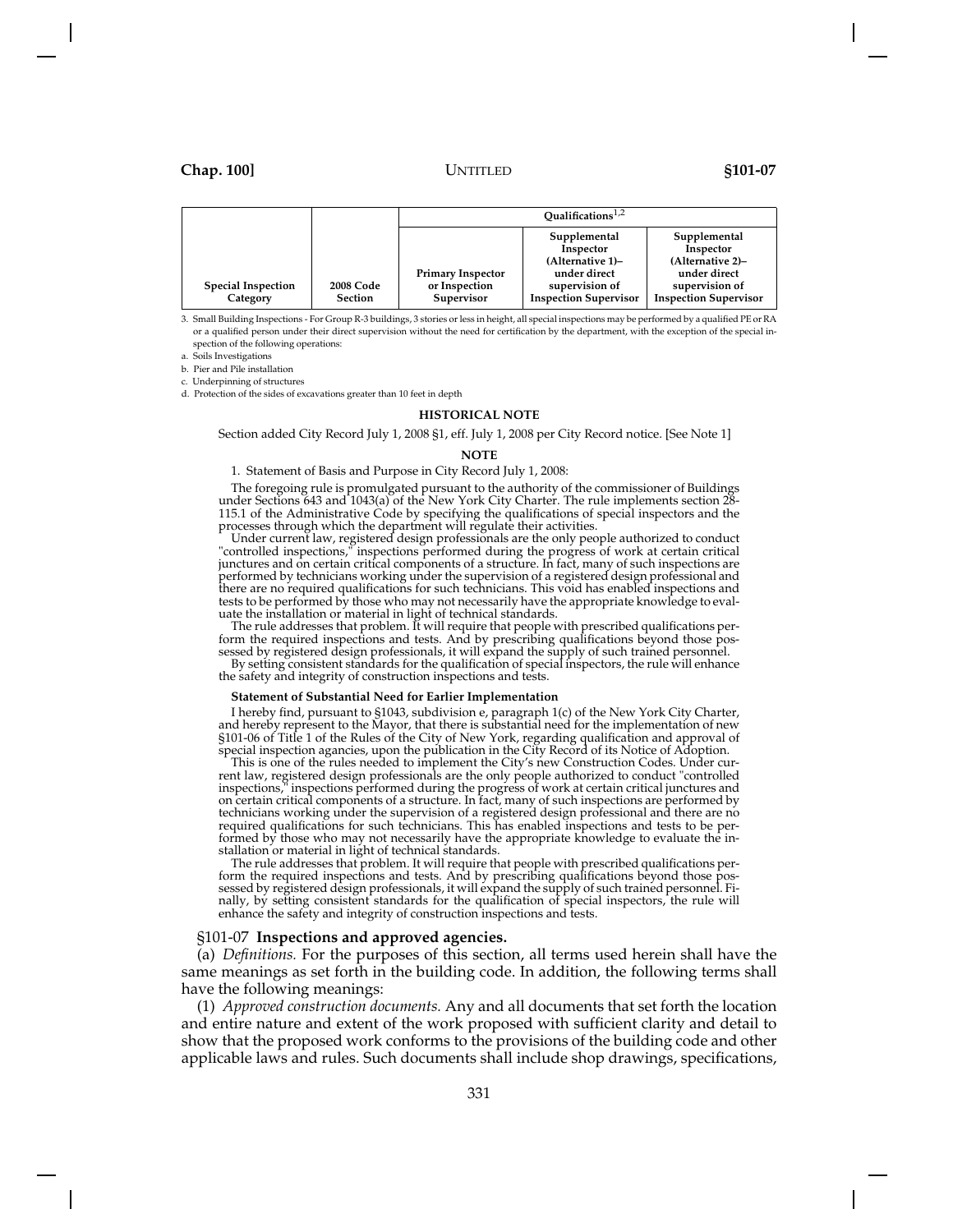manufacturer's instructions and standards that have been accepted by the design professional of record or such other design professional retained by the owner for this purpose.

(2) *Approved boiler inspection agency.* An agency employing qualified boiler inspectors, as defined below.

(3) *Approved inspection agency.* An agency that is approved by the department as qualified to inspect at regular intervals the material that is to be or is listed and labeled, to verify that the labeled material is representative of the material tested. Such term shall include, when approved pursuant to department rules, a third party testing or certification agency, evaluation agency, testing laboratory, testing service or other entity concerned with product evaluation.

(4) *Approved progress inspection agency.* An agency that is approved by the department as qualified to perform one or more of the progress inspections required by section BC 109 of the building code.

(5) *Approved testing agency.* An agency that is approved by the department as qualified to test and evaluate the performance of one or more of the materials regulated in its use by the building code. Such term shall include, when approved pursuant to department rules, a third party testing or certification agency, evaluation agency, testing laboratory, testing service or other entity concerned with product evaluation. Such term shall also include a licensed concrete testing laboratory.

(6) *Certificate of compliance.* A certificate stating that materials meet specified standards or that work was done in compliance with approved construction documents and other applicable provisions of law.

(7) *Qualified boiler inspector.* An inspector who has been issued a certificate of competence by the State Department of Labor and who is employed by an authorized insurance company, a high pressure boiler operating engineer licensed pursuant to the provisions of the New York City Administrative Code, a class A or class B oil burning equipment installer licensed pursuant to the provisions of such Code, a master plumber licensed pursuant to the provisions of such Code, or a journeyman plumber acting under the direct and continuing supervision of a master plumber licensed pursuant to the provisions of such Code. For inspection of boilers at properties owned or managed by the Department of Education, such term shall include an individual who has passed the National Board Commission examination and who has 5 years relevant experience, as defined below, approved by the department.

(8) *Qualified exterior wall inspector.* A New York State licensed civil or structural engineer with 1 year relevant experience or a New York State registered architect with 1 year relevant experience.

(9) *Relevant experience.* Direct participation and practice related to the underlying construction activities that are the subject of the special or other inspection where such participation has led to accumulation of knowledge and skill required for the proper execution of the special or other inspection.

(10) *Supervision.* Oversight and responsible control by a registered design professional having the necessary qualifications and relevant experience to effectively perform responsibilities associated with the inspection being supervised. Such supervision shall include ensuring the inspector's training/education through whatever arrangements are necessary to the inspector's duties and shall also include plans for continued training to keep pace with developing technology. Field supervision shall include responsibility for determining competence of special inspectors for the work they are authorized to inspect and monitoring the inspection activities at the jobsite to assure that the qualified inspector is performing his or her duties when work requiring inspection is in progress.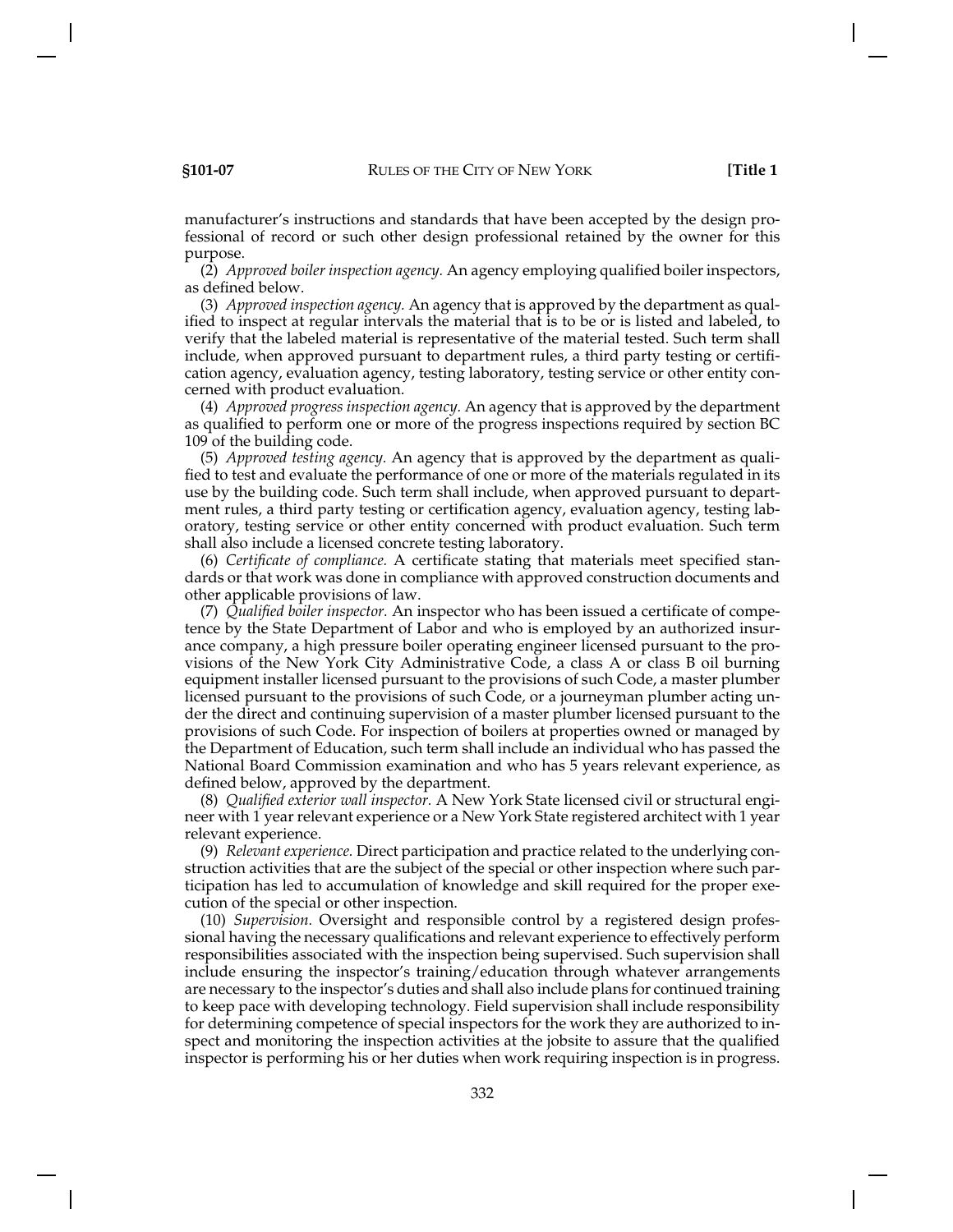The supervisor shall review inspection progress reports and final reports for conformance with the approved plans, specifications and workmanship provisions of the building code. Such supervision and control shall be evidenced by the supervisor's signature and seal upon any required statements, applications and/or reports.

(11) *Technician.* An employee of the inspection or testing agency assigned to perform the actual operations of inspection or testing. See ASTM E 329-07, paragraph 3.1.17.

(b) *General requirements for approved agencies.*

(1) *Availability and compliance.* An approved agency shall have responsibilities set forth in this rule and in the building code. Such agency shall employ experienced personnel qualified to conduct, supervise and evaluate the tests or inspections that it undertakes.

(2) *Duties.* The approved agency shall:

(i) Examine all relevant documents, including approved construction documents and/or manufacturers' instructions that define and describe requirements in connection with the test or inspection to be performed.

(ii) Confirm that the documents are sufficient to enable the proper performance of the test or inspection.

(iii) Confirm that any relevant approved construction documents are acceptable to the registered design professional of record or another design professional retained by the owner for the purpose of accepting shop drawings and that the manufacturers' instructions are current. Acceptance shall be demonstrated in writing on the drawing by the registered design professional.

(iv) Confirm through the test or inspection that the installation and materials are in compliance with all relevant documents, reference standards and the building code.

(3) *Documentation.* An approved agency shall maintain records of inspections and tests for at least 6 years or for such shorter period as the commissioner shall determine and shall make such records available to the department upon request. Such records shall include field logs, test results, laboratory reports, notes, photographs and such other information as may be necessary or appropriate to establish the sufficiency of the inspection. The principal of the approved agency shall furnish to the department upon request such records of any inspection or test, in the manner required by the department.

(4) *Obligation to cooperate with inquiries.* All approved agencies shall cooperate with any investigation by the department, or other city or law enforcement agency, into the activities at any job site or fabricating/manufacturing/testing facility for which such agencies have undertaken any inspections or tests and shall provide prompt, accurate and complete responses to reasonable inquiries by the department and other such city or law enforcement agencies about the conduct of such activities .

(5) *Limitation of duties.* An approved agency shall not engage in any activity for which it has not been registered, licensed or accredited. An inspector or technician employed by an approved agency shall not perform inspections or tests beyond the area of expertise for which he or she is qualified in accordance with the standards set by the department, the accrediting agency, if applicable, and the agency supervisor.

(6) *Obligation to comply with an order of the commissioner.* All approved agencies shall comply with an order of the commissioner.

(7) *Insurance.* Every approved agency shall maintain the following insurance coverage:

(i) A general liability insurance policy for the amount of one million dollars;

(ii) Insurance required by the provisions of the New York State Worker's Compensation and Disability Laws; and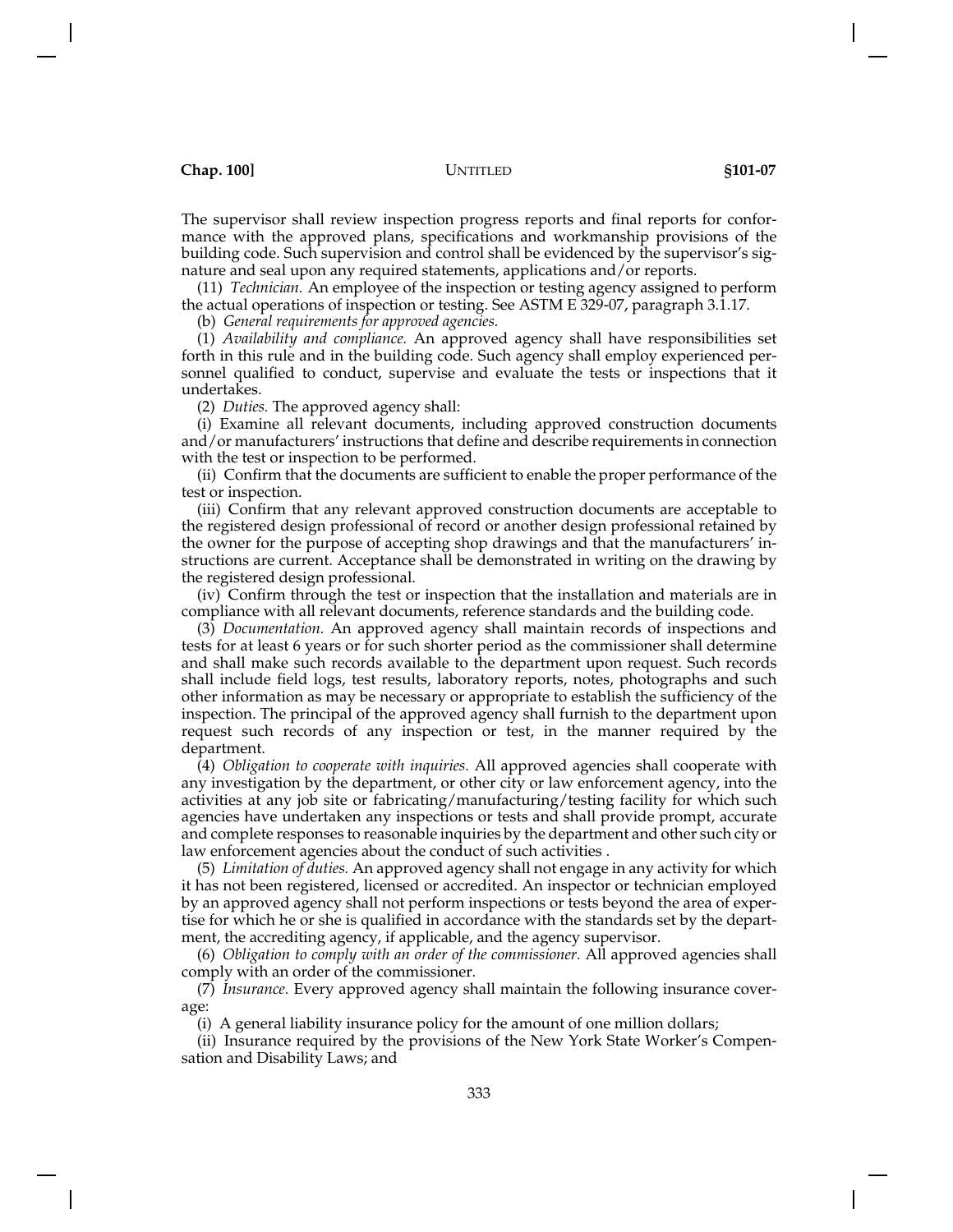(iii) For progress inspection agencies and qualified exterior wall inspectors only, in addition to the requirements of (i) and (ii) above, a Professional Liability/Errors and Omissions insurance policy, occurrence based, for the term of the registration or accreditation.

(8) *Agency structure.* An approved agency's structure shall comply with all applicable New York State and Federal laws.

(9) *Audits.* The operations of approved agencies shall be subject to audit at any time. Audits may examine applications for registration or accreditation as well as the performance and documentation of inspections and tests. Audits may also be conducted upon receipt of complaints or evidence of falsification, negligence or incompetence.

(c) *Qualifications of approved agencies.*

(1) Except as otherwise provided in subdivision (d) of this section, on or after the effective date of this section, all approved agencies, including single person approved agencies, shall comply with the requirements of this section and Title 28-114 of the New York City Administrative Code and shall meet the qualifications set forth herein.

(2) *Testing and inspection agencies.*

(i) A testing and/or inspection agency shall be deemed an approved testing and/or approved inspection agency for testing and/or inspecting materials and listing and labeling materials to specified standards in accordance with the building code and its referenced standards where such agency has achieved accreditation for such testing and/ or inspections from International Accreditation Service, Inc. or an equivalent accrediting agency accrediting to the standards set forth in ASTM Designation: E 329-07 or a federal agency. Accrediting agencies, other than federal agencies, must be members of an internationally recognized cooperation of laboratory and inspection accreditation bodies subject to a mutual recognition agreement.

(ii) An approved testing and/or approved inspection agency shall have in responsible charge a director who shall be qualified by education and relevant experience to undertake the tests or inspections performed. Qualification may be based on the standards set forth in ASTM E329-07. The director shall personally supervise the testing and/or inspection of materials for compliance with prescribed nationally recognized standards. Concrete testing laboratories shall follow the provisions of subdivision  $(c)(6)$  of this section.

(iii) Technicians shall be qualified by education and relevant experience to perform all tests or inspections they may be required to conduct under the supervision of the director. Qualification may be based on the standards set forth in ASTM E329-07.

(iv) An approved testing agency shall furnish to the department such proof of qualifications of all personnel and information regarding the equipment used to perform tests as the department may from time to time request, and any other such information that the commissioner deems appropriate in assessing the competency of the agency's operations.

(v) All approved testing and approved inspection agency inspection and test reports shall be retained in a form acceptable to the department and shall bear the name of the approved agency, its accreditation, license or department acceptance identification information where applicable, the name of the director who supervised the inspection or test, the names of all personnel who performed the inspection or test, and the names of all witnesses to such inspection or test.

(3) *Progress inspection agencies.*

(i) Registered design professionals with relevant experience shall be deemed approved progress inspection agencies, without further requirement of registration or ac-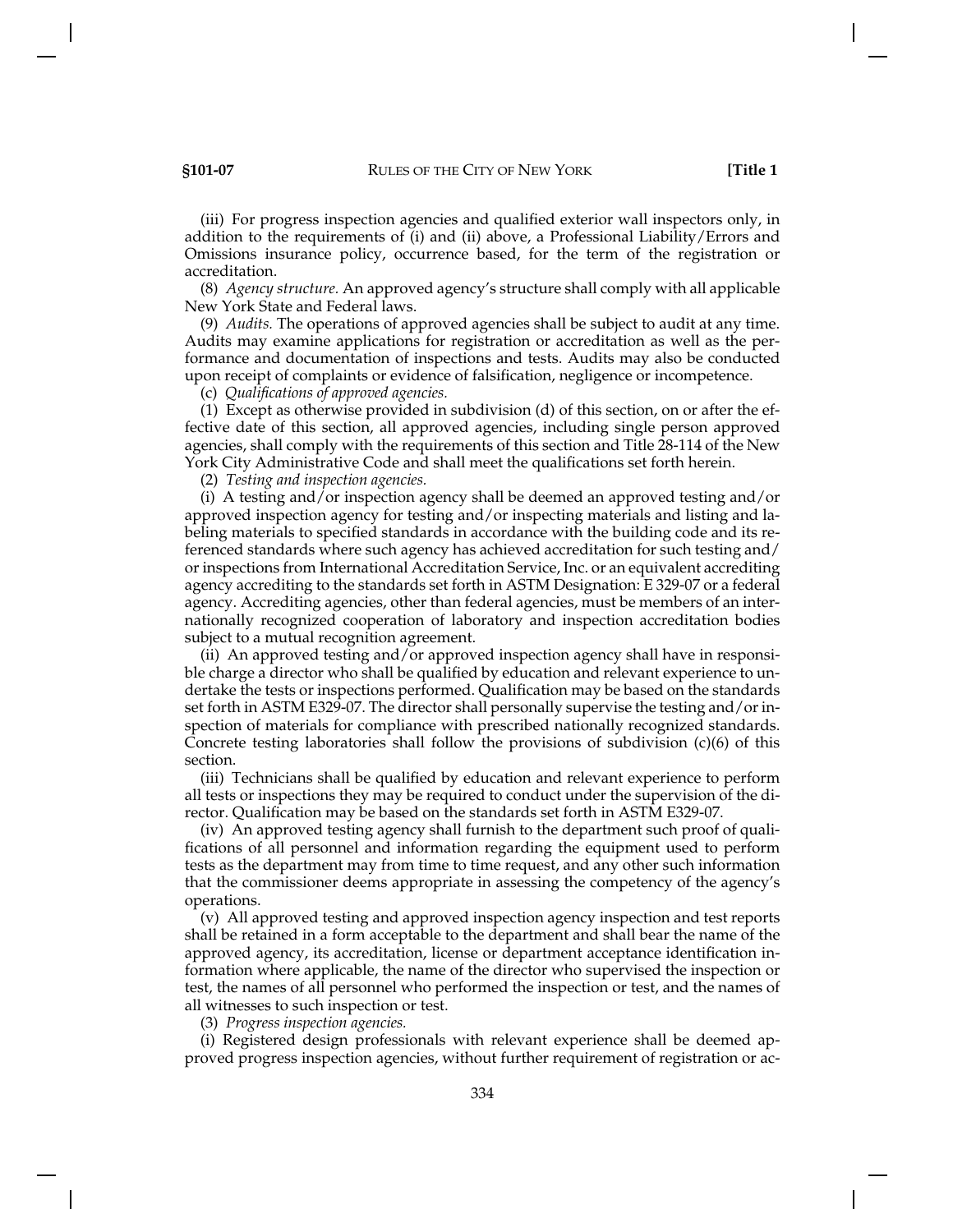creditation, for the purpose of conducting the progress inspections required by section BC 109 of the building code. Such progress inspections shall include the following:

(A) Preliminary. See section 28-116.2.1 of the New York City Administrative Code and section 109.2 of the building code.

(B) Footing & foundation. See section 109.3.1 of the building code.

(C) Lowest floor elevation. See section 109.3.2 of the building code.

(D) Frame inspection. See section 109.3.3 of the building code.

(E) Energy Code Compliance Inspections. See section 109.3.5 of the building code.

(F) Fire-resistant rated construction. See section 109.3.1 of the building code.

(G) Final. See section 28-116.2.4.2 of the New York City Administrative Code and section 109.5 of the building code.

(H) Public assembly emergency lighting. See section 1006 and 1024 of the building code and section 28-116.2.2 of the Administrative Code.

(ii) A progress inspection agency shall conduct required progress inspections, provided such inspections are conducted by a registered design professional with relevant experience or a person under such design professional's direct supervision.

(iii) A progress inspection agency's performance of a progress inspection shall include verification that any special inspections that were required to have been conducted prior to the progress inspection have been documented as completed.

(4) *Elevator inspection agencies.*

(i) Notwithstanding anything to the contrary set forth herein, elevator inspection companies, including their agency directors and agency inspectors that currently hold or hereafter secure a Certificate of Approval from the department issued pursuant to Chapter 11 of Title 1 of the Rules of the City of New York shall be deemed approved elevator inspection agencies without further requirement of registration or accreditation, for the purpose of conducting the periodic elevator inspections and tests required by section 28-304.6 of the Administrative Code.

(ii) Written or oral tests required by 1 RCNY 11-01(2)(ii) shall require familiarity with the standards set forth in section 3001.2 and appendix K of the building code.

(iii) Tests and inspections performed after the effective date of this section shall be performed in compliance with reference standards set forth in section 3012.1 and appendix K of the building code, provided that for the period from January 1, 2008 through September 15, 2008, inspections and tests need not be witnessed by another approved elevator inspection agency.

(iv) Effective January 1, 2009, periodic elevator inspections and tests required by section 28-304.6.1 of the Administrative Code shall be performed in compliance with the following requirements:

(A) The test must be performed by an approved elevator inspection agency and witnessed by an approved elevator inspection agency not affiliated with the agency performing the test.

(B) The approved elevator inspection agency responsible for performing the test shall designate skilled elevator trade personnel in its employment to perform the test under the direct supervision of a director who holds a Certificate of Approval from the department issued pursuant to the 1968 Building Code and 1 RCNY 11-01. Such designation by the director shall be in writing and shall indicate the director's endorsement of the qualification of the personnel designated to conduct the test.

(C) The approved elevator inspection agency responsible for witnessing the test shall designate to witness such test an inspector in its employment who holds a Certificate of Approval from the department issued pursuant to the 1968 Building Code and 1 RCNY  $11 - 01$ .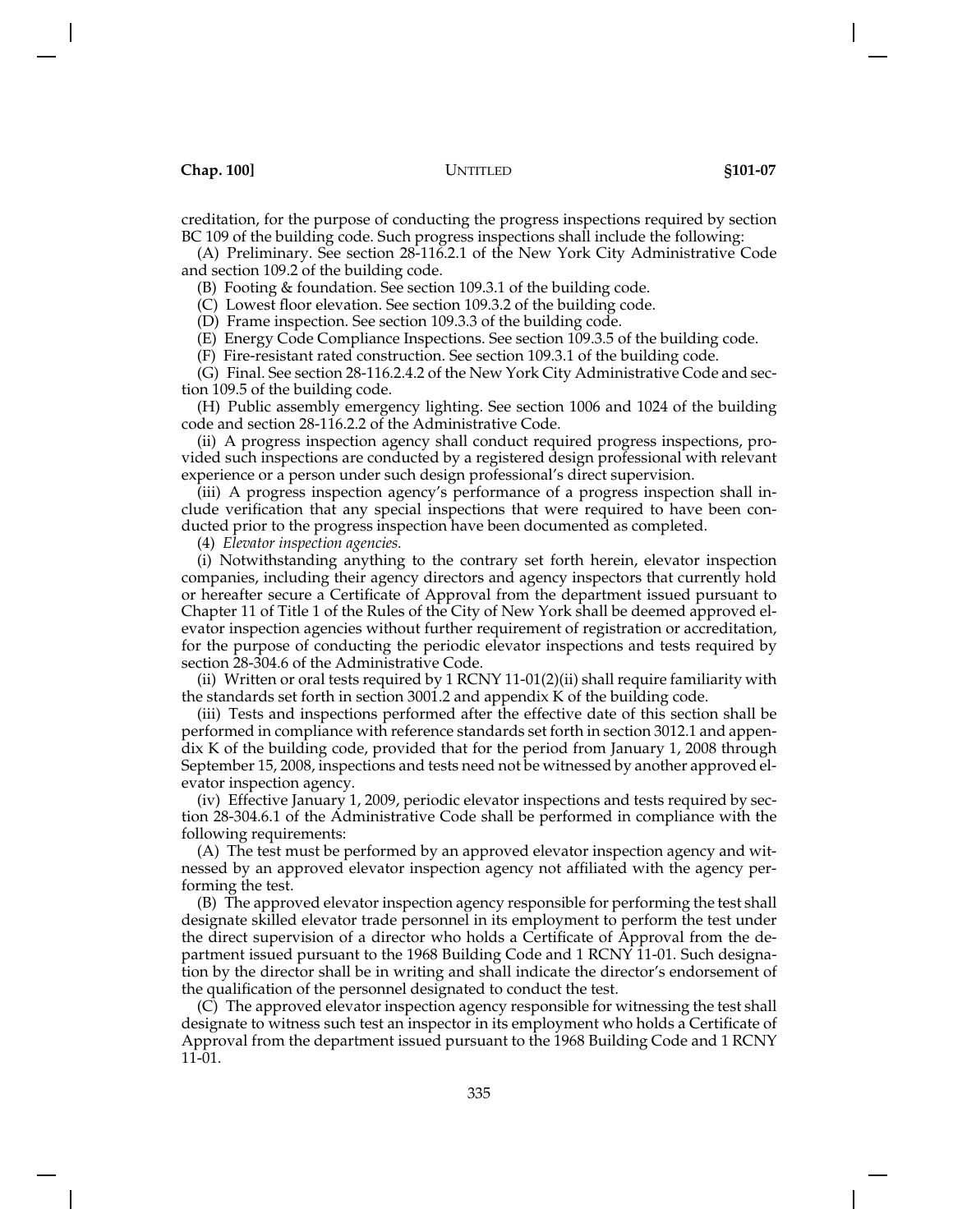(D) The witnessing inspector shall affix the inspection date and his or her agency's Certificate of Approval number to the inspection certificate at the site. The witnessing inspector and the director of the witnessing agency shall further sign and indicate that agency's Certificate of Approval number in the test report.

(5) *Boiler inspection agencies.*

(i) Notwithstanding anything to the contrary set forth herein, a qualified boiler inspector shall be deemed an approved boiler inspection agency, without further requirement of registration or accreditation, for the purpose of conducting the periodic inspections required by section 28-303.2 of the Administrative Code. Such approved boiler inspection agencies may complete required periodic boiler inspections for the period from January 1, 2008 through December 31, 2008 in compliance with the requirements of the 1968 Building Code and 1 RCNY 2-01. Notwithstanding the above, reports of periodic boiler inspections for the period January 1, 2008 to December 31, 2008 shall be accompanied by a certification that identified defects have been corrected. The inspection report must be submitted to the department prior to December 31, 2008.

(ii) Effective January 1, 2009, periodic boiler inspections required by section 28-303.2 of the Administrative Code shall be performed in compliance with the following requirements:

(A) Low pressure boiler annual inspection reports shall be submitted for each calendar year on such forms and in such manner as required by the department. The report shall include:

*((a))* An inspection report for each boiler identifying the inspector or inspection agency;

*((b))* The owner's annual statement completed in compliance with section 28-303.6 of the Administrative Code; and

*((c))* A certification by the owner that identified defects have been corrected. The report must be filed within 45 days of the inspection but in no event later than December 31st of each calendar year. Any required part of the report not filed within 45 days of the inspection and on or before December 31st shall be deemed late and shall subject the owner to penalties as provided in Administrative Code sections 28-201.2.2 and 28-202.1.

(B) A low pressure boiler annual inspection must be conducted between November 16th of the preceding calendar year through November 15th of the calendar year for which the report is being submitted at a date that follows the preceding annual inspection by 6 months or more. The inspector must verify that a department-issued boiler number is affixed to the boiler and such number must be used in all correspondence between the inspector and the department. If an inspection reveals any dangerous condition in a boiler that threatens life or safety and that requires an immediate shut down of the boiler, the inspector must immediately notify the boiler division at the department of the condition via fax or email at the number or address provided on the department's website, http://www.nyc.gov/buildings.

(C) Low pressure boiler annual inspection reports not filed within 12 months from the date of the inspection will be deemed expired. Expired inspection reports will not be accepted by the department to satisfy the annual inspection report filing requirement as prescribed by section 28-303 of the Administrative Code and this section.

(6) *Concrete testing laboratories.*

(i) Except as provided in subdivision (d) of this rule, a concrete testing laboratory shall be deemed an approved agency and a licensed concrete testing laboratory pursuant to the provisions of Article 406 of Title 28 of the Administrative Code for purposes of testing and inspecting concrete-related construction activities in accordance with the building code and its referenced standards where such laboratory has achieved accred-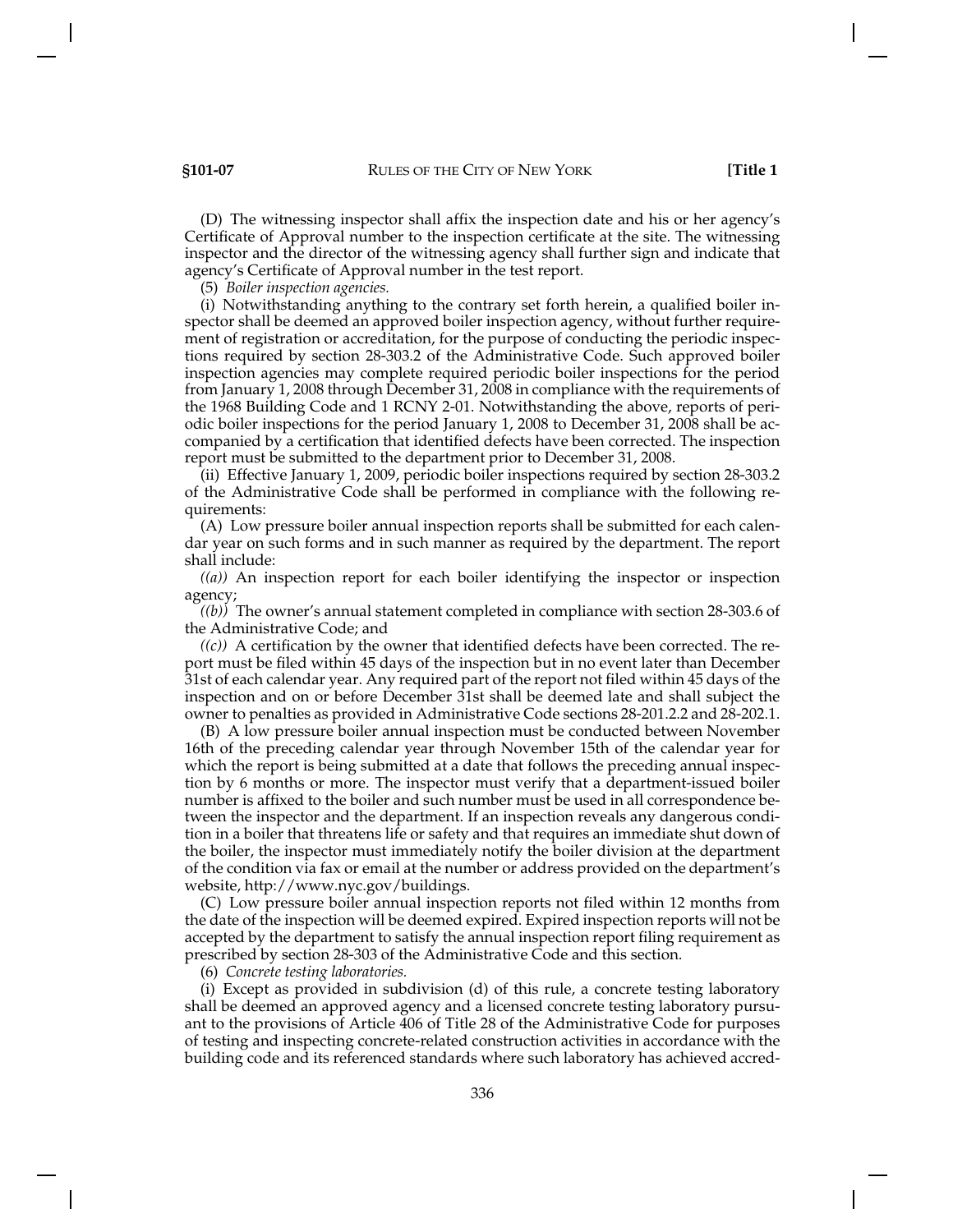itation from AASHTO Accreditation Program or an equivalent accrediting agency accrediting to the standards set forth in ASTM Designations: C1077, C1093 and E 329-07 or a federal agency. Accrediting agencies, other than federal agencies, must be members of an internationally recognized cooperation of laboratory and inspection accreditation bodies subject to a mutual recognition agreement.

(ii) A licensed concrete testing laboratory shall have in responsible charge a director who shall be qualified by education and relevant experience to undertake the tests or inspections performed. Qualification may be based on the standards set forth in ASTM C1077, C1093 and E 329-07. The director shall personally supervise the inspection and tests for compliance with prescribed nationally recognized standards. The director shall be a registered design professional.

(iii) Technicians shall be qualified by education and relevant experience to perform all tests or inspections they may be required to conduct under the supervision of the director. Field technicians shall be certified as ACI Field Testing Technician – Grade I, or other equivalent certification acceptable to the commissioner.

(iv) Laboratory technicians shall be certified as ACI Concrete Testing Laboratory Technician – Level 1, or other equivalent certification acceptable to the commissioner. Qualification may be based on the standards set forth in ASTM C1077, C1093 and E 329- 07.

(v) The concrete testing laboratory shall furnish to the department such proof of qualifications of all personnel and information regarding the equipment used to perform tests as the department may from time to time request, and any other such information that the commissioner deems appropriate in assessing the competency of the laboratory's operations.

(vi) All concrete testing laboratory inspection and test reports shall be presented in a form acceptable to the department and shall bear the name of the laboratory or service and its accreditation and department-issued license number where applicable, the name of the director who supervised the inspection or test, the names of all personnel who performed the inspection or test, and the names of all witnesses. Reports shall be signed and sealed by the director who supervised the inspection or test

(7) *Exterior wall inspections.*

(i) Examination of a building's exterior walls and appurtenances thereof pursuant to section 28-302 of the Administrative Code shall be performed by or under the direct supervision of a qualified exterior wall inspector.

(ix) A qualified exterior wall inspector shall maintain records of inspections and tests for at least 6 years and shall make such records available to the department upon request.

(iii) A qualified exterior wall inspector shall maintain insurance coverage as set forth in subdivision (b)(7) above.

(iv) Except as modified by the building code and this section, the provisions of 1 RCNY 32-02 shall apply.

(d) *Interim status and application deadlines.* An approved agency that is required to achieve accreditation shall be entitled, until July 1, 2010, to perform those inspections and tests for which it is seeking accreditation, provided that the following are true:

(1) The agency is diligently pursuing accreditation by the required accreditation services or an equivalent accreditation agency approved by the department.

(2) The agency is in good standing with the department and is licensed and/or accepted by the department pursuant to the laws in effect prior to July 1, 2008 to perform specific tests and inspections. Such agencies shall be limited to the performance of those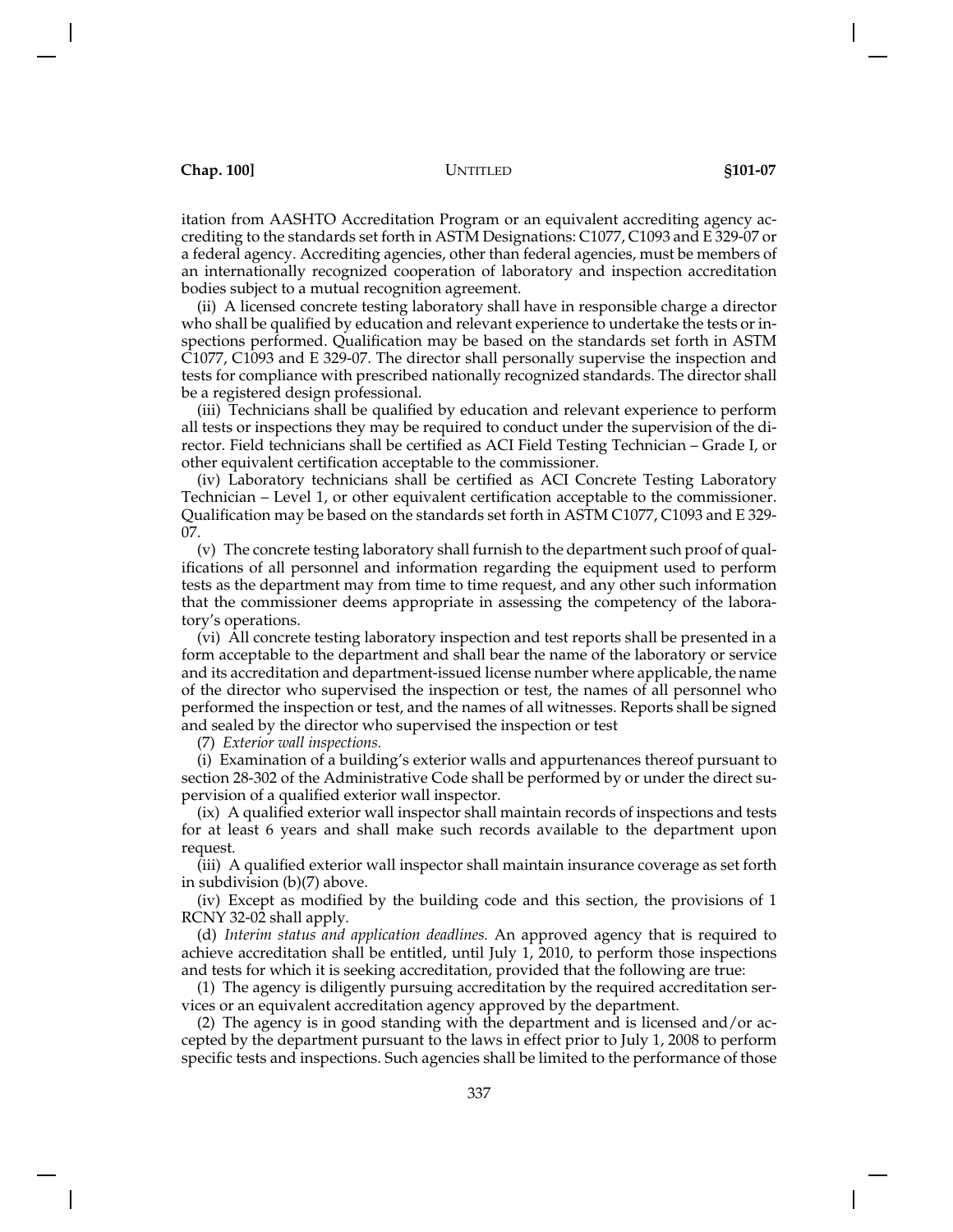tests for which they are under such prior law specifically licensed or accepted to perform.

(3) On or before July 1, 2010, an agency with interim status as an approved agency shall achieve accreditation as set forth in this rule. In the event the approved agency has failed by July 1, 2010 to achieve such accreditation, the agency may apply to the commissioner who may, upon a showing of good cause, grant an extension of time to achieve accreditation and allow the continuance of the interim status.

(e) *Suspension or revocation of approved agency status.*

(1) In accordance with department rules, the commissioner may suspend or revoke an approved agency's approval, with or without the imposition of penalties, for violation of any provision of Title 28 of the Administrative Code or the building code or the rules of the department, or any other applicable law or rule. The commissioner may refuse to accept any application or other document submitted pursuant to or in satisfaction of any requirement of law or rule that bears the signature of any approved agency or director that has been found, after notice and an opportunity to be heard, to have knowingly or negligently made a false statement or to have knowingly or negligently falsified or allowed to be falsified any certificate, form, signed statement, application, report or certification of the correction of a violation required under the provisions of Title 28 of the Administrative Code or the building code or any rule of any agency.

(2) Invalidation of tests and inspections upon suspension or revocation of approved agency status. Upon any suspension or revocation of approved agency approval pursuant to subdivision (e), the owner of a building at which such approved agency was required or scheduled to perform special, progress or periodic inspections shall immediately designate another approved agency to re-do such tests or inspections performed by the disciplined agency. Any periodic inspections performed by a disciplined agency shall be rejected in the current cycle of such inspections and any owner of a building requiring such periodic inspection shall, upon notice of such disciplinary action, retain another approved agency to perform the periodic inspection.

(f) *Obligations of others.* Nothing in this section is intended to alter or diminish any obligation otherwise imposed by law on others, including but not limited to, the owner, construction manager, general contractor, contractor, materialman, architect, engineer, site safety manager, land surveyor, superintendent of construction or other party involved in a construction project, to engage in sound engineering, design, and construction practices, and to act in a reasonable and responsible manner to maintain a safe construction site.

### **HISTORICAL NOTE**

Section added City Record July 1, 2008 §1, eff. July 1, 2008 per City Record notice. [See Note 1]

### **NOTE**

1. Statement of Basis and Purpose in City Record July 1, 2008:

The foregoing rule is promulgated pursuant to the authority of the Commissioner of Buildings under sections 643 and 1043(a) of the New York City Charter. The rule implements section 28- 114.1 of the New York City Administrative Code by specifying the qualifications of approved agencies and qualified inspectors and the processes through which the Department will regulate their activities.

Under current law, third parties performing tests or inspections of materials, equipment, construction-related activities, and periodic maintenance are required to be licensed or accepted by the Department, as recognition of their competence. This rule sets forth such competency requirements and designates such third parties as approved agencies when they meet the prescribed standards. Previously, the requirements were subject to different interpretations by practitioners. This inconsistency of interpretation has enabled inspections and tests to be performed by those who may not necessarily have the appropriate knowledge to evaluate the subject of the inspection and tests in light of technical standards.

The rule addresses that problem. It defines qualifications and competencies to ensure consis-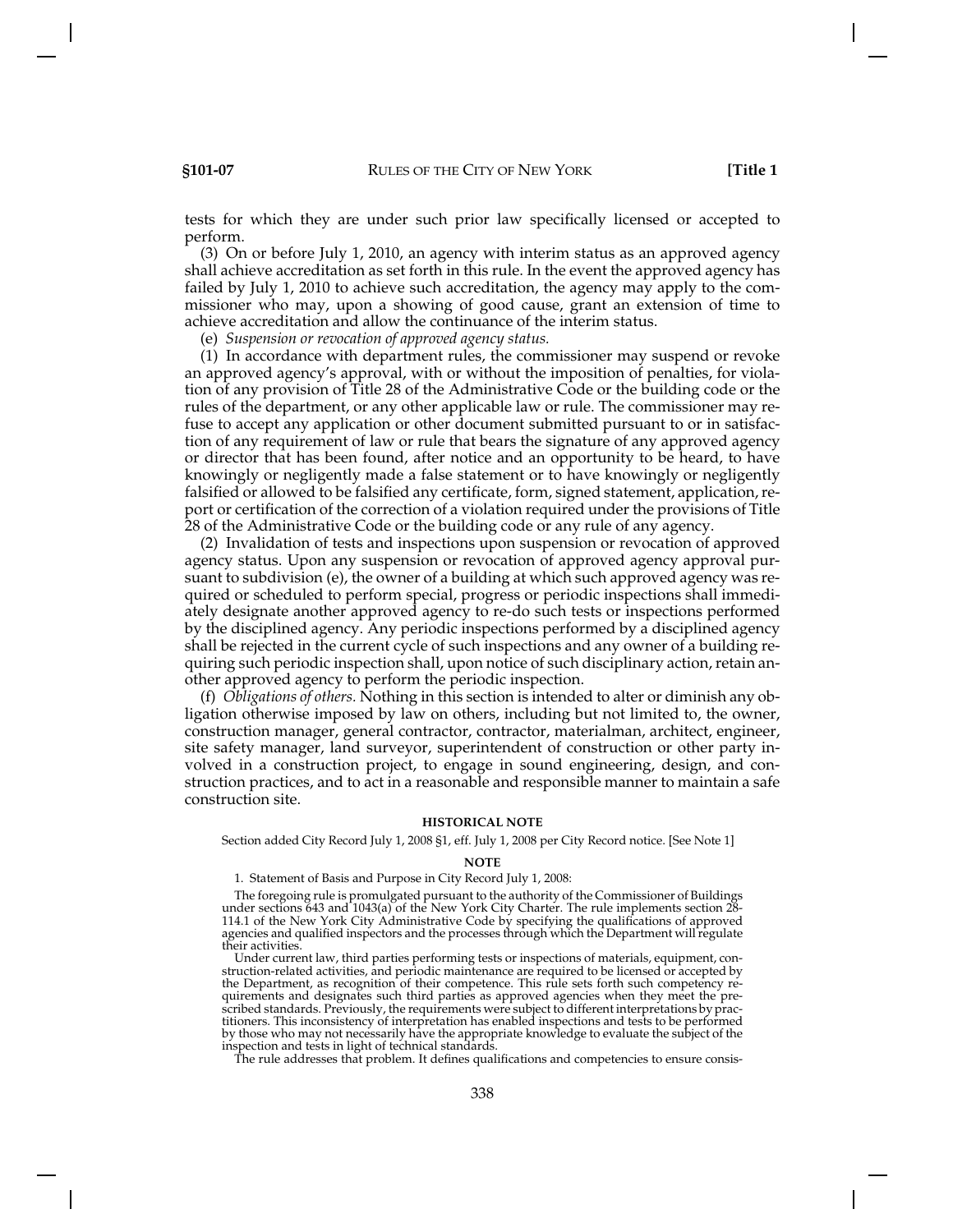tency and enhance the standards in practice. By setting consistent standards for testing and inspecting agencies, the rule will ultimately enhance the safety and integrity of buildings.

### **Statement of Substantial Need for Earlier Implementation**

I hereby find, pursuant to §1043, subdivision e, paragraph 1(c) of the New York City Charter, and hereby represent to the Mayor, that there is substantial need for the implementation of new §101-07 of Title 1 of the Rules of the City of New York, regarding the qualification and approval of special inspection and other agencies, upon the publication in the City Record of its Notice of Adoption.

This is one of the rules needed to implement the City's new Construction Codes. Under current law, third parties performing tests or inspections of materials, equipment, construction-related activities, and periodic maintenance are required to be licensed or accepted by the Department, as recognition of their competence. This rule sets forth such competency requirements and designates such third parties as approved agencies when they meet the prescribed standards. Previously, the requirements were subject to different interpretations by practitioners. This inconsistency of interpretation has enabled inspections and tests to be performed by those who may not necessarily have the appropriate knowledge to evaluate the subject of the inspection and tests in light of technical standards.

The rule addresses that problem. It defines qualifications and competencies to ensure consistency and enhance the standards in practice. By setting consistent standards for testing and inspecting agencies, the rule will ultimately enhance the safety and integrity of buildings.

## §101-10 **Final Inspection and Sign-Off prior to letter of completion.**

(a) *Final Inspection.* Where permitted work does not require the issuance of a certificate of occupancy and where the final inspection is performed by an approved agency, the final inspection shall be performed after all work authorized by the permit is completed, but in no event later than one (1) year from the date of the expiration of the last valid permit.

(b) *Inspection Report.* A final inspection report complying with the requirements of section 28-116.2.4.2 of the Administrative Code shall be filed within thirty (30) days of the date of the final inspection that enables the inspector to attest that the work is substantially compliant with the approved construction documents, the building code, and other applicable laws and rules.

(c) *Applicability.* The requirements in this section shall apply to all final inspections performed after July 1, 2008, regardless of when the underlying permit was issued.

### **HISTORICAL NOTE**

Section added City Record July 1, 2008 §1, eff. July 1, 2008 per City Record notice. [See Note 1]

#### **NOTE**

1. Statement of Basis and Purpose in City Record July 1, 2008:

This rule is adopted pursuant to the authority of the Commissioner of Buildings under sections 643 and 1043(a) of the New York City Charter and Title 28, Article 116 of the New York City Administrative Code.

The rule is based on Sections 26-217 and 27-207 of the Administrative Code, which authorize the Commissioner to accept inspection reports from registered design professionals. It is also based on §28-116.2.4.2 of the Administrative Code, which provides that a final inspection must be performed on completed work within one (1) year of the expiration of the last valid permit. The rule further provides a thirty (30) day period following the date of the final inspection within which the final inspection report must be filed.

This rule will enable the Department to better monitor the quality and standard of work performed on projects that do not require a certificate of occupancy and that are thus capable of being inspected by approved agencies. Currently, a final inspection may be performed long before such a job is signed off, creating an opportunity for improper changes to the work for which it is difficult to hold the inspecting professional accountable. By requiring submission of the inspection report to the Department within close proximity to the inspection date, the rule minimizes the opportunity that illegal work will be performed for which the inspector can disclaim responsibility.

### **Statement of Substantial Need for Earlier Implementation**

I hereby find, pursuant to §1043, subdivision e, paragraph 1(c) of the New York City Charter, and hereby represent to the Mayor, that there is substantial need for the implementation of new §101-10 of Title 1 of the Rules of the City of New York, regarding final inspection and sign-off prior to letter of completion, upon the publication in the City Record of its Notice of Adoption.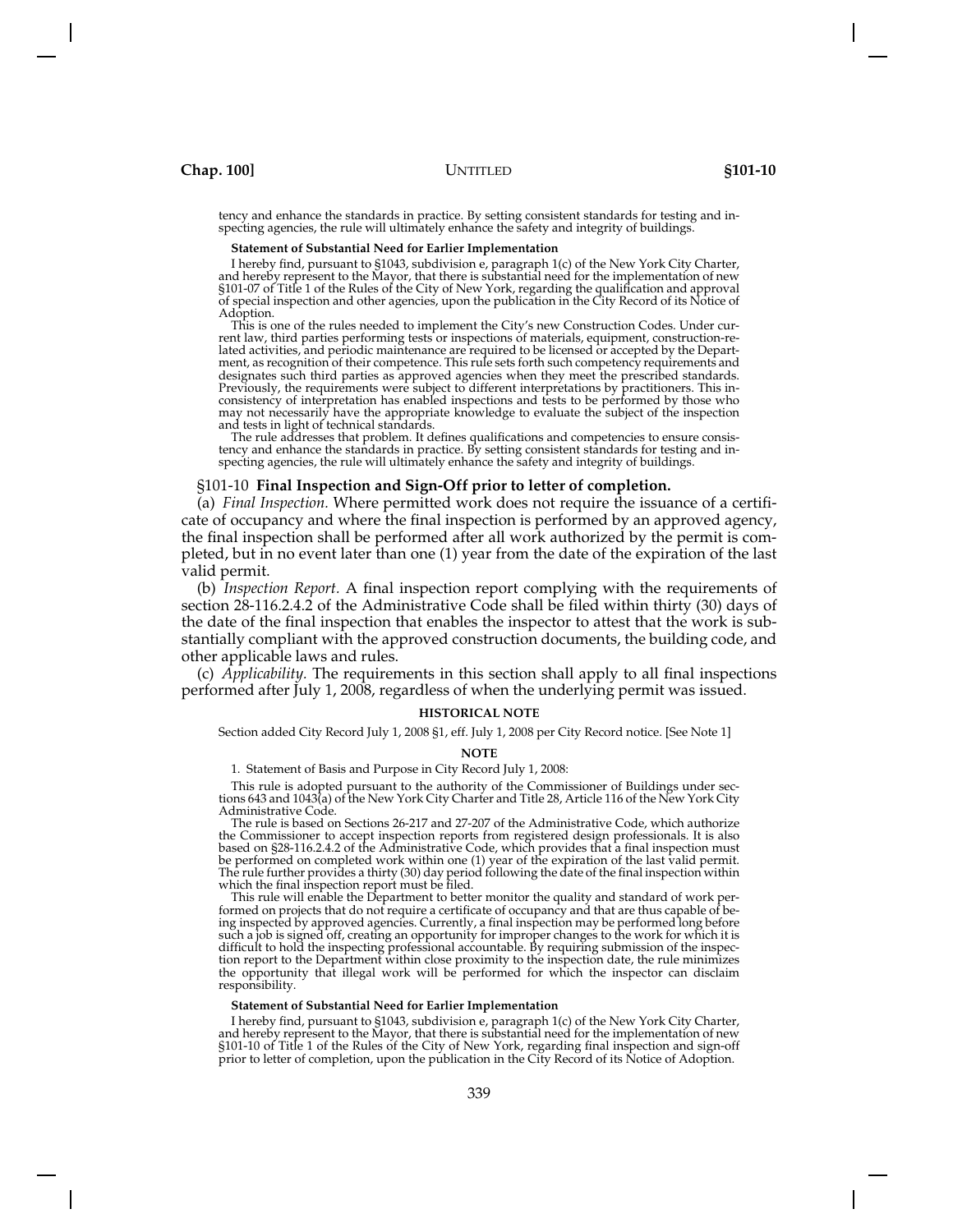This is one of the rules needed to implement the City's new Construction Codes. The rule is based on §§26-217 and 27-207 of the Administrative Code, which authorize the Commissioner to accept inspection reports from registered design professionals. It is also based on §28-116.2.4.2 of the Administrative Code, which provides that a final inspection must be performed on completed work within one (1) year of the expiration of the last valid permit. The rule further provides a thirty (30) day period following the date of the final inspection within which the final inspection report must be filed. By requiring submission of the inspection report to the Department within close proximity to the inspection date, the rule minimizes the opportunity that illegal work will be performed for which the inspector can disclaim responsibility.

# §101-13 **Requirements for Filing Technical Reports of Inspections for Applications for Permits in Process on July 1, 2008.**

(a) *Applicability.* This rule shall apply to applications for construction document approval submitted, and not thereafter abandoned, that have been approved but not permitted prior to July 1, 2008 and to applications for construction document approval submitted, and not thereafter abandoned, that have been approved and partially permitted prior to July 1, 2008. For purposes of this rule, such applications shall be denominated "covered jobs."

(b) *Technical reports of inspections.* Covered jobs may continue to perform and file reports of technical inspections pursuant to the provisions of law in effect prior to July 1, 2008, provided that all remaining permits for the job are secured prior to December 31, 2008 and that work pursuant to such permits is commenced within twelve (12) months after the date of issuance of the permit therefore and is diligently carried on to completion. If all remaining permits for the job are not secured prior to December 31, 2008, the covered job must comply fully with all provisions of Title 28 of the administrative code.

### **HISTORICAL NOTE**

Section added City Record Sept. 24, 2008 §1, eff. Oct. 24, 2008. [See Note 1]

**NOTE**

1. Statement of Basis and Purpose in City Record Sept. 24, 2008:

This rule is promulgated pursuant to the authority of the Commissioner of Buildings under §§643 and 1043(a) of the New York City Charter and §28-101.4.2(1) of the New York City Administrative Code.

The rule implements §28-101.4.2(1) of the Administrative Code, which enables the commissioner of buildings to make exceptions to the July 1, 2008 effective date of the codes' administrative provisions. The rule allows, with certain conditions, certain applications that are in process and that have secured approval or partial permit to use reports of technical inspections pursuant to the provisions of law in effect prior to July 1, 2008. Its purpose is to enable jobs whose review and processing are well advanced to continue to use provisions of the 1968 Building Code in order to complete their inspections and reports of inspections during the progress of the approved and/or permitted work. The rule establishes conditions to ensure that this exception is not extended indefinitely.

# **SUBCHAPTER B**

# **ENFORCEMENT\***

### **§102-01 Violation Reclassification and Certification of Correction.**

**§102-02 Compensation of Registered Design Professionals in Accordance With §28-216.6 of the Administrative Code.**

## §102-01 **Violation Reclassification and Certification of Correction.**

(a) Pursuant to §28-204.1 of the Administrative Code, any person who shall violate or fail to comply with any provision or provisions of law enforced by the Department or with any order issued pursuant thereto shall be liable for a civil penalty that may be re-

<sup>\*</sup> Subchapter B added City Record May 23, 2008 §2, eff. July 1, 2008 per City Record notice. [See T1 §102-01 Note 1]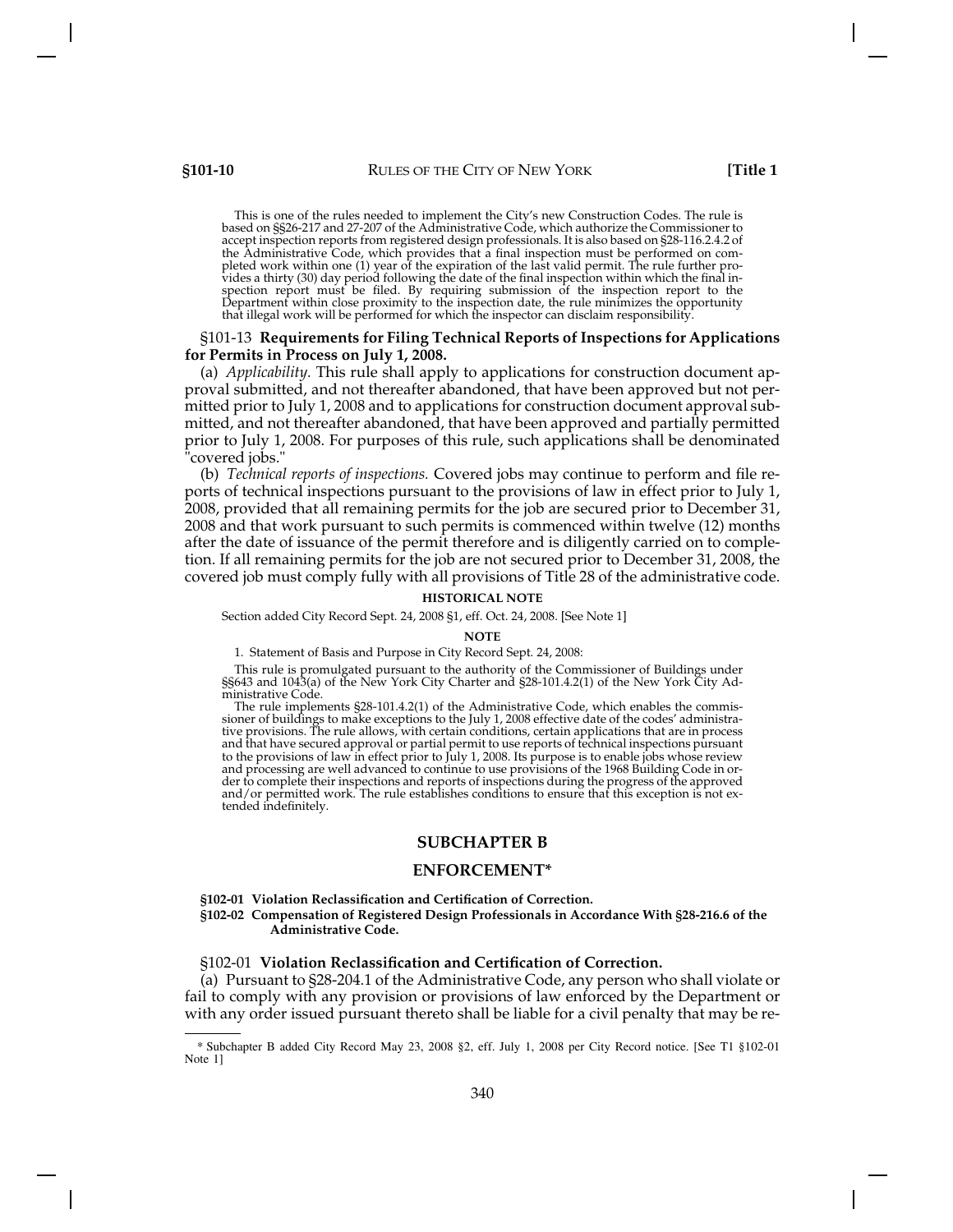covered in a proceeding before the Environmental Control Board ("ECB"). Such proceeding shall be commenced by service of a notice of violation ("NOV") returnable before the board. Such notice of violation may be issued by employees of the Department or of other city agencies designated by the Commissioner and may be served by such employees or by a licensed process server.

(b) *Classification of violations.* For purposes of classifying violations pursuant to §28- 201.2 of the Administrative Code, the following terms shall have the following meanings:

(1) **IMMEDIATELY HAZARDOUS VIOLATION.** Immediately hazardous violations are those specified as such by the New York City Construction Codes, or those where the violating condition poses a threat that severely affects life, health, safety, property, the public interest, or a significant number of persons so as to warrant immediate corrective action, or, with respect to outdoor advertising, those where the violation and penalty are necessary as an economic disincentive to the continuation or the repetition of the violating condition. Immediately hazardous violations shall be denominated as Class 1 violations.

(2) **MAJOR VIOLATION.** Major violations are those specified as such by the New York City Construction Codes or those where the violating condition affects life, health, safety, property, or the public interest but does not require immediate corrective action, or, with respect to outdoor advertising, those where the violation and penalty are appropriate as an economic disincentive to the continuation or the repetition of the violating condition. Major violations shall be denominated as Class 2 violations.

(3) **LESSER VIOLATION.** Lesser violations are those where the violating condition has a lesser effect than an immediately hazardous (Class 1) or major violation (Class 2) on life, health, safety, property, or the public interest. Lesser violations shall be denominated as Class 3 violations.

(c) *Correction and certification of correction.*

(1) Each NOV issued by the Commissioner shall contain an order of the Commissioner directing the respondent to correct the condition constituting the violation and to file a certification with the Department that the condition has been corrected.

(2) The following violation cannot be certified as corrected prior to a hearing before ECB. The respondent must appear at the hearing prior to the submission of the certification to the Department:

(i) A violation for filing a false certification;

(3) The required certification shall be completed on the form issued with the NOV or obtained from the Department in accordance with the instructions contained therein.

(4) The respondent must appear at the ECB hearing for all violating conditions unless those charges are cured or a pre-hearing stipulation is offered, timely accepted by the respondent, and approved in writing by ECB. Where more than one violation of law is listed on the same NOV, the respondent may submit a single certification covering one or all of the violating conditions.

(5) The certification shall be signed by one with personal knowledge of the correction of the violating condition and notarized by a notary public or commissioner of deeds.

(6) The certification shall be accompanied by true and legible copies of any and all documentary proof of compliance.

(7) The completed certification must be returned to the Department at the address provided on the City's website, NYC.gov.

(8) For violations classified as Class 3 or for those Class 2 violations eligible for a cure, respondents may avoid a hearing by submitting a certification of correction acceptable to and received by the Department no later than forty days from the date of the Com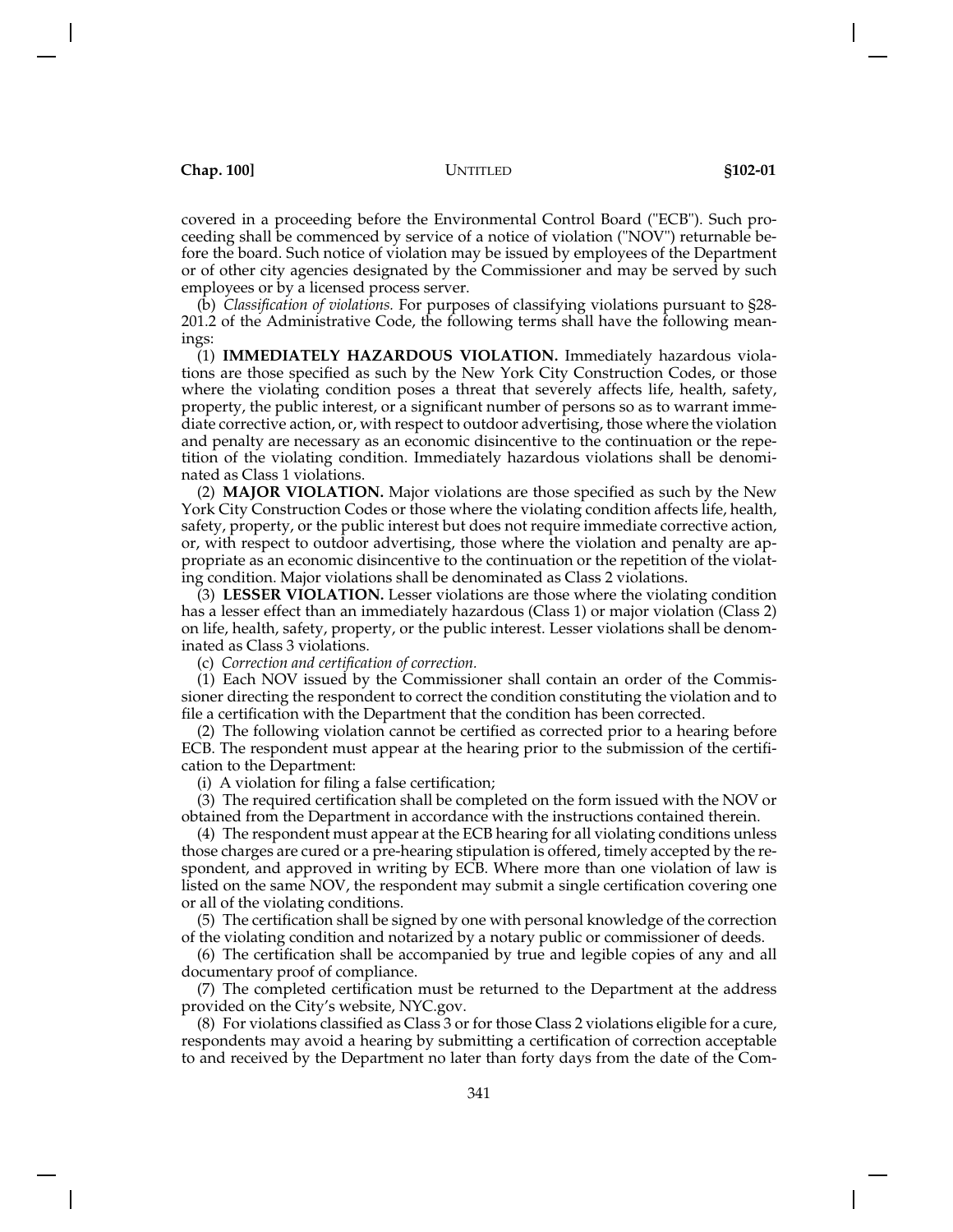missioner's order to correct set forth in the NOV. For violations classified as Class 1, a certification acceptable to the Department must be received by the Department forthwith.

(9) Failure to submit an acceptable certification for all violating conditions indicated on the NOV on a Department of Buildings form within the time period prescribed in paragraph (8) of this subdivision shall require the respondent to appear at a hearing at ECB on the date indicated on the NOV. If no certificate of correction is received within the time period prescribed in paragraph (8) of this subdivision, the respondent is also subject to issuance of a violation for failure to certify correction and the imposition of civil penalties as defined in Title 28-202.1.

(d) *Mitigated and zero penalties.* Mitigated or zero penalties are available in the following circumstances under the following conditions.

(1) *Cure.\** An eligible violation may be cured by correction before the first scheduled hearing date at ECB. All violations that are designated as Class 3 violations are eligible for cure. Some, but not all, types of violations that are designated as Class 2 violations are eligible for cure. Those types of Class 2 violations that are eligible for cure will be indicated within the ECB Buildings Penalty Schedule found in Chapter 31 of Title 15 of the Rules of the City of New York ("ECB Buildings Penalty Schedule"). In order to cure, a certificate of correction acceptable to the Department must be filed at the Department within forty days from the date of the Commissioner's order to correct set forth in the NOV. A cure constitutes an admission of the violation; dispenses with the need for a hearing at ECB; constitutes a predicate violation for subsequent violations; and, consistent with the provisions of §28-204.2, and with the provisions of the ECB Buildings Penalty Schedule, results in a zero penalty. A violation that has been charged as an Aggravated II violation is never eligible for a cure, even if there is a "Yes" in the "Cure" column in the ECB Buildings Penalty Schedule for that violation description.

(2) *Stipulation.* An eligible violation may be subject to stipulation where the Commissioner offers to the respondent a stipulation prior to or at a hearing to extend the time for compliance upon such terms and conditions as the Commissioner prescribes. Violations that are eligible for stipulation are indicated as such on the ECB Buildings Penalty Schedule. The respondent must admit the violation subject to stipulation and agree to correct it and file an acceptable certification of correction with the Department. The stipulation may be signed and submitted to ECB either before the first scheduled hearing date at ECB or else on the first scheduled hearing date but prior to any actual hearing on that date., in which case it is considered a pre-hearing stipulation, or may be entered into at the first ECB hearing in which case it is considered a hearing stipulation. A reduced penalty will be imposed in connection with a pre-hearing stipulation in an amount indicated for the charge in question in the ECB Buildings Penalty Schedule. Specifically, the penalty imposed for that violation will be half of the penalty amount (rounded to the nearest dollar) of the penalty amount that would otherwise have been imposed at a hearing for that particular violation. In connection with a stipulation entered into at a hearing, a hearing penalty will be imposed in an amount indicated for the charge in question in the ECB Buildings Penalty Schedule. A stipulation, whether a pre-hearing stipulation or a hearing stipulation, gives the respondent seventy-five days from the first scheduled hearing date within which to correct the violation and file a certificate of correction, failing which any reduced penalty that may have been imposed in connec-

<sup>\*</sup> Section 28-204.2 of the Administrative Code provides for a zero penalty for Lesser violations that are corrected<br>within the prescribed, or cure, period. For purposes of this rule, certain Major violations will also be tr for cure to the extent that §28-202.1 of the Administrative Code specifies no minimum penalty for such violations.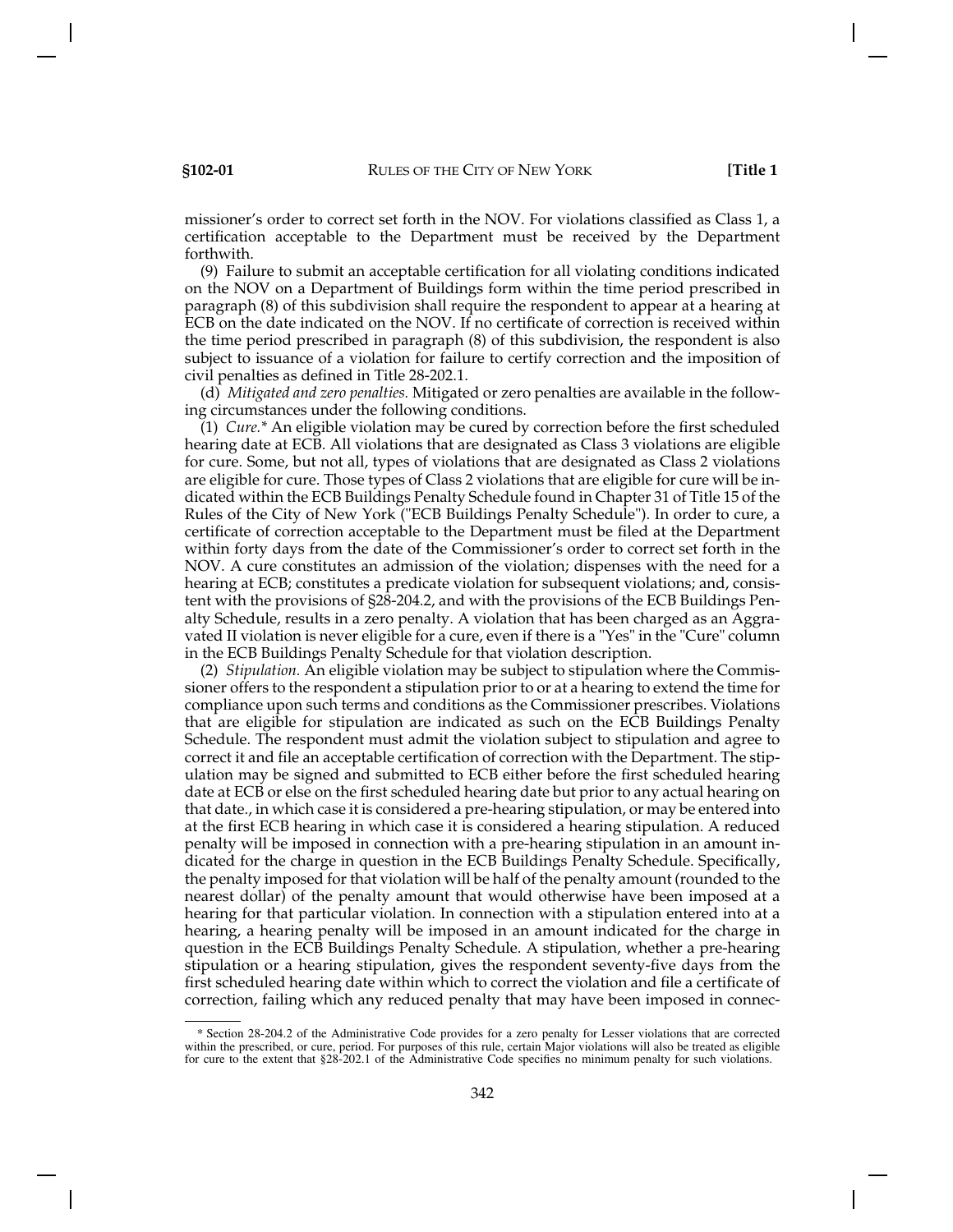tion with a pre-hearing stipulation will be adjusted to the standard hearing penalty set forth in the ECB Buildings Penalty Schedule. A stipulation is effective only if it is approved by ECB. A pre-hearing stipulation dispenses with the need for a hearing at ECB. No stipulation shall take effect unless, in the case of a pre-hearing stipulation, it is offered by the Department prior to the first scheduled hearing date, signed by respondent prior to the first scheduled hearing date and approved by ECB in writing, or unless, in the case of a hearing stipulation, it is offered by the Department at the hearing, accepted by the respondent at that hearing, and is approved in writing by ECB. A violation that has been charged as an Aggravated II violation is never eligible for a stipulation, even if there is a "Yes" in the "Stipulation" column in the ECB Buildings Penalty Schedule for that violation description.

(3) *Mitigation.* An eligible violation may be subject to mitigation where the respondent proves at the hearing that the condition was corrected prior to the first scheduled hearing date at ECB. Violations that are eligible for mitigation are indicated as such on the ECB Buildings Penalty Schedule. A penalty is imposed on mitigations in accordance with the ECB Buildings Penalty Schedule. If a mitigated penalty is imposed, that penalty will be half of the penalty amount of the penalty amount that would otherwise have been imposed at a hearing for that particular violation. An acceptable certificate of correction must thereafter be filed at the Department. A violation that has been charged as an Aggravated II violation is never eligible for mitigation, even if there is a "Yes" in the "Mitigation" column in the ECB Buildings Penalty Schedule for that violation description.

(e) *Certificate of correction review procedures.*

(1) The Department shall review all certificates and accompanying documentation to determine their acceptability.

(2) The Department shall notify the respondent if the certification is accepted or rejected and, if rejected, the reasons for the rejection and the documents necessary to correct the problem.

(3) Corrected certifications must be received by the Department no later than the close of business forty days from the date of the Commissioner's order to correct set forth in the NOV.

(f) *Aggravated penalties.* Aggravated penalties shall be imposed in accordance with the ECB Buildings Penalty Schedule and with the following provisions. Notice of aggravated penalties shall either be set forth in the NOV or otherwise provided to the respondent prior to the date of the first scheduled hearing at ECB.

(1) *Aggravated penalties of the first order.* Aggravated penalties of the first order ("Agg. I") shall be imposed when evidence establishes the same condition or the same charge under the New York City Construction Codes or the predecessor charge under the laws in effect prior to July 1, 2008 in a prior enforcement action against the same owner or responsible party during the previous three years.

(2) *Aggravated penalties of the second order.* Aggravated penalties of the second order ("Agg. II") shall be imposed in the following instances:

(i) When the respondent or defendant is found in violation of any law or rule enforced by the Department where the violation of law is accompanied by or results in a fatality or serious injury or where the violating condition affects a significant number of people; or

(ii) Where the respondent or defendant refuses to give the Department requested information necessary to determine the condition of a building or site; or

(iii) Where the respondent or defendant has a history of non-compliance with laws or rules enforced by the Department at one or more locations, including but not limited to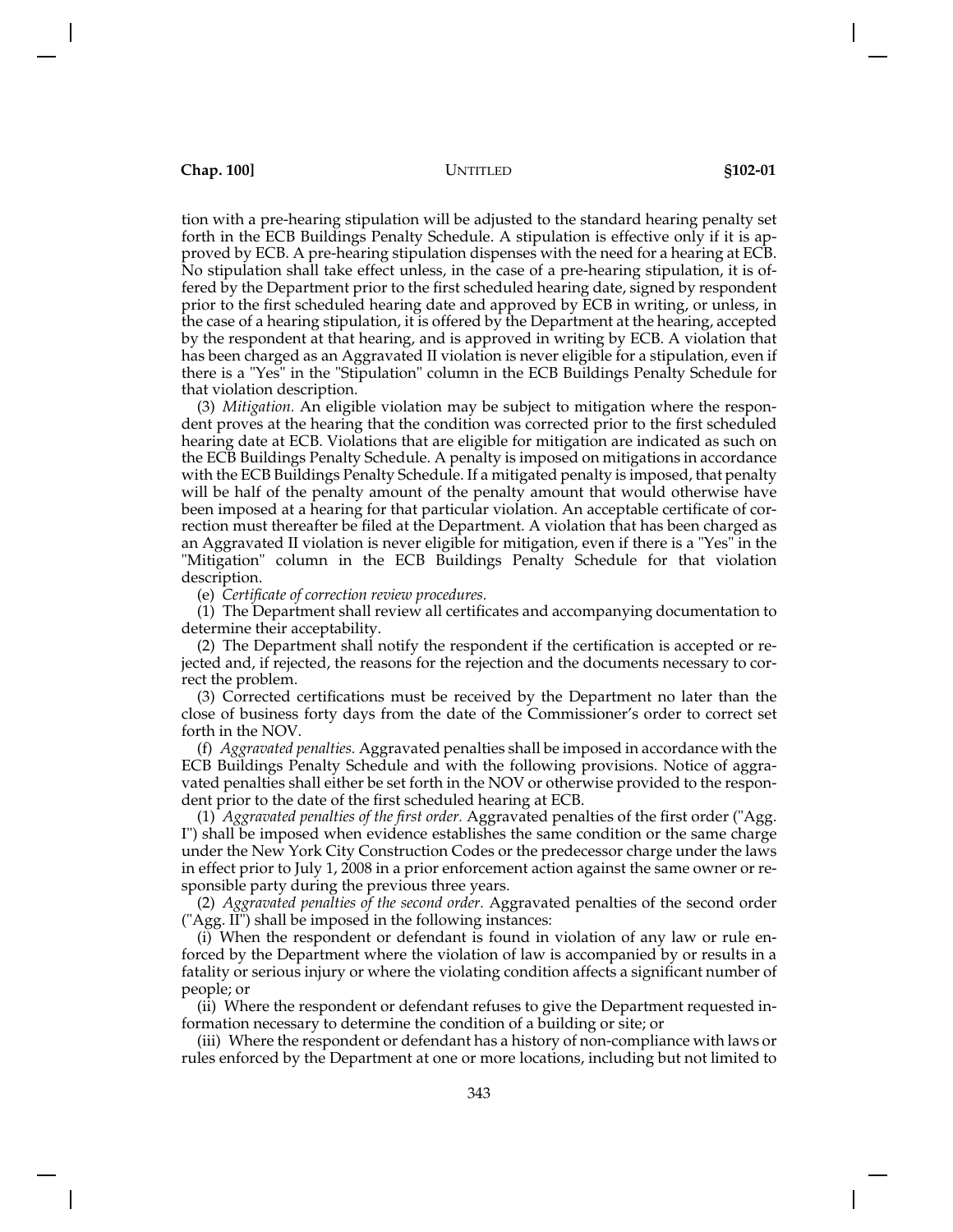a pattern of unreasonable delays in correcting violations, a pattern of failing to obey Stop Work Orders, filing false documents, or multiple defaults.

(iv) For purposes of this section, "in violation" shall mean to be adjudged in violation of any law or rule enforced by the Department following a hearing, to admit the charge, or to sign a stipulation agreement either at or before a hearing before any administrative or judicial tribunal. Failure to appear at a hearing leading to entry of a default order or judgment shall also be deemed a finding "in violation."

(g) *Additional Daily and Monthly Penalties.* Additional daily penalties may be imposed in connection with certain continuing and uncorrected Class 1 violations. Additional monthly penalties may be imposed in connection with certain continuing and uncorrected Class 2 violations. If the Department seeks such penalties in connection with a particular Class 1 or Class 2 charge, that will be indicated on the NOV. Such daily or monthly penalties, if applicable, are in addition to the set, flat-amount penalty that also is indicated in the ECB Buildings Penalty Schedule as applicable to the type of violation in question taking into account the classification level and Aggravated level of the particular violation. Imposition of such additional daily and monthly penalties is authorized pursuant to §28-202.1 of the New York City Administrative Code.

(1) *Accrual of Daily Penalties.* Daily penalties, if applicable, will accrue at the rate of \$1,000 per day for a total of forty-five days running from the date of the Commissioner's order to correct set forth in the NOV, unless the violating condition is proved by the respondent at the hearing to have been corrected prior to the end of that forty-five day period, in which case the daily penalties will accrue for every day up to the date of that proved correction.

(2) *Accrual of Monthly Penalties.* Monthly penalties, if applicable, accrue at the rate of \$250 per month for a total of one month running from the date of the Commissioner's order to correct set forth in the NOV, unless the violating condition is proved by the respondent at the hearing to have been corrected prior to the end of a month period.

(h) *Applicability.* On and after July 1, 2008 any work performed without a required permit will be presumed subject to enforcement under the New York City Construction Codes. Thus, the option afforded by 28-101.4 to use the either the 1968 Building Code or the New York City Construction Codes applies only to work for which an application is filed with the Department. If and when the work is the subject of an application to legalize, the option will be available once again.

(i) *Legal References.* The legal references referred to in the table below that reflects the classification of violations include the following:

(1) Title 28 of the New York City (NYC) Administrative Code. References to Title 28 of the NYC Administrative Code begin with "28-" (for example, "28-201.1). The citation "28-Misc." refers to provisions of Title 28 that are not specifically designated elsewhere in the table.

(2) Title 27 of the NYC Administrative Code (also known as the "1968 Building Code"). References to title 27 of the NYC Administrative Code begin with "27-" (for example, "27-371"). The citation "27-Misc." refers to provisions of Title 27 that are not specifically designated elsewhere in the table.

(3) The "New York City Construction Codes," which consist of:

—The New York City plumbing code (PC)

—The New York City building code (BC)

—The New York City mechanical code (MC)

—The New York City fuel gas code (FGC).

References to these New York City Construction Codes are designated by the various abbreviations set out above (for example, "BC3010.1"). The citations "BC-Misc.", "PC-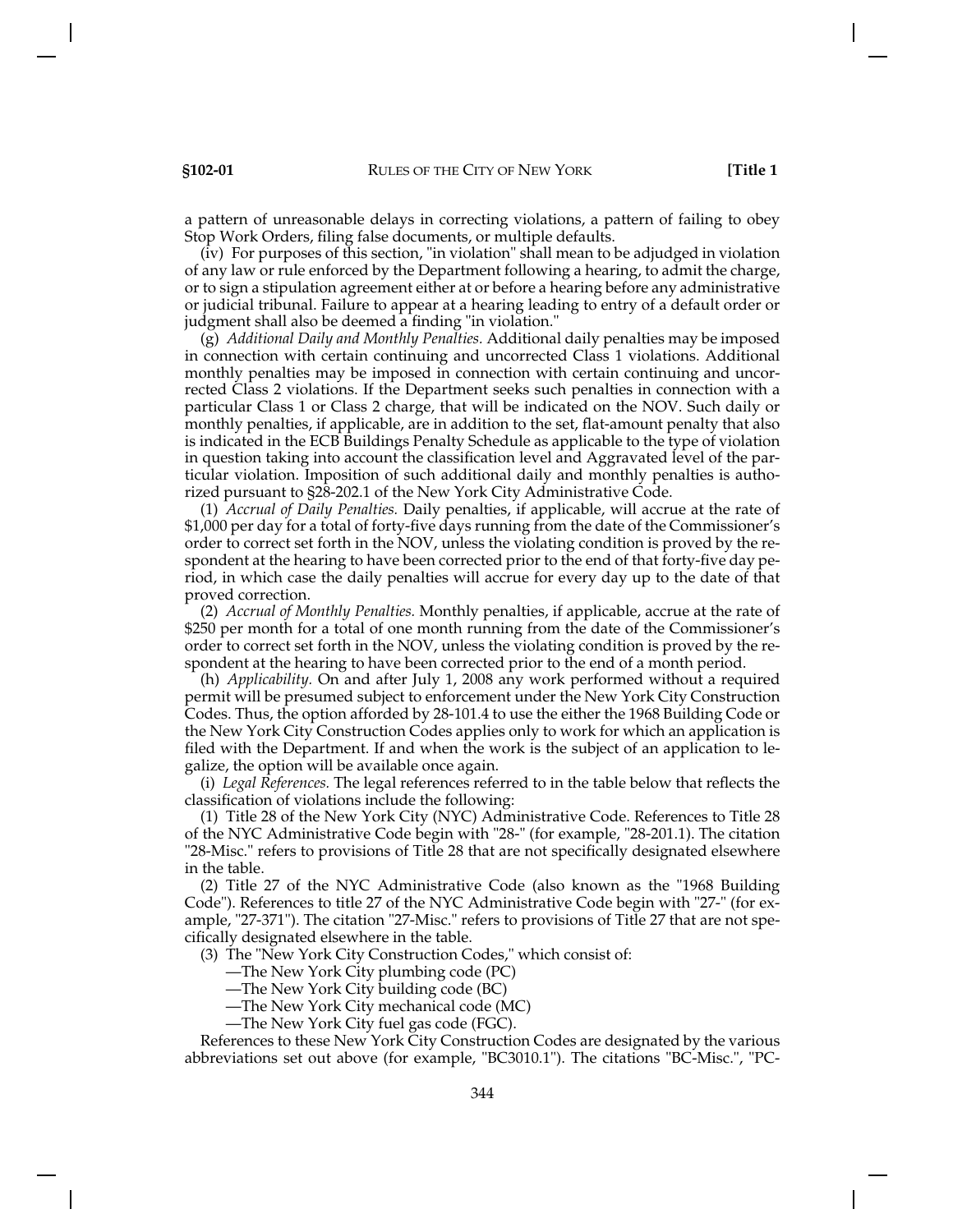Misc.", "MC-Misc." and "FGC-Misc." refer to provisions of the New York City building, plumbing, mechanical or fuel gas codes that are not specifically designated elsewhere in the table.

(4) Appendices to the New York City Construction Codes. The New York City Construction Codes include all enacted appendices. Administrative Code §28-102.6. References to Appendices are cited by using the abbreviation for the particular Construction Code followed by the applicable Appendix letter (for example, "H") followed by the applicable section number (for example, "BC H103.1").

(5) The NYC Zoning Resolution (ZR) and the Rules of the City of New York (RCNY). References to the Zoning Resolution and to the Rules of the City of New York are designated by the abbreviations "ZR" and "RCNY" (for example, "ZR25-41"; "1 RCNY9-01"). The citations "1 RCNY-Misc." and "ZR-Misc." refer to provisions of 1 RCNY or the Zoning Resolution that are not specifically designated elsewhere in the table.

(6) Reference Standards that pertain to Title 27 of the NYC Administrative Code (RS). References to the Reference Standards are designated by the abbreviation set out above (for example, "RS-16"). The citation "RS-Misc." refers to Reference Standards that are not specifically designated elsewhere in the table.

(7) Citations to the New York City Construction Codes. Whenever a section or subdivision of the New York City Construction Codes is cited or referred to, subordinate consecutively numbered subdivisions or paragraphs of the cited provision are deemed to be included in such reference unless the context or subject matter requires otherwise.

(j) *Classification of particular violations.* Particular violations shall be classified as indi-

| <b>Section of Law</b>   | Classification     | <b>Violation Description</b>                                                                                                                                |
|-------------------------|--------------------|-------------------------------------------------------------------------------------------------------------------------------------------------------------|
| 1 RCNY-Misc,<br>RS-Misc | Class 1            | Miscellaneous violations.                                                                                                                                   |
| 1 RCNY-Misc.<br>RS-Misc | Class 2            | Miscellaneous violations.                                                                                                                                   |
| 1 RCNY-Misc.<br>RS-Misc | Class 3            | Miscellaneous violations.                                                                                                                                   |
| 1 RCNY 27-03            | Class 1            | Prohibited sign on sidewalk shed or<br>construction fence.                                                                                                  |
| 1 RCNY 9-01             | Class 1            | Licensed Rigger designated an unqualified<br>foreman.                                                                                                       |
| 1 RCNY 9-01             | Class 2            | Licensed Rigger designated an unqualified<br>foreman.                                                                                                       |
| 1 RCNY 9-03             | Class 1            | Licensed Rigger failed to ensure scaffold<br>worker met minimum req.                                                                                        |
| 1 RCNY 9-03             | Class 2            | Licensed Rigger failed to ensure scaffold<br>worker met minimum req.                                                                                        |
| 27-185 & BC 3007.1      | Class 2            | Operation of an elevator without<br>equipment use permit or service equipment<br>Certificate of Compliance.                                                 |
| 27-228.5                | Class <sub>2</sub> | Failure to file an Architect/Engineer report<br>certifying exit/directional signs are<br>connected to emergency power source/<br>storage battery equipment. |
| 27-369 & BC 1020.2      | Class 1            | Failure to provide unobstructed exit<br>passageway.                                                                                                         |

cated in the following table: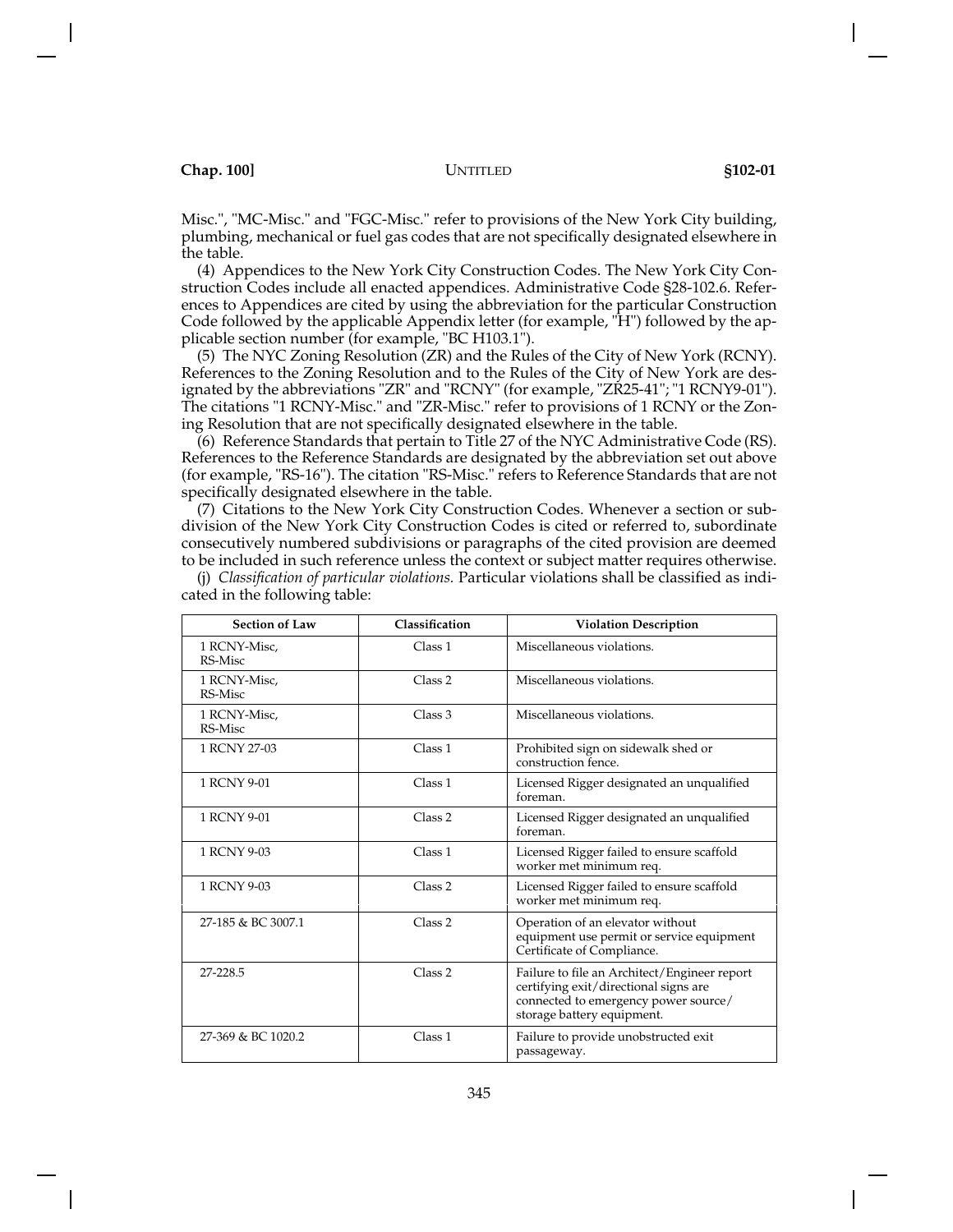| <b>Section of Law</b>         | Classification | <b>Violation Description</b>                                                                                   |
|-------------------------------|----------------|----------------------------------------------------------------------------------------------------------------|
| 27-371 & BC 715.3.7           | Class 2        | Exit door not self-closing.                                                                                    |
| 27-382 & BC 1006.3            | Class 2        | Failure to provide power for emergency exit<br>lighting.                                                       |
| 27-383(b) & BC 403.16         | Class 1        | Failure to install photoluminescent exit path<br>marking in a high-rise building.                              |
| 27-391 & BC 3002.3            | Class 2        | Emergency signs at elevator call stations<br>missing, defective or non-compliant with<br>section requirements. |
| 27-393 & BC 1019.1.7          | Class 2        | Stair identification signs missing and/or<br>defective.                                                        |
| 27-509 & BC 3111.1            | Class 3        | Fence exceeds permitted height.                                                                                |
| 27-528 & BC 1024.1.3          | Class 2        | Approved Place of Assembly plans not<br>available for inspection.                                              |
| 27-901(z)(1) & PC 301.6       | Class 2        | Piping installed in elevator/counterweight<br>hoistway.                                                        |
| 27-904 & FGC 406.6.2          | Class 1        | Gas being supplied to building without<br>inspection and certification by DOB.                                 |
| 27-904 & FGC 406.6.2          | Class 2        | Gas being supplied to building without<br>inspection and certification by DOB.                                 |
| 27-921(a) & PC 107.3          | Class 1        | Failure to have new or altered plumbing<br>system tested.                                                      |
| 27-921(a) & PC 107.3          | Class 2        | Failure to have new or altered plumbing<br>system tested.                                                      |
| 27-972(h) & BC 907.2.12.3     | Class 2        | Failure to install an acceptable two-way<br>voice communication system with central<br>station connection.     |
| 27-Misc, 28-Misc,<br>BC -Misc | Class 1        | Miscellaneous violations.                                                                                      |
| 27-Misc, 28-Misc,<br>BC -Misc | Class 2        | Miscellaneous violations.                                                                                      |
| 27-Misc, 28-Misc,<br>BC -Misc | Class 3        | Miscellaneous violations.                                                                                      |
| 28-104.2.2                    | Class 2        | Failure to provide approved/accepted<br>plans at job site at time of inspection.                               |
| 28-105.1                      | Class 2        | Failed to obtain a temporary construction<br>permit prior to installation/use of sidewalk<br>shed.             |
| 28-105.1                      | Class 1        | Work without a permit.                                                                                         |
| 28-105.1                      | Class 2        | Work without a permit.                                                                                         |
| 28-105.1                      | Class 3        | Work without a permit.                                                                                         |
| 28-105.1                      | Class 2        | Work without a permit: Expired permit.                                                                         |
| 28-105.1                      | Class 1        | Construction or alteration work w/o a<br>permit in manufacturing district for<br>residential use.              |
| 28-105.1                      | Class 2        | Construction or alteration work w/o a<br>permit in manufacturing district for<br>residential use.              |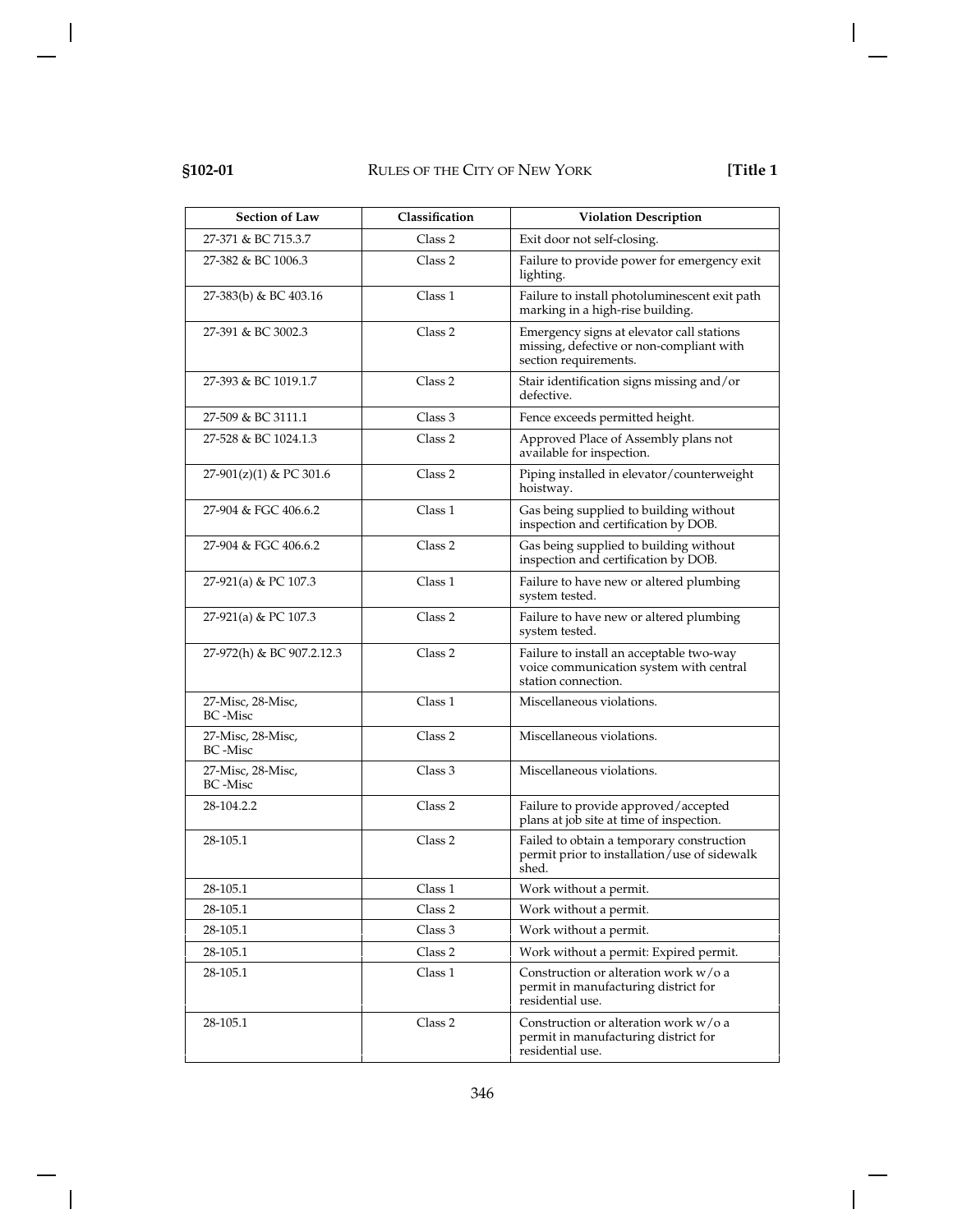| <b>Section of Law</b> | Classification | <b>Violation Description</b>                                                                                                                                         |
|-----------------------|----------------|----------------------------------------------------------------------------------------------------------------------------------------------------------------------|
| 28-105.1              | Class 1        | Demolition work without required<br>demolition permit.                                                                                                               |
| 28-105.1              | Class 1        | Plumbing work without a permit in<br>manufacturing district for residential use.                                                                                     |
| 28-105.1              | Class 2        | Plumbing work without a permit in<br>manufacturing district for residential use.                                                                                     |
| 28-105.1              | Class 2        | Outdoor sign on display structure without a<br>permit.                                                                                                               |
| 28-105.1              | Class 1        | Outdoor Ad Co sign on display structure<br>without a permit.                                                                                                         |
| 28-105.12.2           | Class 2        | Work does not conform to approved<br>construction documents and/or approved<br>amendments.                                                                           |
| 28-105.12.2           | Class 3        | Work does not conform to approved<br>construction documents and/or approved<br>amendments.                                                                           |
| 28-105.12.2           | Class 1        | Work does not conform to approved<br>construction documents and/or approved<br>amendments in a manufacturing district for<br>residential use.                        |
| 28-105.12.2           | Class 2        | Work does not conform to approved<br>construction documents and $\bar{j}$ or approved<br>amendments in a manufacturing district for<br>residential use.              |
| 28-105.12.2           | Class 1        | Place of Assembly contrary to approved<br>construction documents.                                                                                                    |
| 28-105.12.2           | Class 2        | Place of Assembly contrary to approved<br>construction documents.                                                                                                    |
| 28-105.12.2           | Class 1        | Outdoor Ad Co sign is contrary compliance<br>with construction documents.                                                                                            |
| 28-117.1              | Class 1        | Operation of a Place of Assembly without a<br>current Certificate of Operation.                                                                                      |
| 28-117.1              | Class 2        | Operation of a Place of Assembly without a<br>current Certificate of Operation.                                                                                      |
| 28-118.2              | Class 1        | New building or open lot occupied without<br>a valid certificate of occupancy.                                                                                       |
| 28-118.3              | Class 1        | Altered/changed building occupied<br>without a valid Certificate of Occupancy as<br>per §28-118.3.1-§28-118.3.2.                                                     |
| 28-118.3              | Class 2        | Altered/changed building occupied<br>without a valid Certificate of Occupancy as<br>per §28-118.3.1-§28-118.3.2.                                                     |
| 28-118.3              | Class 1        | Change in occupancy/use of C of O as per<br>§28-118.3.1-§28-118.3.2 by operating a<br>Place of Assembly as per when current C of<br>O does not allow such occupancy. |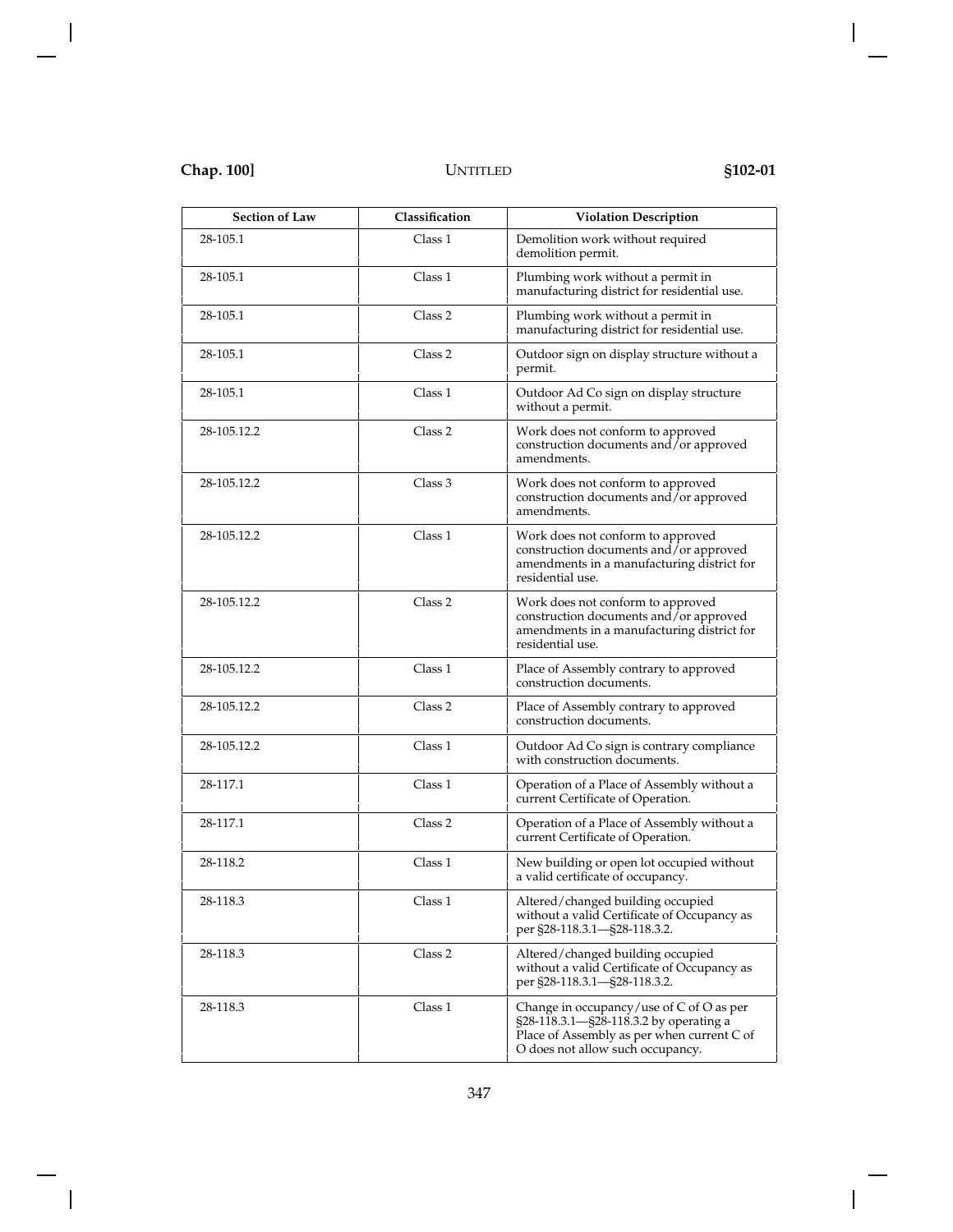| <b>Section of Law</b> | Classification | <b>Violation Description</b>                                                                                                                                         |
|-----------------------|----------------|----------------------------------------------------------------------------------------------------------------------------------------------------------------------|
| 28-118.3              | Class 2        | Change in occupancy/use of C of O as per<br>§28-118.3.1-§28-118.3.2 by operating a<br>Place of Assembly as per when current C of<br>O does not allow such occupancy. |
| 28-118.3.2            | Class 1        | Occupancy contrary to that allowed by the<br>Certificate of Occupancy or Building<br>Department records.                                                             |
| 28-118.3.2            | Class 2        | Occupancy contrary to that allowed by the<br>Certificate of Occupancy or Building<br>Department records.                                                             |
| 28-118.3.2            | Class 3        | Occupancy contrary to that allowed by the<br>Certificate of Occupancy or Building<br>Department records.                                                             |
| 28-202.1              | Class 1        | Additional daily penalty for Class 1<br>violation of $28-210.1-1$ or 2 family<br>converted to greater than 4 family.                                                 |
| 28-202.1              | Class 2        | Additional monthly penalty for continued<br>violation of 28-210.1.                                                                                                   |
| 28-202.1              | Class 1        | Additional daily civil penalties for<br>continued violations.                                                                                                        |
| 28-202.1              | Class 2        | Additional monthly civil penalties for<br>continued violations.                                                                                                      |
| 28-202.1              | Class 2        | Additional monthly penalty for continued<br>violation of 28-210.2.                                                                                                   |
| 28-204.4              | Class 2        | Failure to comply with the commissioner's<br>order to file a certificate of correction with<br>the Department of Buildings.                                          |
| 28-207.2.2            | Class 1        | Unlawfully continued work while on notice<br>of a stop work order.                                                                                                   |
| 28-210.1              | Class 1        | Residence altered for occupancy as a<br>dwelling from 1 or 2 families to greater than<br>4 families.                                                                 |
| 28-210.1              | Class 2        | Residence altered for occupancy as a<br>dwelling for more than the legally<br>approved number of families.                                                           |
| 28-210.2              | Class 2        | Maintain or permit conversion of<br>industrial/manufacturing bldg to<br>residential use w/out C of O/code<br>compliance.                                             |
| 28-210.2              | Class 2        | Plumbing work contrary to approved<br>app'n/plans that assists/maintains<br>convers'n of indust/manuf occupancy for<br>resid use.                                    |
| 28-211.1              | Class 1        | Filed a certificate, form, application etc.,<br>containing a material false statement(s).                                                                            |
| 28-301.1              | Class 1        | Failure to maintain building in code-<br>compliant manner.                                                                                                           |
| 28-301.1              | Class 2        | Failure to maintain building in code-<br>compliant manner.                                                                                                           |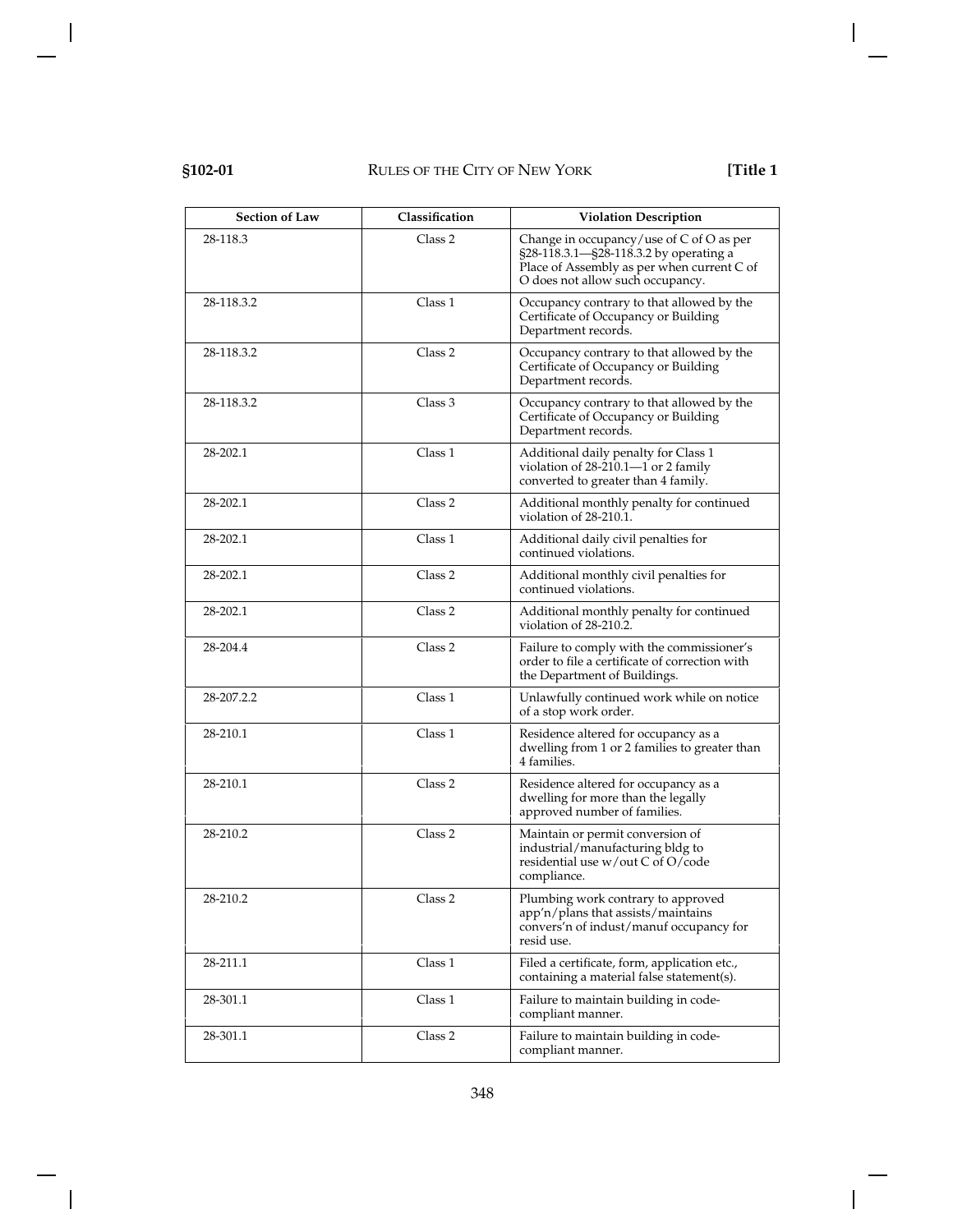| <b>Section of Law</b> | Classification | <b>Violation Description</b>                                                                                                                                          |
|-----------------------|----------------|-----------------------------------------------------------------------------------------------------------------------------------------------------------------------|
| 28-301.1              | Class 3        | Failure to maintain building in code-<br>compliant manner.                                                                                                            |
| 28-301.1              | Class 1        | Failure to maintain building in code-<br>compliant manner: Use of prohibited<br>door and/or hardware per BC<br>$1008.1.8$ ; 27-371(j).                                |
| 28-301.1              | Class 2        | Failure to maintain building in code-<br>compliant manner: Use of prohibited<br>door and/or hardware per BC<br>$1008.1.8$ ; 27-371(j).                                |
| 28-301.1              | Class 1        | Failure to maintain building in code-<br>compliant manner: illumination for<br>exits, exit discharges and public<br>corridors per BC 1006.1; 27-381.                  |
| 28-301.1              | Class 2        | Failure to maintain building in code-<br>compliant manner: illumination for<br>exits, exit discharges and public<br>corridors per BC 1006.1; 27-381.                  |
| 28-301.1              | Class 1        | Failure to maintain building in code-<br>compliant manner: floor numbering<br>signs missing and/or defective per BC<br>1019.1.7; 27-392.                              |
| 28-301.1              | Class 2        | Failure to maintain building in code-<br>compliant manner: floor numbering<br>signs missing and/or defective per BC<br>1019.1.7; 27-392.                              |
| 28-301.1              | Class 1        | Failure to maintain building in code-<br>compliant manner: high-rise to<br>provide exit sign requirement(s) within<br>exits per BC 1011.1.1;<br>27-383.1.             |
| 28-301.1              | Class 2        | Failure to maintain building in code-<br>compliant manner: high-rise to<br>provide exit sign requirement(s) within<br>exits per BC 1011.1.1;<br>27-383.1.             |
| 28-301.1              | Class 1        | Failure to maintain building in code-<br>compliant manner: lack of emergency<br>power or storage battery connection to<br>exit signs per BC 1011.5.3; 27-384(c).      |
| 28-301.1              | Class 1        | Failure to maintain building in code-<br>compliant manner: lack of emergency<br>lighting for exits, exit discharges and<br>public corridors per BC 1006.1;<br>27-542. |
| 28-301.1              | Class 2        | Failure to maintain building in code-<br>compliant manner: lack of emergency<br>lighting for exits, exit discharges and<br>public corridors per BC 1006.1;<br>27-542. |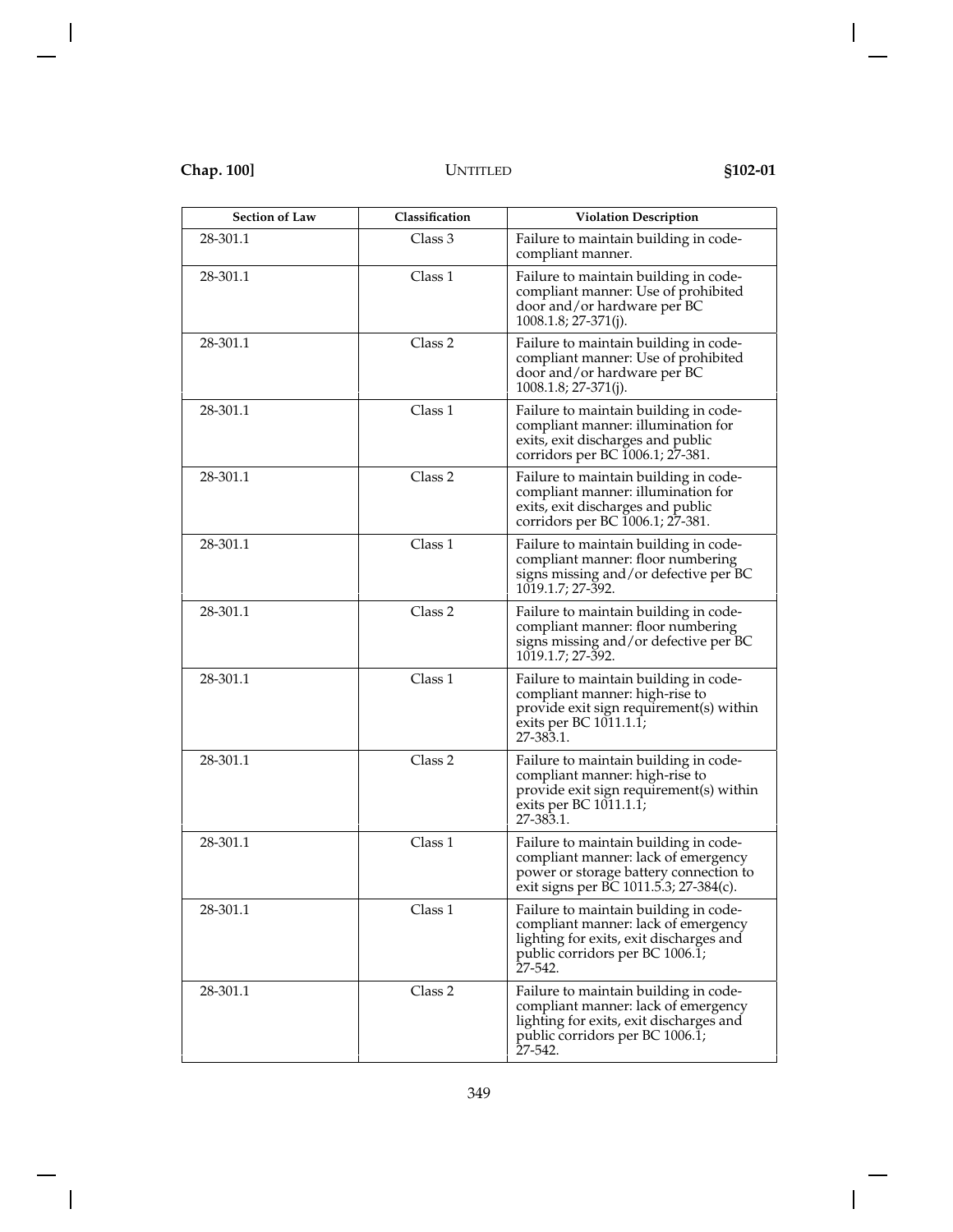| <b>Section of Law</b> | Classification | <b>Violation Description</b>                                                                                                                        |
|-----------------------|----------------|-----------------------------------------------------------------------------------------------------------------------------------------------------|
| 28-301.1              | Class 2        | Failure to maintain building in code-<br>compliant manner: failure to provide<br>non-combustible proscenium curtain<br>per BC410.3.5; 27-546.       |
| 28-301.1              | Class 1        | Failure to maintain building in code-<br>compliant manner: no fire stopping per<br>BC 712.3; 27-345.                                                |
| 28-301.1              | Class 2        | Failure to maintain building in code-<br>compliant manner: no fire stopping per<br>BC 712.3; 27-345.                                                |
| 28-301.1              | Class 1        | Failure to maintain building in code-<br>compliant manner: Improper exit/exit<br>access doorway arrangement per BC<br>1014.2; 27-361.               |
| 28-301.1              | Class 1        | Failure to maintain building in code-<br>compliant manner: service<br>equipment—elevator per BC 3001.2;<br>27-987.                                  |
| 28-301.1              | Class 2        | Failure to maintain building in code-<br>compliant manner: service<br>equipment-elevator per BC 3001.2;<br>27-987.                                  |
| 28-301.1              | Class 3        | Failure to maintain building in code-<br>compliant manner: service<br>equipment—elevator per BC 3001.2;<br>27-987.                                  |
| 28-301.1              | Class 1        | Failure to maintain building in code-<br>compliant manner: service<br>equipment-boiler.                                                             |
| 28-301.1              | Class 2        | Failure to maintain building in code-<br>compliant manner: service<br>equipment-boiler.                                                             |
| 28-301.1              | Class 3        | Failure to maintain building in code-<br>compliant manner: service<br>equipment-boiler.                                                             |
| 28-301.1              | Class 1        | Failure to maintain building in code-<br>compliant manner: lack of a system of<br>automatic sprinklers where required<br>per BC 903.2; 27-954.      |
| 28-301.1              | Class 2        | Failure to maintain building in code-<br>compliant manner: lack of a system of<br>automatic sprinklers where required<br>per BC 903.2; 27-954.      |
| 28-301.1              | Class 2        | Failure to maintain building in code-<br>compliant manner re: installation/<br>maintenance of plumbing materials/<br>equipment per PC102.3; 27-902. |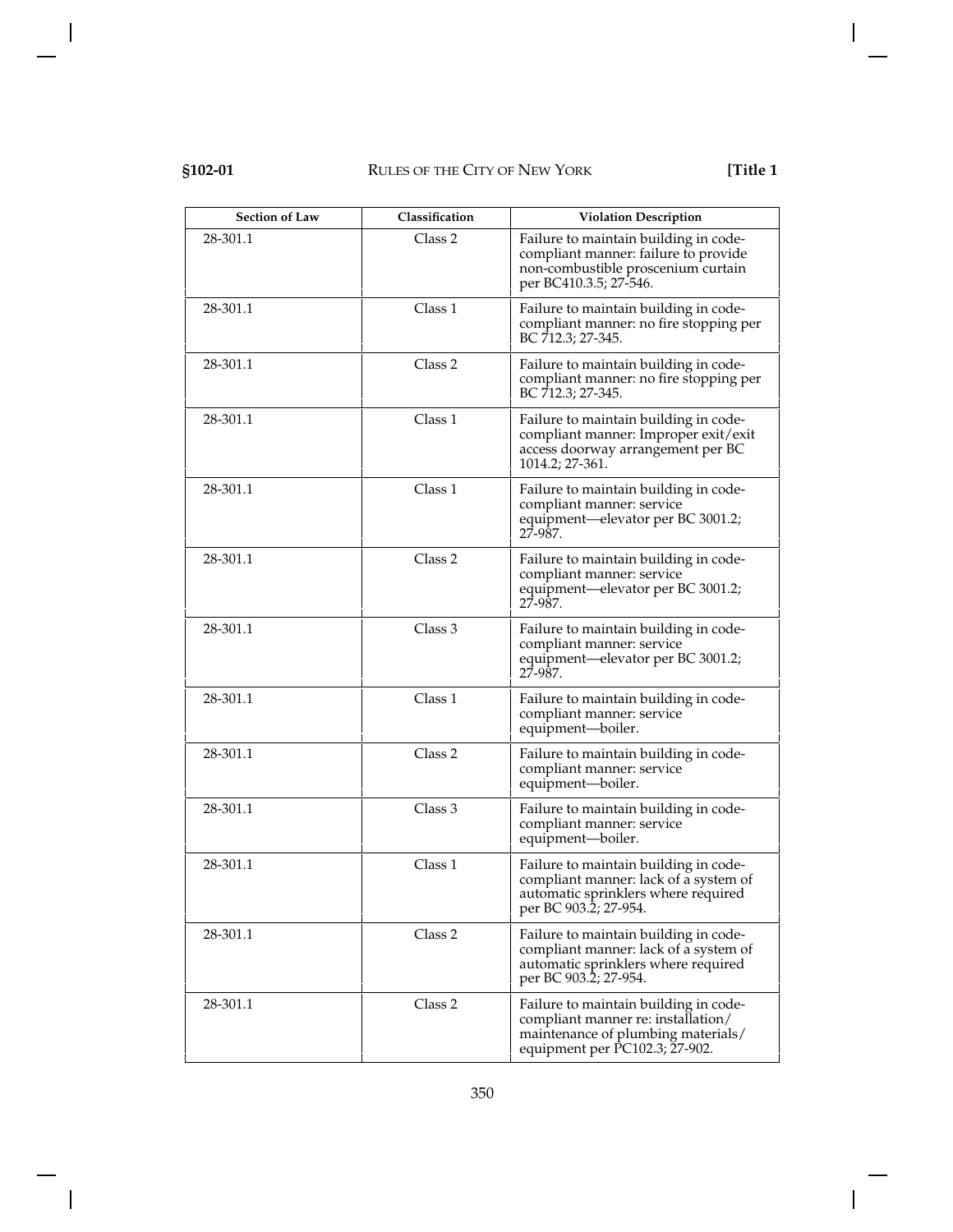| <b>Section of Law</b> | Classification     | <b>Violation Description</b>                                                                                                                        |
|-----------------------|--------------------|-----------------------------------------------------------------------------------------------------------------------------------------------------|
| 28-301.1              | Class 2            | Failure to maintain building in code-<br>compliant manner: Gas vent reduced<br>or undersized as per FGC 504.2;<br>27-887.                           |
| 28-301.1              | Class <sub>2</sub> | Failure to maintain building in code-<br>compliant manner: failure to comply<br>with law for water supply system per<br>PC 602.3; 27-908(c).        |
| 28-301.1              | Class <sub>2</sub> | Failure to maintain building in code-<br>compliant manner: failure to comply<br>with law for drainage system per PC<br>702.1; 27-911.               |
| 28-301.1              | Class <sub>2</sub> | Failure to maintain building in code-<br>compliant manner: Plumbing fixture(s)<br>not trapped and/or vented per PC<br>916.1 & PC 1002.1; 27-901(o). |
| 28-301.1              | Class 1            | Failure to maintain building in code-<br>compliant manner: Misc sign violation<br>by Outdoor Ad Co as per 27-498<br>through 27-508 & BC H103.1.     |
| 28-301.1              | Class 2            | Failure to maintain sign in accordance<br>with Tit. 27; Tit. 28; ZR; RCNY.                                                                          |
| 28-302.1              | Class 1            | Failure to maintain building wall(s) or<br>appurtenances.                                                                                           |
| 28-302.1              | Class 2            | Failure to maintain building wall(s) or<br>appurtenances.                                                                                           |
| 28-302.1              | Class 3            | Failure to maintain building wall(s) or<br>appurtenances.                                                                                           |
| 28-302.4              | Class <sub>2</sub> | Failure to submit a required report of<br>critical examination documenting<br>condition of exterior wall and<br>appurtenances.                      |
| 28-302.5              | Class 2            | Failure to file an amended report<br>acceptable to this Department<br>indicating correction of unsafe<br>conditions.                                |
| 28-303.7              | Class 2            | Failure to file complete boiler<br>inspection report.                                                                                               |
| 28-401.16             | Class 2            | Held self out as licensed, certified,<br>registered etc., to perform work<br>requiring a DOB license w/o obtaining<br>such license.                 |
| 28-401.9              | Class 1            | Failure to file evidence of liability &/or<br>property damage insurance.                                                                            |
| 28-401.9              | Class 1            | Failure to file evidence of compliance<br>with Workers Comp, law and/or<br>disability benefits law.                                                 |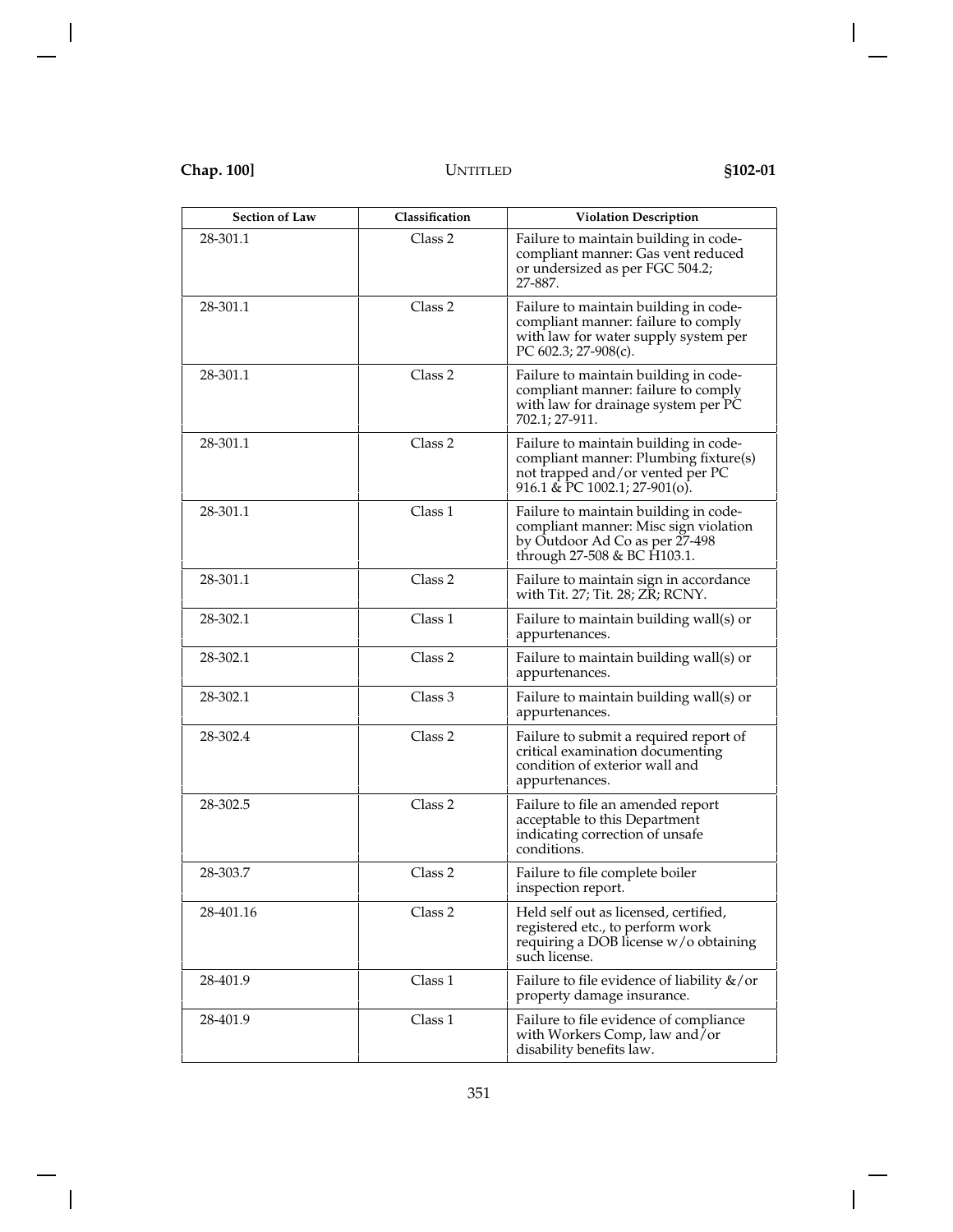| <b>Section of Law</b>            | Classification | <b>Violation Description</b>                                                                                                                    |
|----------------------------------|----------------|-------------------------------------------------------------------------------------------------------------------------------------------------|
| 28-404.1                         | Class 1        | Supervision or use of rigging<br>equipment without a Rigger's license.                                                                          |
| 28-404.4.1                       | Class 2        | Licensed Master/Special Rigger failed<br>to place appropriate "Danger" sign<br>while using rigging equipment.                                   |
| 28-405.1                         | Class 1        | Supervision or use of power-operated<br>hoisting machine without a Hoisting<br>Machine Operator's license.                                      |
| 28-405.1                         | Class 2        | Supervision or use of power-operated<br>hoisting machine without a Hoisting<br>Machine Operator's license.                                      |
| 28-408.1                         | Class 2        | Performing unlicensed plumbing work<br>without a master plumber license.                                                                        |
| 28-502.6                         | Class 1        | Misc sign viol'n by outdoor ad co of<br>Tit. 27; Tit. 28; ZR; or BC.                                                                            |
| BC 1016.2                        | Class 2        | Failure to maintain building in code-<br>compliant manner: provide required<br>corridor width per BC 1016.2; 27-369.                            |
| BC 3010.1 & 27-1006              | Class 1        | Failure to promptly report an elevator<br>accident involving personal injury<br>requiring the services of a physician or<br>damage to property. |
| $BC 3301.2 \&$<br>$27-1009(a)$   | Class 1        | Failure to safeguard all persons and<br>property affected by construction<br>operations.                                                        |
| BC 3301.2 &<br>$27-1009(a)$      | Class 2        | Failure to safeguard all persons and<br>property affected by construction<br>operations.                                                        |
| $BC 3301.2 \&$<br>$27-1009(a)$   | Class 1        | Failure to institute/maintain safety<br>equipment measures or temporary<br>construction-No guard rails.                                         |
| $BC 3301.2 \&$<br>$27-1009(a)$   | Class 1        | Failure to institute/maintain safety<br>equipment measures or temporary<br>construction-No toe boards.                                          |
| BC 3301.2 &<br>$27-1009(a)$      | Class 1        | Failure to institute/maintain safety<br>equipment measures or temporary<br>construction-No handrails.                                           |
| BC 3301.9 &<br>$27-1009$ (c)     | Class 2        | Failure to provide/post sign(s) at job<br>site pursuant to subsection.                                                                          |
| BC 3303.3 &<br>27-1020           | Class 2        | Failure to post D.O.T. permit for<br>street/sidewalk closing.                                                                                   |
| BC 3303.4 &<br>27-1018           | Class 2        | Failure to maintain adequate<br>housekeeping per section<br>requirements.                                                                       |
| BC 3304.3 & 1 RCNY<br>$52-01(a)$ | Class 1        | Failure to notify the Department prior<br>to the commencement of earthwork.                                                                     |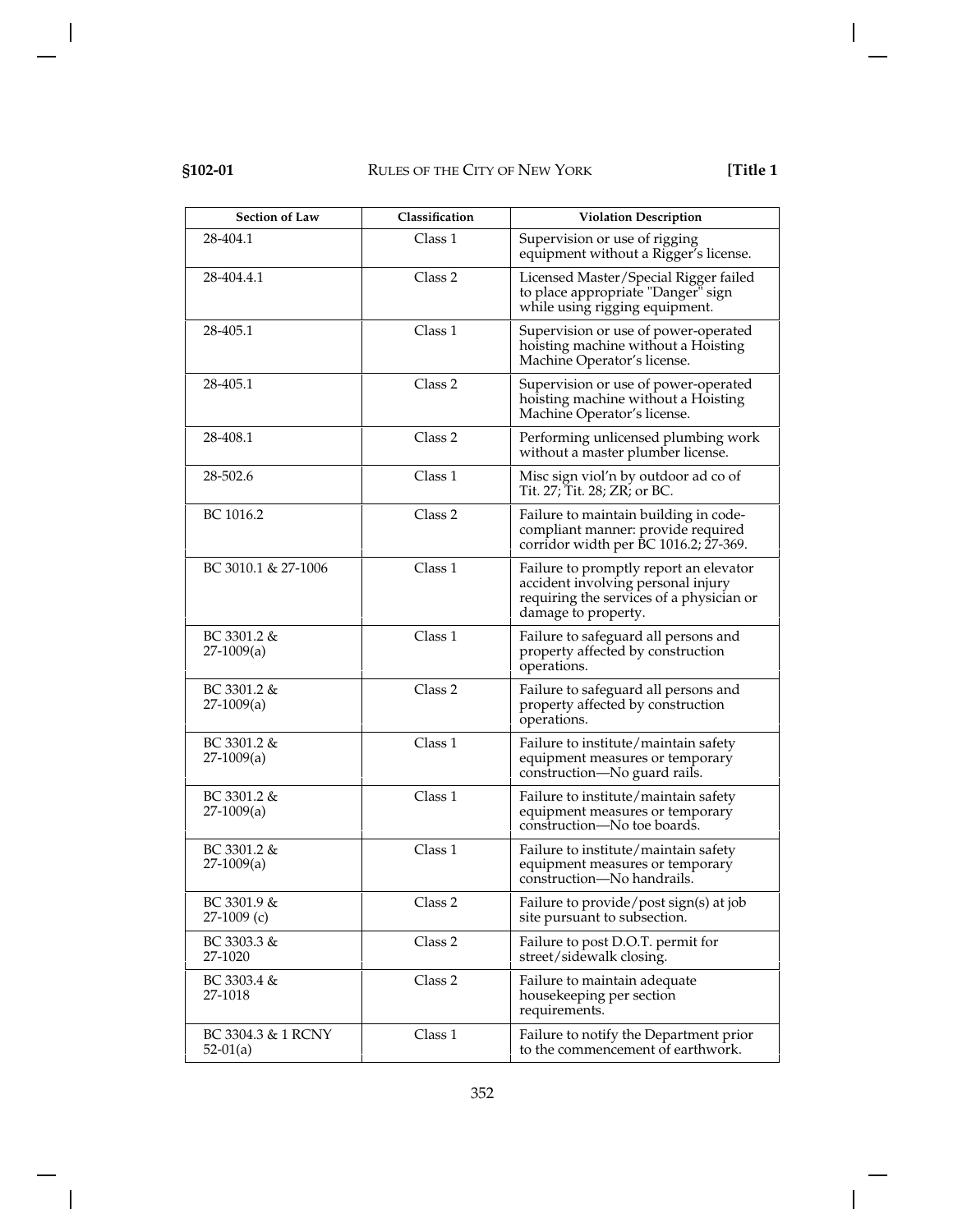| <b>Section of Law</b>             | Classification | <b>Violation Description</b>                                                                                                            |
|-----------------------------------|----------------|-----------------------------------------------------------------------------------------------------------------------------------------|
| BC 3304.3 & 1 RCNY<br>$52-01(b)$  | Class 2        | Failure to notify the Department prior<br>to the cancellation of earthwork.                                                             |
| BC 3304.4 &<br>27-1032            | Class 1        | Failure to provide protection at sides<br>of excavation.                                                                                |
| BC 3306 &<br>27-1039              | Class 1        | Failure to carry out demolition<br>operations as required by section.                                                                   |
| BC 3306.2.1                       | Class 1        | Failure to provide safety zone for<br>demolition operations.                                                                            |
| BC 3306.3 &<br>27-195             | Class 1        | Failure to provide required notification<br>prior to the commencement of<br>demolition.                                                 |
| BC 3306.5                         | Class 1        | Mechanical demolition without plans<br>on site.                                                                                         |
| $BC$ 3307.3.1 &<br>$27-1021(a)$   | Class 1        | Failure to provide sidewalk shed<br>where required.                                                                                     |
| BC 3307.6 &<br>27-1021            | Class 2        | Sidewalk shed does not meet code<br>specifications.                                                                                     |
| BC 3307.7 &<br>$27-1021(c)$       | Class 2        | Job site fence not constructed pursuant<br>to subsection.                                                                               |
| BC 3309.4 &<br>27-1031            | Class 1        | Failure to protect adjoining structures<br>during excavation operations.                                                                |
| BC 3310.5 &<br>$27-1009(d)$       | Class 1        | Failure to have Site Safety Manager or<br>Coordinator present as required.                                                              |
| BC 3314.2 &<br>27-1042            | Class 1        | Erected or installed supported scaffold<br>40 feet or higher without a permit.                                                          |
| BC 3314.1.1 &<br>27-1050.1        | Class 2        | Failed to notify Department prior to<br>use/inst. off C-hooks/outrigger beams<br>in connection with Suspended<br>Scaffold.              |
| BC 3314.4.3.1 &<br>27-1045        | Class 1        | Failure to perform safe/proper<br>inspection of suspended scaffold.                                                                     |
| BC 3314.4.3.1 &<br>$27-1045(b)$   | Class 1        | No record of daily inspection of<br>Suspended Scaffold performed by<br>authorized person at site.                                       |
| BC 3314.4.5 &<br>$26-204.1$ (a)   | Class 1        | Erected, dismantled repaired,<br>maintained, modified or removed<br>supported scaffold without a scaffold<br>certificate of completion. |
| BC 3314.4.5 &<br>$26 - 204.1$ (a) | Class 2        | Erected, dismantled repaired,<br>maintained, modified or removed<br>supported scaffold without a scaffold<br>certificate of completion. |
| BC 3314.4.6 &<br>$26-204.1$ (c)   | Class 1        | Use of supported scaffold without a<br>scaffold user certificate.                                                                       |
| BC 3314.4.6 &<br>$26-204.1$ (c)   | Class 2        | Use of supported scaffold without a<br>scaffold user certificate.                                                                       |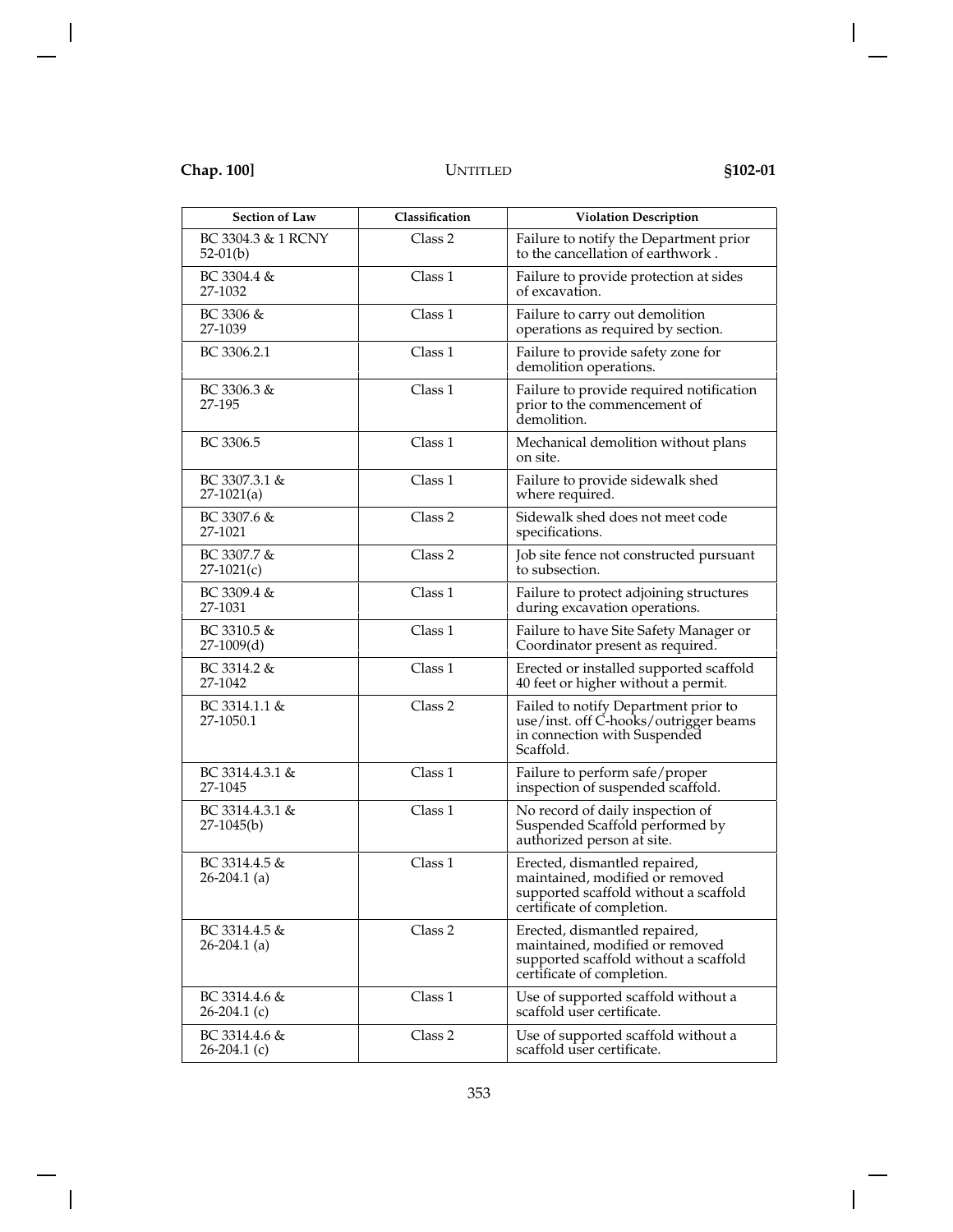# **§102-01** RULES OF THE CITY OF NEW YORK **[Title 1**

| <b>Section of Law</b>              | Classification     | <b>Violation Description</b>                                                                                             |
|------------------------------------|--------------------|--------------------------------------------------------------------------------------------------------------------------|
| BC 3314.6.3 &<br>27-1009           | Class 1            | Failure to provide/use lifeline while<br>working on scaffold.                                                            |
| BC 3314.6.3 &<br>27-1009           | Class 2            | Failure to provide/use lifeline while<br>working on scaffold.                                                            |
| BC 3316.2 & BC 3319.1<br>& 27-1054 | Class 1            | Inadequate safety measures: Oper'n of<br>$crane/$ derrick/hoisting equip in<br>unsafe manner.                            |
| BC 3319.3                          | Class 1            | Operation of a crane/derrick without a<br>Certificate of Operation.                                                      |
| $BC 3319.3 \&$<br>$27-1057(b)$     | Class 2            | Operation of crane/derrick without<br>Certificate of Approval/Certificate of<br>Operation.                               |
| $BC 3319.3 \&$<br>$27-1057(d)$     | Class 2            | Operation of a crane/derrick without a<br>Certificate of Onsite Inspection.                                              |
| PC-Misc, FGC-Misc,<br>MC-Misc      | Class 1            | Miscellaneous violations.                                                                                                |
| PC-Misc, FGC-Misc,<br>MC-Misc      | Class <sub>2</sub> | Miscellaneous violations.                                                                                                |
| PC-Misc, FGC-Misc,<br>MC-Misc      | Class 3            | Miscellaneous violations.                                                                                                |
| RS 6-1                             | Class 1            | Failure to file affidavits and/or comply<br>with other requirements set forth for<br>photoluminescent exit path marking. |
| ZR 42-543                          | Class 1            | Outdoor Ad Co sign in M Dist exceeds<br>height limit.                                                                    |
| ZR 22-00                           | Class <sub>2</sub> | Illegal use in residential district.                                                                                     |
| ZR 22-32                           | Class 1            | Outdoor Ad Co has impermissible<br>advertising sign in an R Dist.                                                        |
| ZR 22-342                          | Class 1            | Outdoor Ad Co sign in R Dist exceeds<br>height limits.                                                                   |
| ZR 25-41                           | Class 2            | Violation of parking regulations in a<br>residential district.                                                           |
| ZR 25-41                           | Class 3            | Violation of parking regulations in a<br>residential district.                                                           |
| ZR 32-00                           | Class 2            | Illegal use in a commercial district.                                                                                    |
| ZR 32-63                           | Class 1            | Outdoor Ad Co advertising sign not<br>permitted in specified C Dist.                                                     |
| ZR 32-64                           | Class 2            | Sign(s) in specified C Dist exceed(s)<br>surface area restrictions.                                                      |
| ZR 32-64                           | Class 1            | Outdoor Ad Co sign(s) in specified C<br>Dist exceed surface area limits.                                                 |
| ZR 32-652                          | Class 2            | Sign in specified C Dist extends<br>beyond street line limitation.                                                       |
| ZR 32-653                          | Class 2            | Prohibited sign on awning, canopy, or<br>marquee in C Dist.                                                              |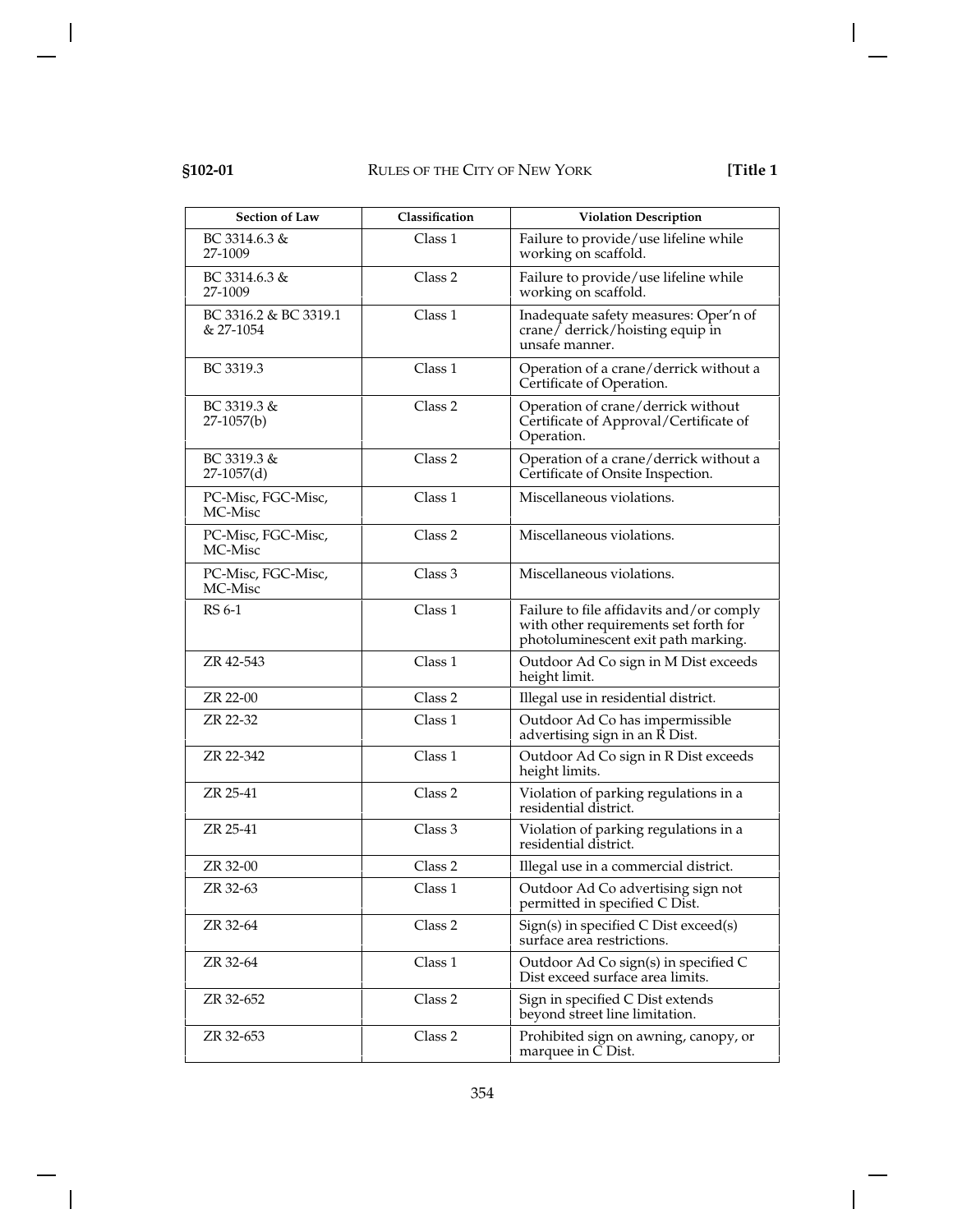| <b>Section of Law</b> | Classification | <b>Violation Description</b>                                            |
|-----------------------|----------------|-------------------------------------------------------------------------|
| ZR 32-655             | Class 1        | Outdoor Ad Co sign exceeds permitted<br>height for specified C Dist.    |
| ZR 42-00              | Class 2        | Illegal use in a manufacturing district.                                |
| ZR 42-52              | Class 1        | Outdoor Ad Sign not permitted in M<br>Dist.                             |
| ZR 42-53              | Class 1        | Outdoor Ad sign in M Dist exceeds<br>surface area limits.               |
| ZR-Misc               | Class 2        | Miscellaneous violations of the Zoning<br>Resolution.                   |
| ZR-Misc               | Class 3        | Miscellaneous violations of the Zoning<br>Resolution.                   |
| ZR-Misc.              | Class 1        | Misc sign violation under the Zoning<br>Resolution by an Outdoor Ad Co. |
| ZR-Misc.              | Class 2        | Misc sign violation under the Zoning<br>Resolution.                     |

### **HISTORICAL NOTE**

Section added City Record May 23, 2008 §2, eff. July 1, 2008 per City Record notice. [See Note 1]

### **NOTE**

### 1. Statement of Basis and Purpose in City Record May 23, 2008:

The Department adopts this rule to reflect the enactment of the new Construction Codes, and the simultaneous repeal of substantial portions of the current Building Code. The new enforcement scheme will apply to all NOVs issued by the Department with a date of occurrence on or after July 1, 2008. The existing Penalty Schedule (designated in the coordinate proposed rulemaking of the Environmental Control Board ("ECB") as "Buildings Penalty Schedule I") will be retained and will apply to all NOVs issued by the Department with a date of occurrence on or before June 30, 2008.

The new Construction Codes were enacted pursuant to the provisions of Local Law 33 of 2007 and Local Law 99 of 2005. Local Law 33 of 2007 sets forth administrative, enforcement and technical provisions for the city's new Construction Codes. It revises and thus complements Local Law 99 of 2005, which enacted administrative provisions of a new Title 28 of the NYC Administrative Code, as well as a new plumbing code. Local Law 33 repeals all of Chapter 1 of Title 26 of the NYC Administrative Code, and many of the provisions of Title 27 of the NYC Administrative Code, effective July 1, 2008. In view of the enactment of new Construction Codes, the Department adopts a new classification scheme for violations of code requirements, new daily penalties, and new processes for certifying the correction of violations. This rule is intended to complement ECB's rulemaking on this subject.

On July 1, 2008, the new Construction Codes will become effective in New York City. They consist of the New York City Plumbing Code (PC), the New York City Building Code (BC), the New York City Mechanical Code (MC) and the New York City Fuel Gas Code (FGC). In Title 28 of the NYC Administrative Code are found the administration and enforcement provisions that are applicable to both the new Construction Codes, and to the continuing provisions of the current Building Code. Those provisions of Title 27 that remain in effect (primarily for existing buildings) have now been retitled the "1968 Building Code."

The new Construction Codes will apply prospectively to all new constructions, with some exceptions. For a period of one year after the effective date, owners may elect to use the technical requirements of the 1968 Building Code, rather than of the new Construction Codes, for new buildings and for applications for alteration of existing buildings. In addition, after that one-year period, alterations of existing buildings will in some circumstances, at the option of the owner, be permitted to comply with the 1968 Building Code.

Even if an existing building (or in some cases, a new or altered building) continues to be governed by the provisions of the 1968 Building Code, rather than by the provisions of the new Construction Codes, the enforcement provisions of Title 28 of the NYC Administrative Code will nonetheless apply in connection with those buildings. Title 28 includes, among other provisions, the various penalty structure requirements for violations of these codes. Accordingly, even in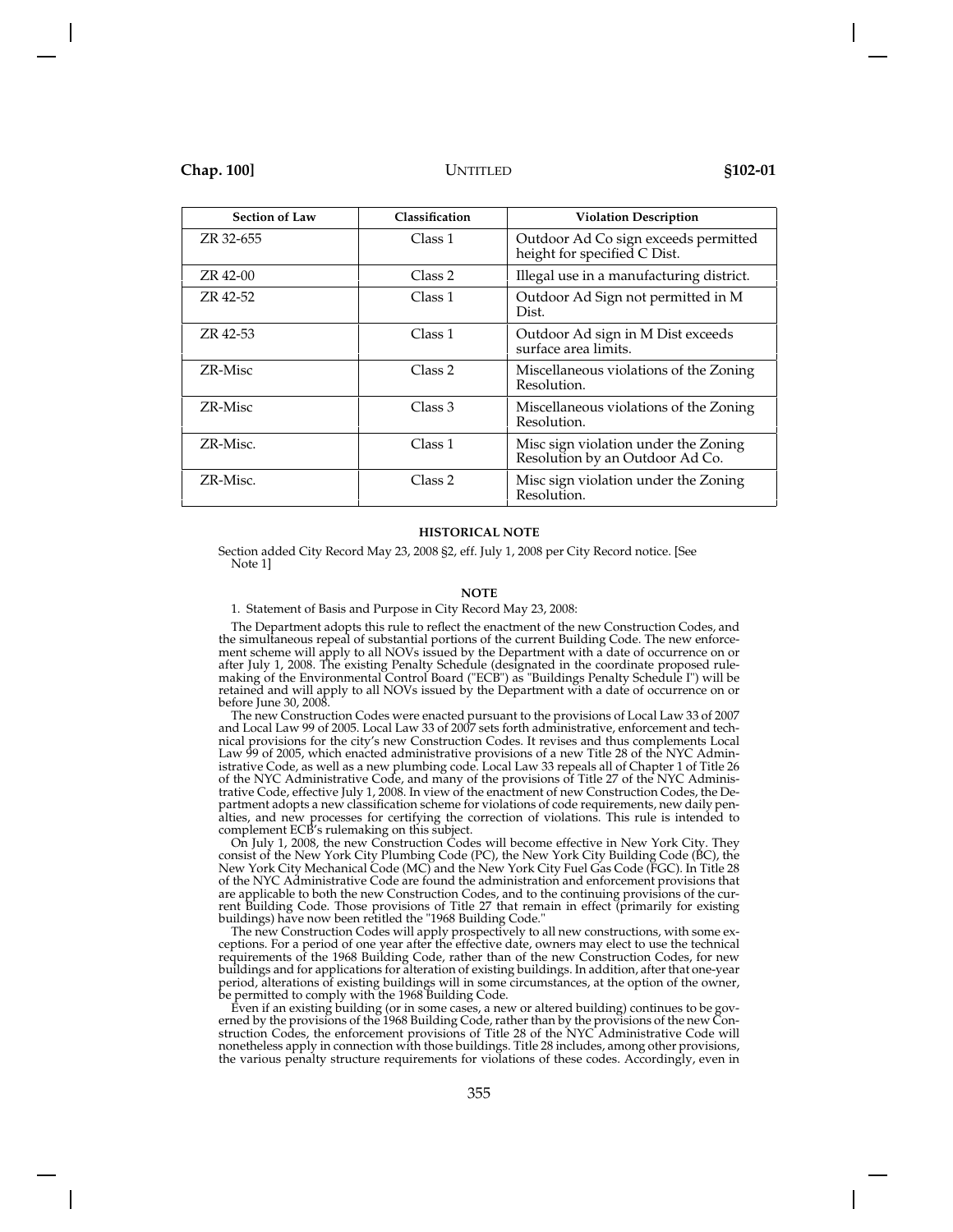connection with the continuing provisions of the 1968 Building Code, a new set of classifications, penalties, and processes is required as of July 1, 2008.

Section 28-201.2 of the new codes requires the Department to indicate by rule whether a charge has a classification level of "immediately hazardous", "major" or "lesser". These classifications are based on "the effect of the violation on life, health, safety or the public interest or the necessity for economic disincentive." The classification level assigned to a particular charge determines the applicable statutory penalty range, as well as compliance requirements. The rule reflects that these classifications shall be denominated as Class 1, Class 2, and Class 3, respectively and further reflects the classifications of the various charges.

The classifications, penalties, and processes set forth above include charges from Title 28; the new Construction Codes; the Rules of the Department of Buildings; the Zoning Resolution; and charges that reflect the various continuing provisions of the 1968 Building Code. The penalties set forth in the rule are based on the penalty provisions of Title 28 of the NYC Administrative Code.

The Environmental Control Board, pursuant to Chapter 2 of Title 28 of the NYC Administrative Code, will also promulgate a rule in order to implement the provisions of Title 28 and the new Construction Codes. The ECB rule will include the same charge descriptions and classification levels as are set forth in the Department's rule, although it will also include the precise penalty amounts for each infraction, including each infraction with multiple classifications. The reason for this replication in ECB's rule of portions of the proposed classifications is that ECB is mandated by Title 28 to impose penalties for every charge.

The rule defines for purposes of both Department processes and ECB's establishment of mitigated penalties resolution by "cure," "stipulation," and "mitigation." It also implements the authority provided by §28-204.2 of the Administrative Code by providing additional time for correction of a violation in connection with cures, such that cures are permitted within forty, rather than thirty days, in order to allow for practical processing-time considerations. In addition, it allows for such cures in connection with certain violations that are classified as Class 2, as well as in connection with violations that are classified as Class 3 to the extent that the codes provide no minimum penalty for Class 2 violation. Accordingly, for eligible Class 2 violations, if the violation is certified as corrected in the prescribed manner, it will have the same consequences as in connection with cures for Class 3 violations.

Regarding charges that pertain to certificates of occupancy issued by the Department, §28- 201.2.1 of the Administrative Code provides that violations for "occupancy without a required certificate of occupancy" shall be classified as immediately hazardous. The Department interprets that section to mean that a violation for occupancy without a required certificate of occupancy is a Class 1 violation only in cases involving a new building that has never had a certificate of occupancy. In all other cases, a violation for occupancy contrary to the certificate of occupancy may be written as an Class 1 violation or as a Class 2 violation or as a Class 3 violation.

# §102-02 **Compensation of registered design professionals in accordance with §28- 216.6 of the administrative code.**

In accordance with the provisions of Administrative Code §28-216.6, registered design professionals appointed by a recognized professional organization to act on any survey or appointed to resolve disagreement between surveyors shall each be paid the sum of one hundred dollars.

### **HISTORICAL NOTE**

Section added City Record May 14, 2008 §1, eff. July 1, 2008 per City Record notice. [See Note 1]

#### **NOTE**

1. Statement of Basis and Purpose in City Record May 14, 2008:

This rule is proposed pursuant to the authority of the Commissioner of Buildings under §643 and §1043 of the New York City Charter and §28-216.6.3 of the New York City Administrative Code.

The proposed rule will enable the Department to acquire, for purposes of conducting surveys of unsafe buildings, the services of the most qualified registered design professionals by providing them with compensation for their work that is comparable to the compensation generally received for such work in the field.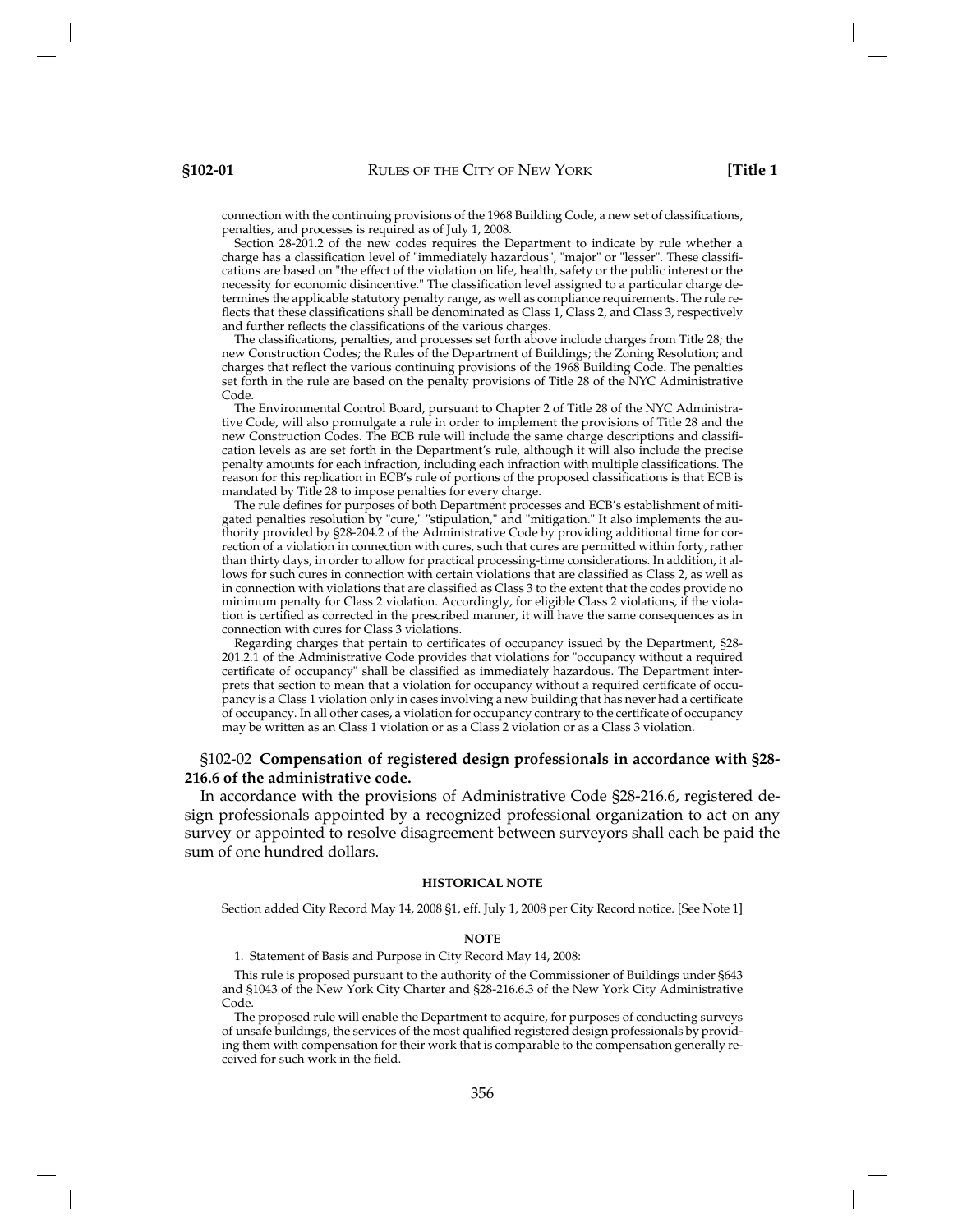# **SUBCHAPTER D**

# **LICENSING AND REGISTRATION OF BUSINESSES, TRADES AND OCCUPATIONS ENGAGED IN BUILDING WORK\***

**§104-08 Qualifications for Site Safety Manager and Site Safety Coordination Certificates. §104-09 Hoisting Machine Operators Class C.**

# §104-08 **Qualifications for Site Safety Manager and Site Safety Coordination Certificates.**

(a) *Site safety managers.* The Department of Buildings shall issue a site safety manager certificate to an individual who shall have satisfied the requirements of section 28-402.2 of the Administrative Code.

(1) For purposes of satisfying the requirements of section 28-402.2 of the Administrative Code, equivalent education and construction experience shall consist of successful completion within two years of application for certification of an OSHA 30-hour safety course and one of the following:

(i) Eight years of experience within 10 years prior to the date of the application as a building code enforcement official charged with enforcement of the provisions of the New York City Building Code. The enforcement must have included inspections of major buildings under construction and thus this basis for qualification excludes officials whose primary role is to perform inspections of occupied or vacant buildings; or

(ii) Eight years of field experience working on buildings within 10 years prior to the date of the application as a safety official for a governmental entity or construction firm or as a safety manager or safety engineer for a safety consulting firm specializing in construction. The experience must have included 4 years relevant work on major buildings under construction; or

(iii) Successful completion of a New York State Apprenticeship Program for Site Safety Manager approved by the Department; or

(iv) Ten years of experience within 12 years prior to the date of the application working in a relevant construction trade with plans in furtherance of building construction, five years of which must have been on major buildings under construction and three of those five years must have been in an on-site supervisory position.

(A) For purposes of this subdivision, each year of formal training or education in a program with emphasis on construction at a college, technical or trade school may be substituted for one year of construction work up to a maximum of three years.

(v) Experience acquired pursuant to this subdivision must have been full-time experience acquired in the United States.

(2) A holder of a site safety manager certificate may not simultaneously hold either an active site safety coordinator certificate or an active registration as a superintendent of construction.

(3) An acceptable 18 month on-the-job training program shall include the following:

(i) The buildings worked on must have been major buildings;

(ii) The work must have been performed under the direct and continuing supervision of a certified site safety manager. For purposes of this subdivision, direct and continuing supervision shall include daily training at the location specified in the monthly summaries in the presence of the supervising certified site safety manager;

(iii) The training program must have been full-time and paid;

<sup>\*</sup> Subchapter D added City Record Oct. 22, 2008 §1.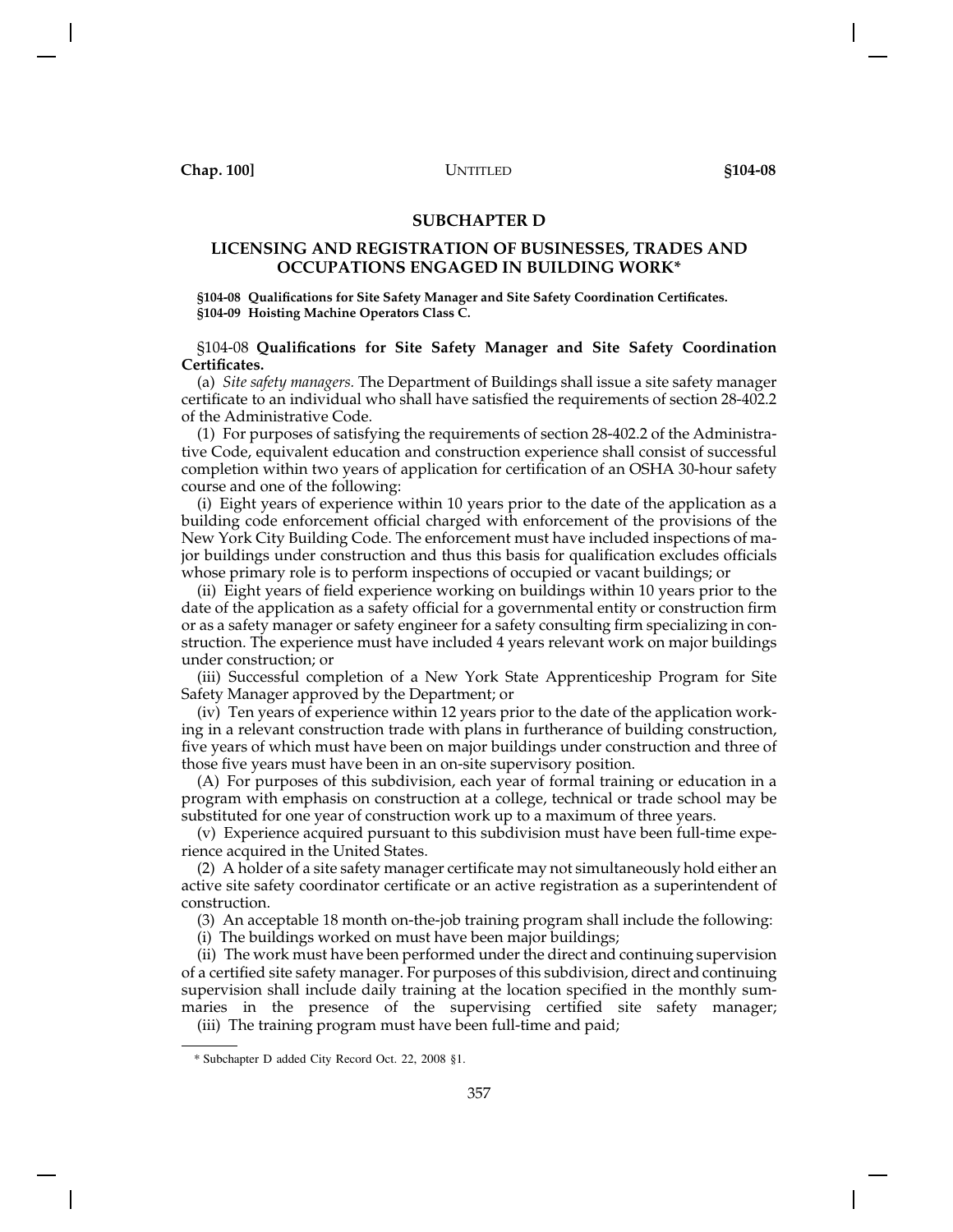(iv) Dated and notarized summaries must have been completed by the certified supervising site safety manager at the end of every month specifying the location and nature of the construction activity at the location for the month covered;

(v) The program must cover all phases of construction and must specify precisely the activity in which the trainee was engaged for the month covered by each monthly summary, including but not limited to excavation, foundation work, plumbing, electrical, and mechanical;

(vi) The supervising certified site safety manager may supervise a maximum of two trainees simultaneously;

(vii) Completion within two years of application for certification of an OSHA 30-hour safety course.

(b) *Site Safety Coordinators.* The Department of Buildings shall issue a site safety coordinator certificate to an individual who shall have satisfied the requirements of section 28-403.2 of the Administrative Code.

(1) For purposes of satisfying the requirements of section 28-403.2 of the Administrative Code, equivalent education and construction experience shall consist of successful completion within two years of application for certification of an OSHA 30-hour safety course and one of the following:

(i) Five years of experience within 10 years prior to the date of the application as a building code enforcement official charged with enforcement of the provisions of the New York City Building Code. The enforcement must have included inspections of major buildings under construction and thus this basis for qualification excludes officials whose primary role is to perform inspections of occupied or vacant buildings; or

(ii) Five years of field experience working on buildings within 10 years prior to the date of the application as a safety official for a governmental entity or construction firm or as a safety manager or safety engineer for a safety consulting firm specializing in construction. The experience must have included 2.5 years relevant work on major buildings under construction; or

(iii) Five years of experience within 10 years prior to the date of the application working in a relevant construction trade with plans in furtherance of building construction, three years of which must have been on major buildings under construction and two of those three years must have been in an on-site supervisory position.

(A) For purposes of this subdivision, each year of formal training or education in a program with emphasis on construction at a college, technical or trade school may be substituted for one year of construction work up to a maximum of two years.

(iv) Experience acquired pursuant to this rule must have been full-time experience acquired in the United States.

(2) A holder of a site safety coordinator certificate may not simultaneously hold either an active site safety manager certificate or an active registration as a superintendent of construction.

(3) Applicants for a site safety coordinator certificate shall not be required to take an examination in order to qualify for the certificate.

(c) The term ''major building'' as used in this rule shall have the meaning given to it in Chapter 33 of the New York City Building Code.

# **HISTORICAL NOTE**

Section added City Record July 1, 2008 §1, eff. July 1, 2008 per City Record notice. [See Note 1]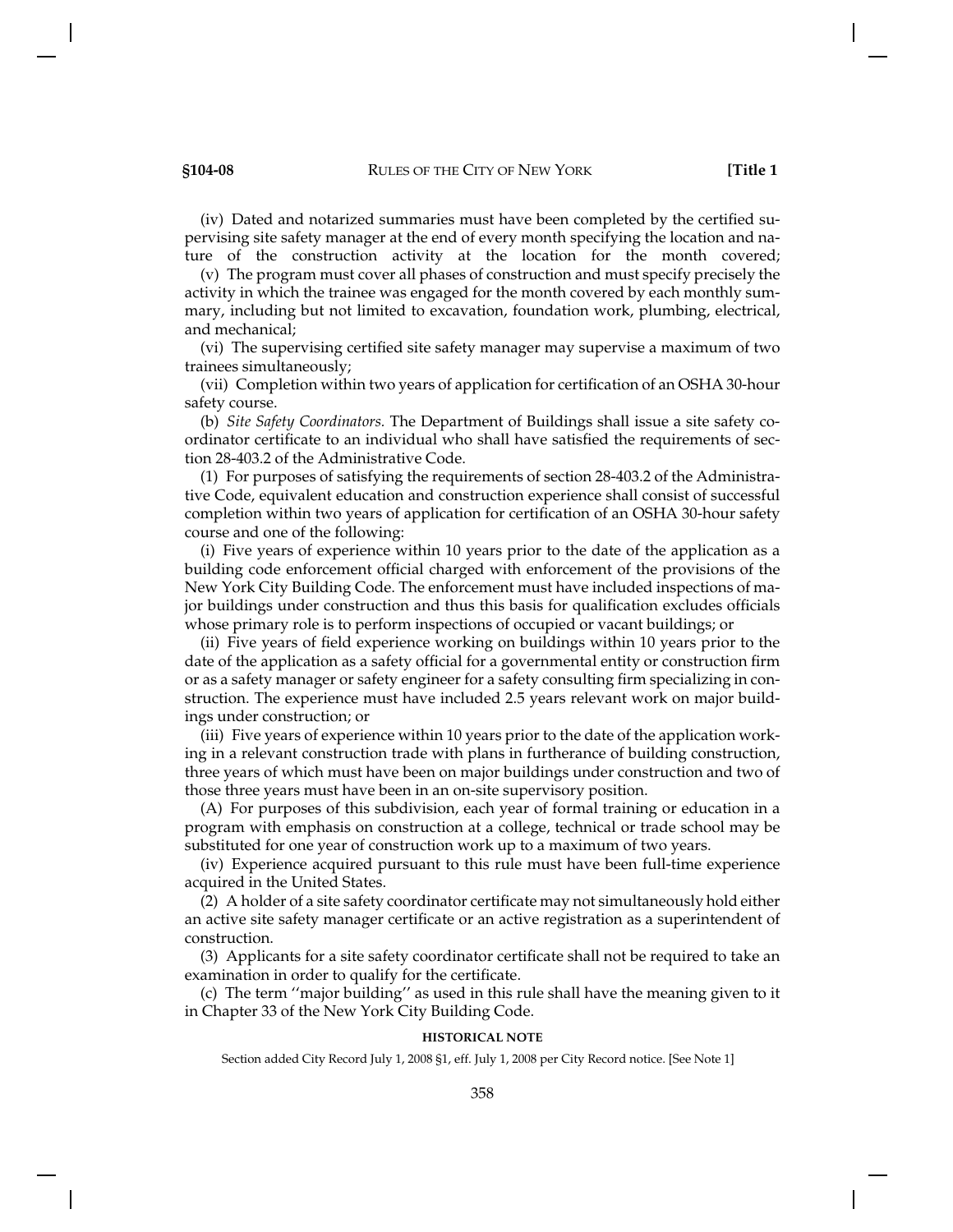### **NOTE**

1. Statement of Basis and Purpose in City Record July 1, 2008:

The foregoing rule is adopted pursuant to the authority of the Commissioner of Buildings under sections 643 and 1043(a) of the New York City Charter and pursuant to sections 28-401.7, 28- 402.2, and 28-403.2 of the NYC Administrative Code.

The rule implements provisions of the Administrative Code that authorize the Department to prescribe ''equivalent education and construction experience'' for site safety manager and site safety coordinator applicants to qualify for required certificates. In addition, pursuant to Admin-istrative Code §28-401.7, it dispenses with the requirement of an examination for site safety coordinator certificates, as the Department has determined that these individuals can properly qualify on the basis of experience alone.

#### **Statement of Substantial Need for Earlier Implementation**

I hereby find, pursuant to §1043, subdivision e, paragraph 1(c) of the New York City Charter, and hereby represent to the Mayor, that there is substantial need for the implementation of new<br>§104-08 of Title 1 of the Rules of the City of New York, governing the qualifications for site safety<br>manager and site safety Notice of Adoption.<br>This is one of the rules needed to implement the City's new Construction Codes. The proposed

rule implements provisions of the Administrative Code that authorize the Department to prescribe "equivalent education and construction experience" for site safety manager and site safety coordinator applicants to qualify for required certificates. In addition, pursuant to Administra-tive Code §28-401.7, it dispenses with the requirement of an examination for site safety coordinator certificates, as the Department has determined that these individuals can properly qualify on the basis of experience alone. The new codes require that these certificate holders be on-site at certain construction jobs to oversee site safety requirements. By making the rule effective upon publication, the City will more quickly enlarge the pool of potential certificate holders and thus advance public safety on construction sites.

### §104-09 **Hoisting Machine Operators Class C.**

(a) Applicants for a Class C Hoisting Machine Operator license shall satisfy the qualification and examination requirements of the Administrative Code by complying with the following requirements:

(1) Applicants shall furnish to the Department a certification issued by the National Commission for the Certification of Crane Operators or an equivalent certification entity approved by the Department. The certification shall authorize operation of the type of equipment for which the applicant seeks a license. The applicant shall provide to the Department a copy of the certification, a copy of future re-certifications and documentation of new specialties acquired. The applicable certification shall be maintained continuously for the duration of the license term.

(2) Applicants shall provide proof of experience demonstrating two years work, within the three years prior to application, under the direct and continuing supervision of a Hoisting Machine Operator licensed by the Department or by another jurisdiction that regulates crane operators. At least one year of the qualifying work must have been undertaken in the city of New York or in an urban area of comparable density, as determined by the commissioner.

(b) Fitness requirements for renewal and reinstatement. As a condition of license renewal or reinstatement, a licensed or previously licensed Class C Hoisting Machine Operator shall provide evidence of fitness to perform the work authorized to be performed by a holder of the license type held or once held by the applicant. Such evidence shall consist of a valid certification(s) issued by the National Commission for the Certification of Crane Operators or an equivalent certification entity approved by the Department. The certification shall authorize the operation of the type of equipment for which the licensee is licensed and the licensee shall provide to the Department a copy of the certification, a copy of future re-certifications and documentation of new specialties acquired. Class C Hoisting Machine Operator's licenses that have been or will be renewed or reinstated at any time between July 1, 2008 and September 30, 2009 shall be conditioned on the licensee's satisfaction of the requirements of this rule by September 30, 2009, and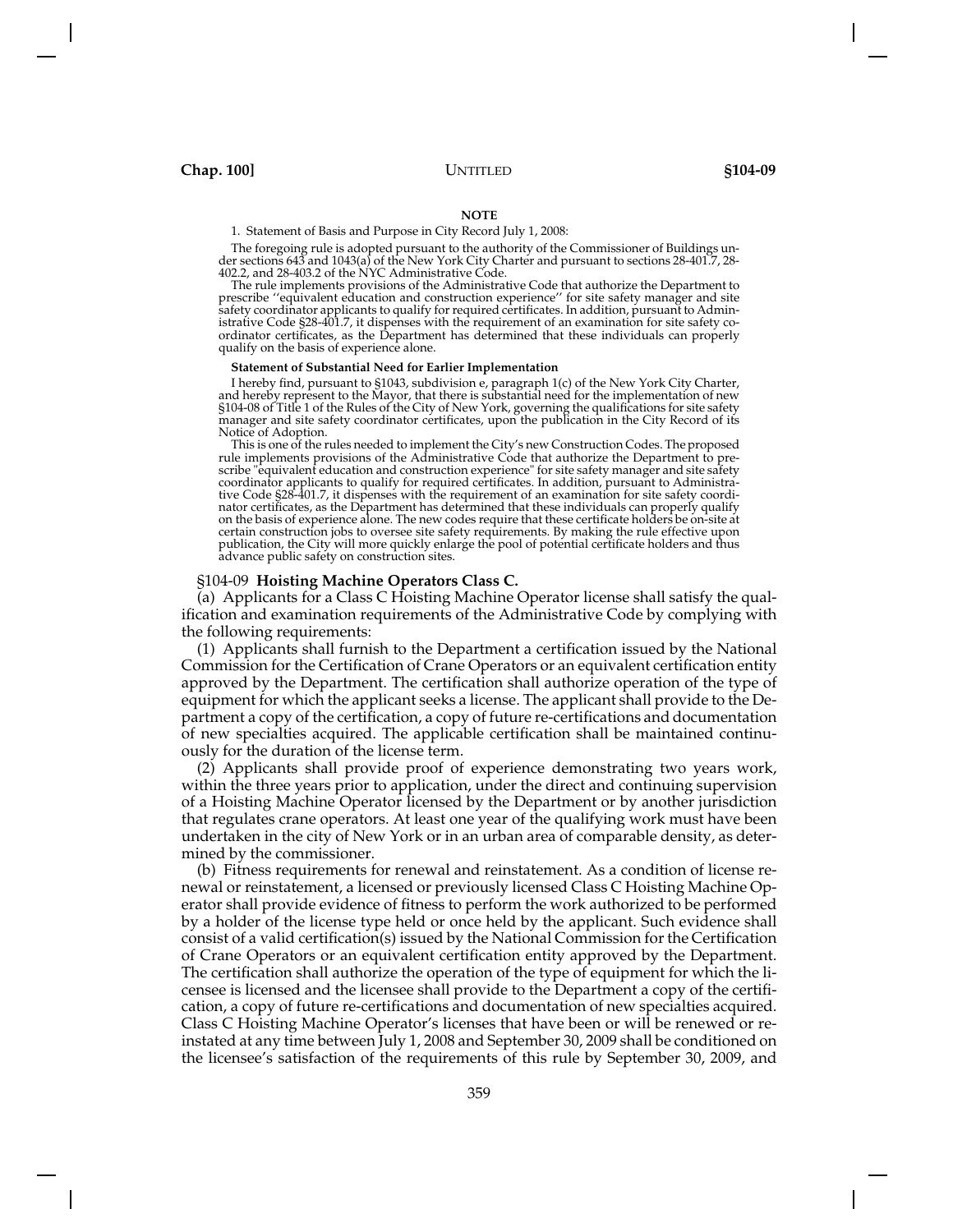shall lapse, effective October 1, 2009, upon failure to satisfy such condition, provided, however, that the commissioner may for cause, following notice and an opportunity to be heard, accelerate the date by which holders of such licenses must satisfy the requirements of this rule and in such case, upon failure to satisfy such condition, the license shall lapse. Renewal applicants shall satisfy the requirements of this rule at every subsequent renewal. The licensee shall pay the full license renewal or reinstatement fee at the time of renewal or reinstatement.

(c) Licensees shall provide to the Department no later than September 30, 2009 or at an earlier date determined by the commissioner pursuant to subdivision (b) or upon application, renewal, or re-instatement, as applicable:

(1) Evidence of having passed a physical exam that complies with the standards of ASME B 30, effective for the term of the license sought or held by the licensee; and

(2) Evidence of having certified compliance with the substance abuse testing provisions and standards of ASME B 30, effective for the term of the license sought or held by the licensee. Such evidence shall include the name, address and telephone number of the laboratory that performed the tests and consent to the release by such laboratory of the test results to the Department upon request of the Department.

(3) Evidence of a valid certification(s) issued by the National Commission for the Certification of Crane Operators or an equivalent certification entity approved by the Department.

(d) A Class C Hoisting Machine Operator license issued following compliance with this rule shall authorize the operation of only that type of equipment for which Department records indicate the licensee is certified.

(e) The provisions of this rule shall be in addition to the qualification, renewal and reinstatement requirements prescribed by articles 401 and 405 of title 28 of the Administrative Code.

(f) In addition to any other documents required to be maintained on-site by a licensed Class C Hoisting Machine Operator, such Operator shall have on-site at all times the following documents:

(1) The certification(s) issued to him or her by the National Commission for the Certification of Crane Operators or equivalent certification entity approved by the Department; and

(2) The hoisting machine operator license issued to him or her by the Department; and

(3) Evidence of having passed a physical exam that complies with the standards of ASME B 30, effective for the term of the license held by the licensee; and

(4) Evidence of having certified compliance with the substance abuse testing provisions and standards of ASME B 30, effective for the term of the license held by the licensee.

## **HISTORICAL NOTE**

Section added City Record Oct. 22, 2008 §1, eff. Oct. 22, 2008 per City Record notice. [See Note 1]

### **NOTE**

1. Statement of Basis and Purpose in City Record Oct. 22, 2008:

This rule is adopted pursuant to the authority of the Commissioner of Buildings under sections 643 and 1043(a) and (h) of the New York City Charter and sections 28-401.7 and 28-405.4 of the New York City Administrative Code.

The proposed rule is based on Sections 28-401.6, 28-401.7, 28-405.3.3 and 28-405.4 of the Administrative Code. The first two sections require license applicants to satisfy qualification requirements in addition to those prescribed by statute and to take examinations as provided in Department rule. Section 28-405.3.3 governs experience requirements for Class C Hoisting Ma